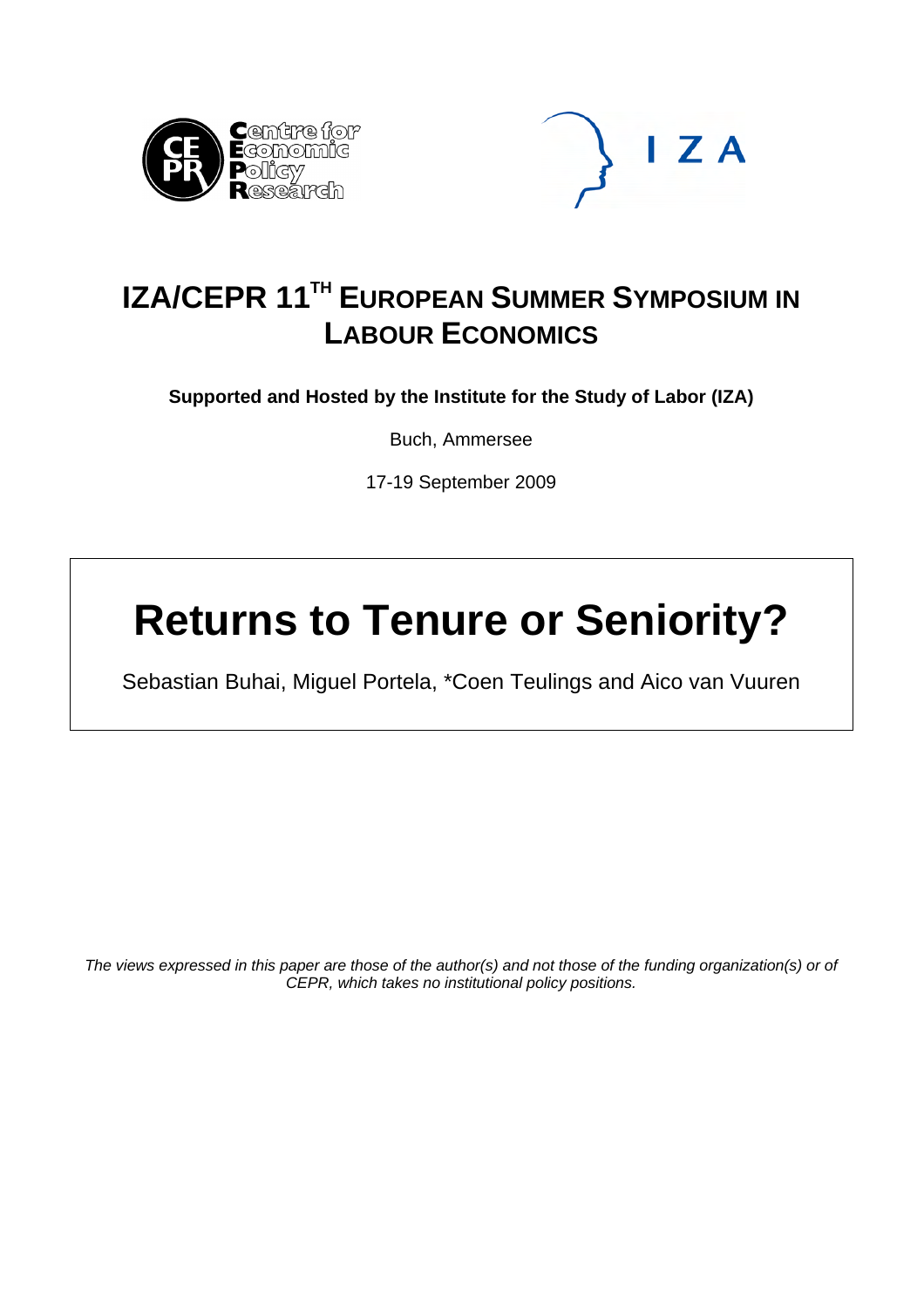# Returns to Tenure or Seniority? \*

Sebastian Buhai, Miguel Portela, Coen Teulings and Aico van Vuuren<sup>†</sup>

This version: 6 July 2009

#### Abstract

This study documents two empirical regularities, using data for Denmark and Portugal. First, workers who are hired last are the Örst to leave the Örm (Last In, First Out; LIFO). Second, workers' wages rise with seniority  $(= a$ worker's tenure *relative* to the tenure of her colleagues). We seek to explain these regularities by developing a dynamic model of the firm with stochastic product demand and irreversible specific investments. There is wage bargaining between a worker and its firm. Separations (quits or layoffs) obey the LIFO rule and bargaining is efficient (a zero surplus at the moment of separation). The LIFO rule provides a stronger bargaining position for senior workers, leading to a return to seniority in wages.

Keywords: irreversible investment, options, seniority, LIFO, matched workerfirm data

JEL-codes: J31, J41, J63

We are grateful for insightful comments and suggestions to Jaap Abbring, Joe Altonji, Marianne Bertrand, Paul Bingley, Moshe Buchinsky, Eric French, Pieter Gautier, Larry Katz, Espen Moen, Dale Mortensen, Kevin Murphy, Derek Neal, Jean Marc Robin, Robert Shimer, Robert Topel, Till von Wachter, and participants in seminars and conferences at ELE in Bergen, University of Alicante, Harvard, UC Merced, University of Minho, IFS London, SED in Boston, LMDG in Sandbjerg, EALE in Oslo, ESEM in Budapest, University of Mannheim, Aarhus School of Business, ESPE in Verona, SOLE in Boston and CAFE in Nuremberg.

<sup>&</sup>lt;sup>†</sup>Buhai (corresponding author): Aarhus School of Business, Aarhus University, sebu@asb.dk; Portela: NIPE–University of Minho and IZA, mangelo@eeg.uminho.pt; Teulings: CPB Netherlands Bureau for Economic Analysis, University of Amsterdam and Tinbergen Institute, C.N.Teulings@cpb.nl; Van Vuuren: Free University Amsterdam, avuuren@feweb.vu.nl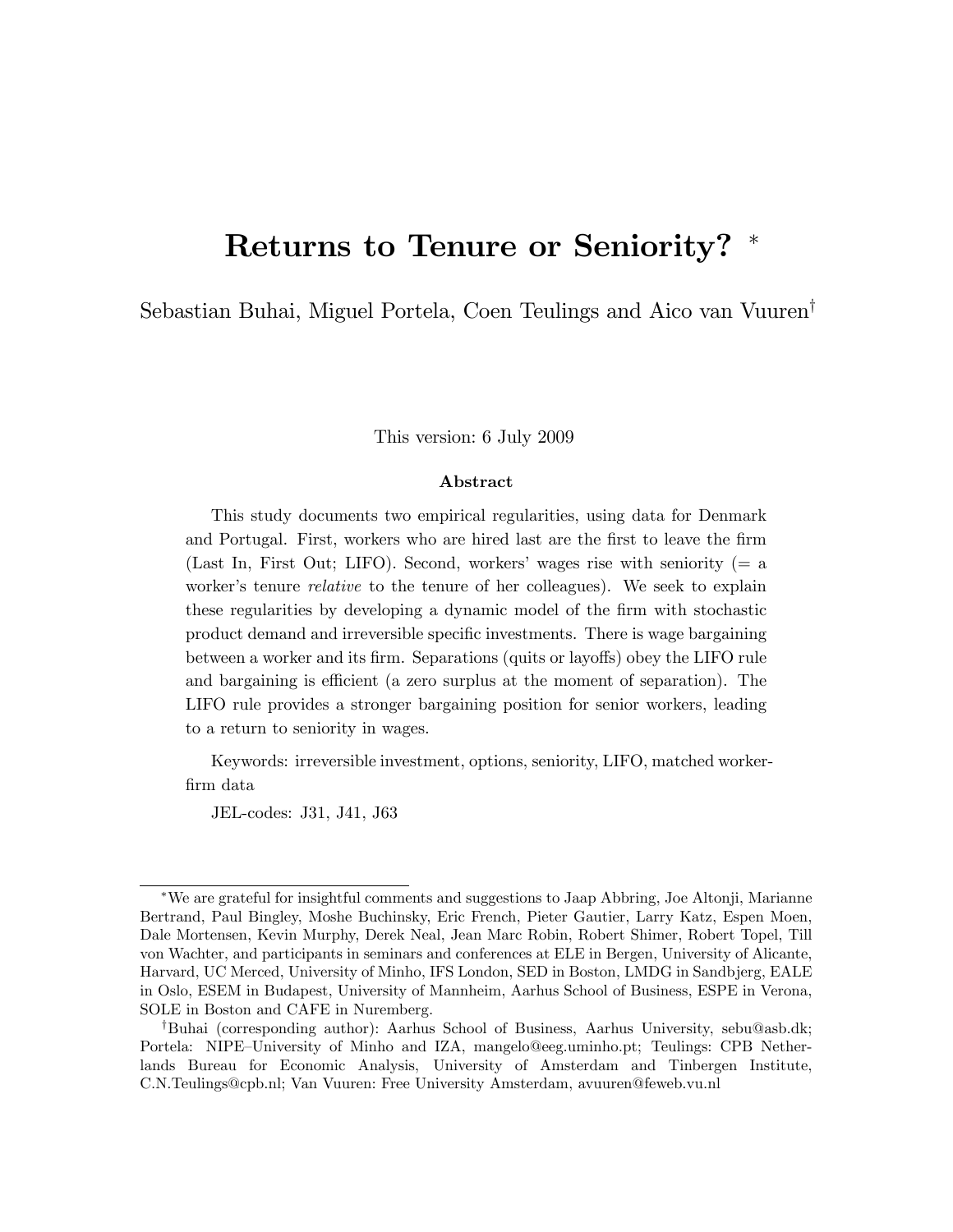## 1 Introduction

Why does Lars earn a lower wage than Jens, while they have the same human capital and work at the same firm? And why is Pedro fired and his colleague Miguel allowed to stay at the Örm, when their employer has to scale down employment? Some might think that the answer to these questions is obvious: it is simply because Jens and Miguel have higher seniority at the firm than Lars and Pedro, respectively. Seniority is different from tenure in that it measures the *worker's tenure relative to the tenure* of her colleagues. A workerís seniority is her tenure compared to the tenure of all her co-workers at the firm. This paper provides empirical evidence and offers a theoretical explanation for these phenomena. Using matched worker-Örm data for Denmark and Portugal, we show that a *worker who is hired last, is likely to be fired first* (Last In, First Out; LIFO henceforth), that is, workers are fired according to their seniority. When we claim that seniority affects your separation risk, we mean that on top of the negative effect of the elapsed tenure on the hazard rate, being a senior worker with many more junior colleagues has a further negative effect. Furthermore, we show that there is a return to seniority in wages, even when controlling for tenure. To the best of our knowledge, this paper is the Örst to document the existence of this return to seniority.

We set up an economic theory for why firms and workers would agree on applying a LIFO layoff rule and why that leads to a return to seniority in wages. Our theory is based on a dynamic model of the Örm, with stochastic product demand and irreversible specific investments for each newly hired worker, similar to Bentolila and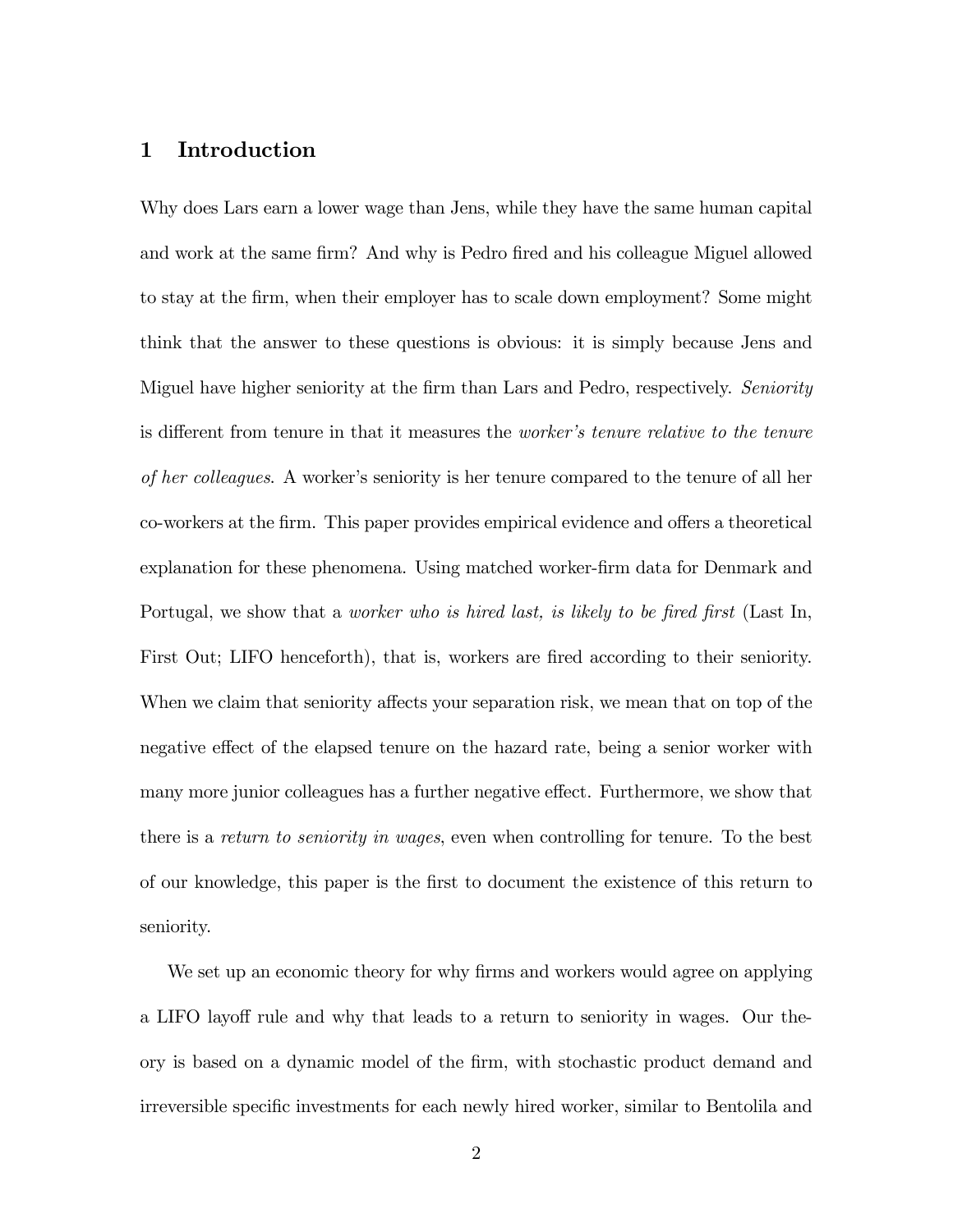Bertola (1990). Dixit (1989) considers the same model, but then for an individual worker. Labor demand follows a geometric random walk in these models. The optimal hiring and firing points can be calculated by considering the expected discounted marginal revenue of hiring an additional worker while (i) accounting for the option to fire that worker at a future point in time, (ii) taking as given all workers currently employed by the firm, and (iii) disregarding any workers that might be hired in the future. In this way, the hiring and firing of each worker can be considered separately from the hiring and firing of all other workers, transforming a firm level model into a model of an individual worker, as in Dixit (1989). This turns out to be equivalent to applying a LIFO separation rule. Whereas Bentolila and Bertola (1990) and Dixit (1989) take wages as given, we allow for wage bargaining over the quasi-rents generated by the specific investment. Here, we apply an idea developed by Kuhn (1988) and Kuhn and Robert (1989). Consider the standard monopoly union model, where the union bargains for wages above the market wage and the firm reduces its labor demand below the efficient level in response to this higher wage rate. This implies that some gains from trade between the union and the firm remain unexploited. While Kuhn and Robert elaborate these ideas in a static framework, we use the dynamic model of Bentolila and Bertola. We take an eclectic approach on the functional form of the return to seniority, by simply positing a log-linear sharing rule of the quasi-rents. However, we impose efficient bargaining: as long as there are positive quasi-rents, the worker and the firm will reach agreement on their distribution. Hence, firing decisions are efficient. Hiring decisions are efficient if and only if costs and revenues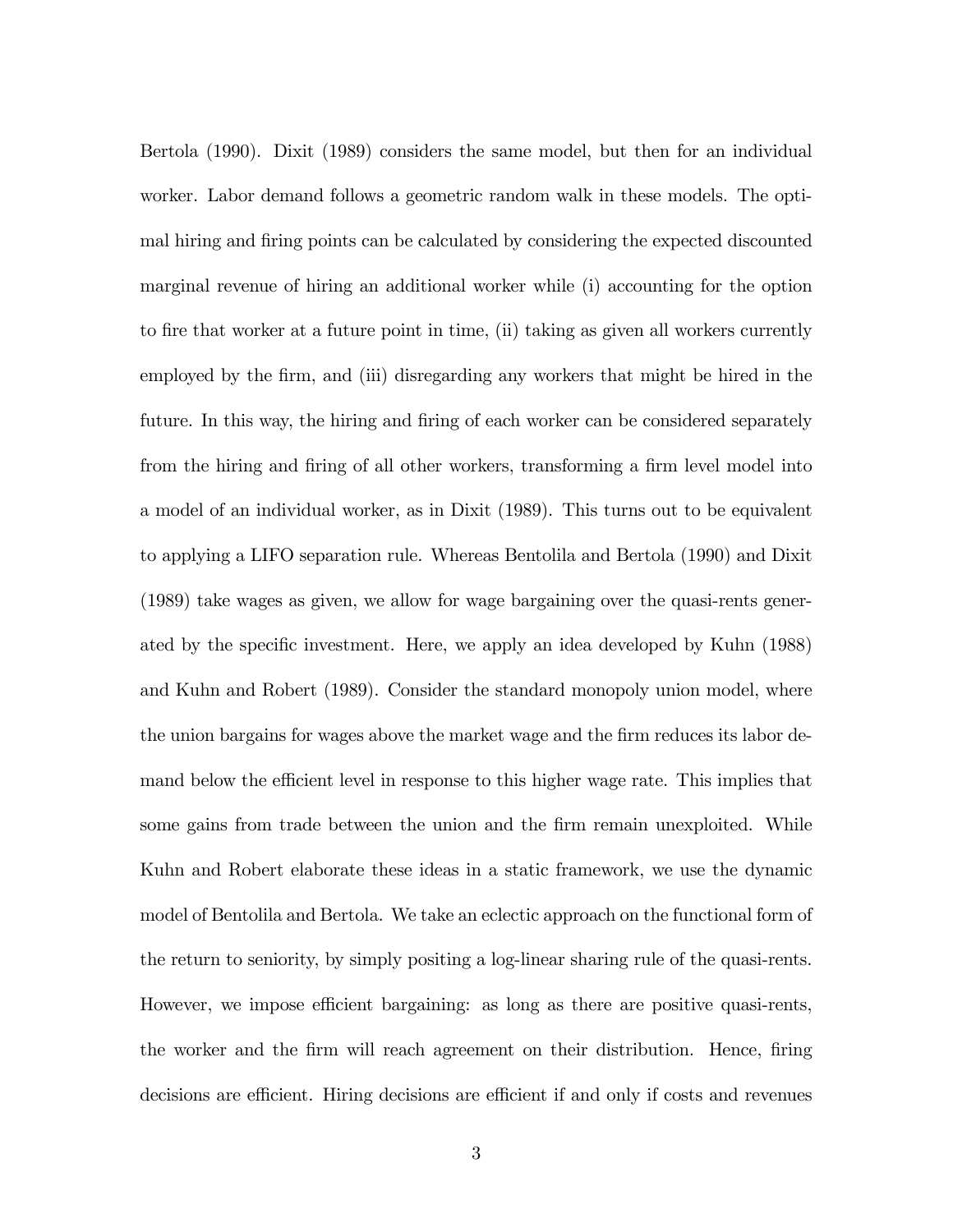of the speciÖc investment are shared in the same proportions. If not, hiring is below the efficient level due to a hold-up problem. We shall refer to this condition as the Hosios (1990) condition, like in search theory. We elaborate our model under the assumption that the firm must pay for the full cost of the specific investment, so that any return to seniority implies sub-efficient hiring because workers capture part of the quasi-rents. As an extension, we consider the effect of firing costs, accounting for its upward effect on wages.<sup>1</sup> By the efficient bargaining assumption, firing costs do not affect firing, but further deteriorate hiring. Finally, we consider the role of trade unions in this model. At first sight, the ideas in Kuhn (1988) and Kuhn and Robert (1989) seem to suggest the return to tenure to be higher in unionized firms, since unions are predicted to use the tenure profile as a rent extraction mechanism. However, the sparse empirical evidence on the issue does not confirm this hypothesis. Following up on a further suggestion by Kuhn (1988), we observe that the state of facts might fit our theory. The LIFO layoff rule allows for a decentralisation of the bargaining process to the individual level – as required in the absence of a union– leading to higher wages for senior workers. Instead, the political process within a union would lead to a more egalitarian distribution of the rents among the workers, that is, to higher wages but a lower wage return to seniority.

In the empirical part, we establish a number of features of our model. We need all-encompassing matched worker-firm data to establish workers' seniority because

<sup>&</sup>lt;sup>1</sup>In Bentolila and Bertola's (1990) analysis of the effect of firing costs, wages are fixed. Accounting for the effect on wage setting turns out to be crucial for the conclusions.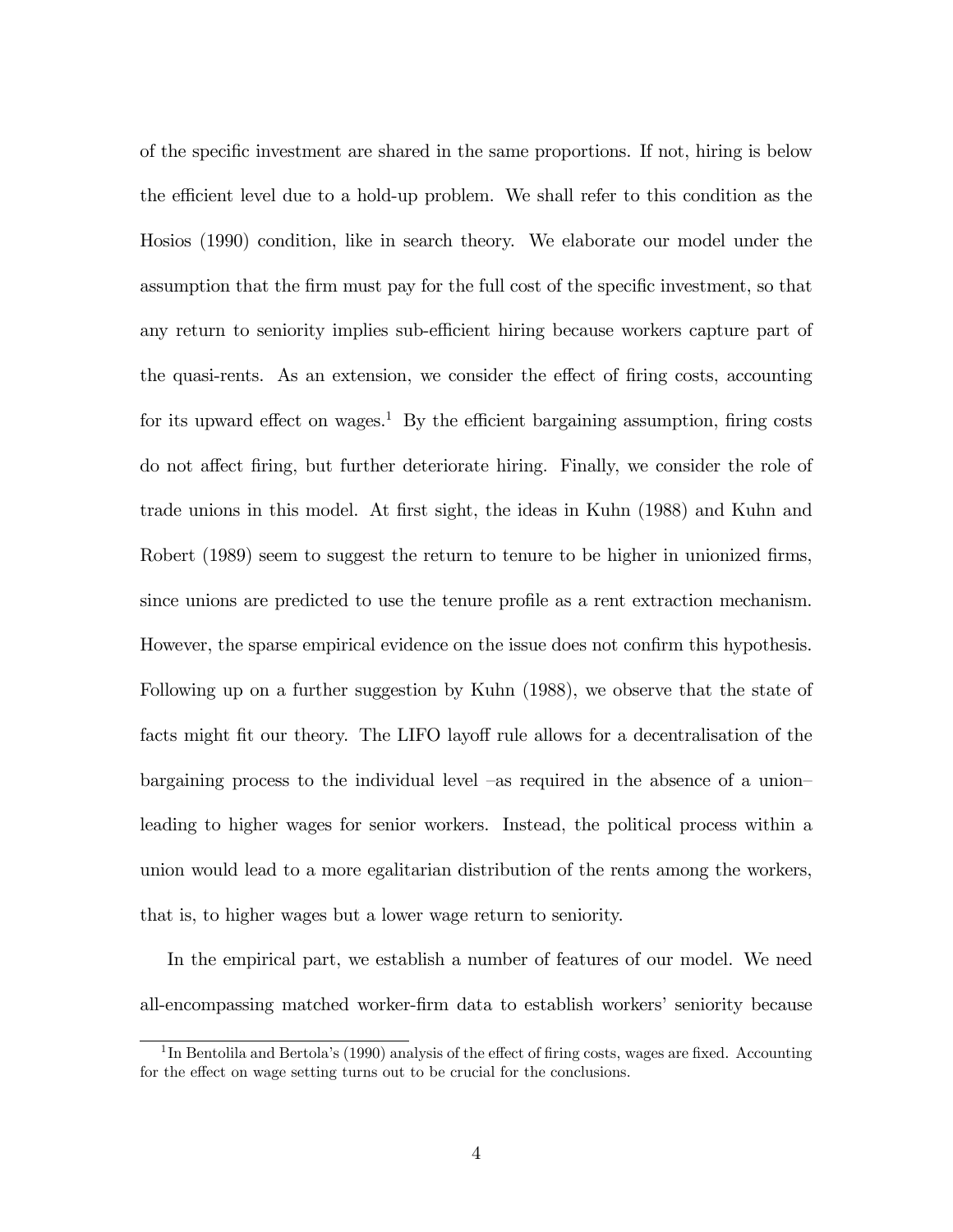we need to know the tenure of all the workers in the firm. We show that junior workers have *ceteris paribus* a higher separation probability than senior workers. Second, we show that there is a wage return to seniority. Starting from the seminal papers by Altonji and Shakotko (1987) and Topel (1991), there is a large and still flourishing literature on the estimation of the wage return to tenure. The main problem in this literature is that within a job spell, tenure is perfectly correlated with experience. Hence, the first order term of this return can only be estimated using variation between job spells, but that introduces all kinds of selectivity problems, which this literature sets out to resolve. We show that this problem is absent in the estimation of the return to seniority, since seniority is not perfectly correlated with experience. Furthermore, Neal (1995) and others have shown that the return to the tenure at the Örm, as measured by the previous studies, is partly a proxy for a return to tenure in the industry or occupation. We show that this finding does not affect either our estimation of the return to seniority. We find wage returns to seniority of 1 to 2 % in Portugal, and returns half that range in Denmark. We argue that our results cannot be explained by tournament models such as Lazear and Rosen (1981) and Malcomson (1984), learning models à la Jovanovic (1979), or job search models like Postel-Vinay and Robin (2002) and Burdett and Coles (2003).

The paper is set up as follows. Section 2 presents our theoretical framework. In Section 3, we describe the data for Denmark and Portugal, and present our empirical specifications and estimation results. Section 4 concludes.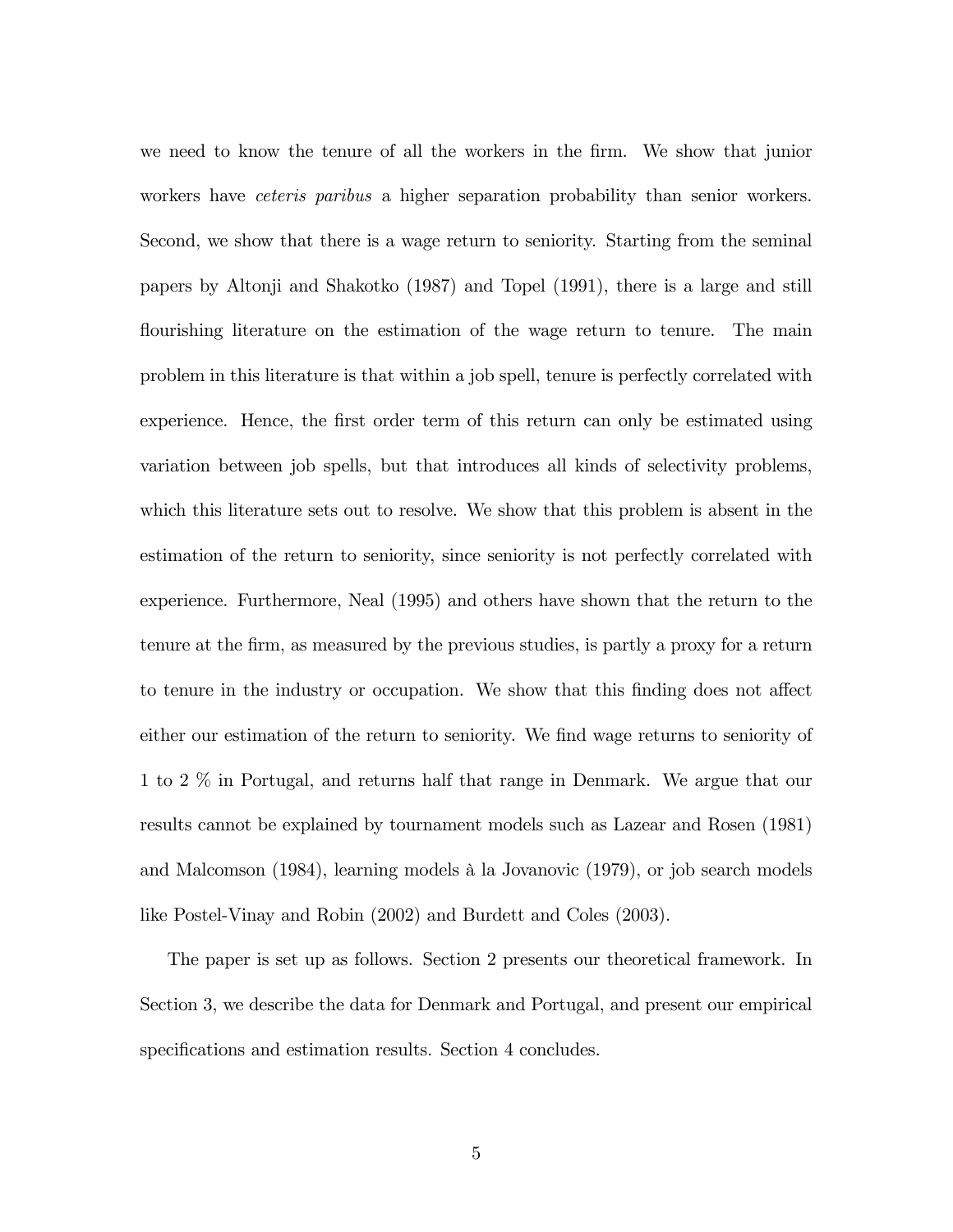# 2 Theoretical framework

#### 2.1 Assumptions

Consider a world where firms produce a differentiated product. Each firm faces a stochastic iso-elastic demand curve for its output:

$$
n_t = z_t - \eta p_t,\tag{1}
$$

where  $\eta > 1$  is the price elasticity of demand,  $N_t$  is demand,  $P_t$  is its price; lower cases denote the log of the corresponding upper cases, so  $n_t$  is log demand (= output). The variable  $z_t$  is a market index capturing the exogenous evolution of demand;  $z_t$ is assumed to follow a Brownian with drift, such that  $\Delta z \sim N(\mu, \sigma^2)$ . Labor is the only factor of production. The production function exhibits constant returns to scale. Without loss of generality, labor productivity is normalized to unity, so that output is equal to employment. The market index is non-verifiable, such that the worker and the firm cannot contract on it. The hiring order of workers is verifiable, such that the contract may be contingent on this. Both workers and firms are risk neutral. Workers live forever and maximize the discounted value of their expected income. Firms maximize the discounted value of their expected profits. The discount rate is denoted by  $\rho$ . Finite discounted values require this discount rate to be larger than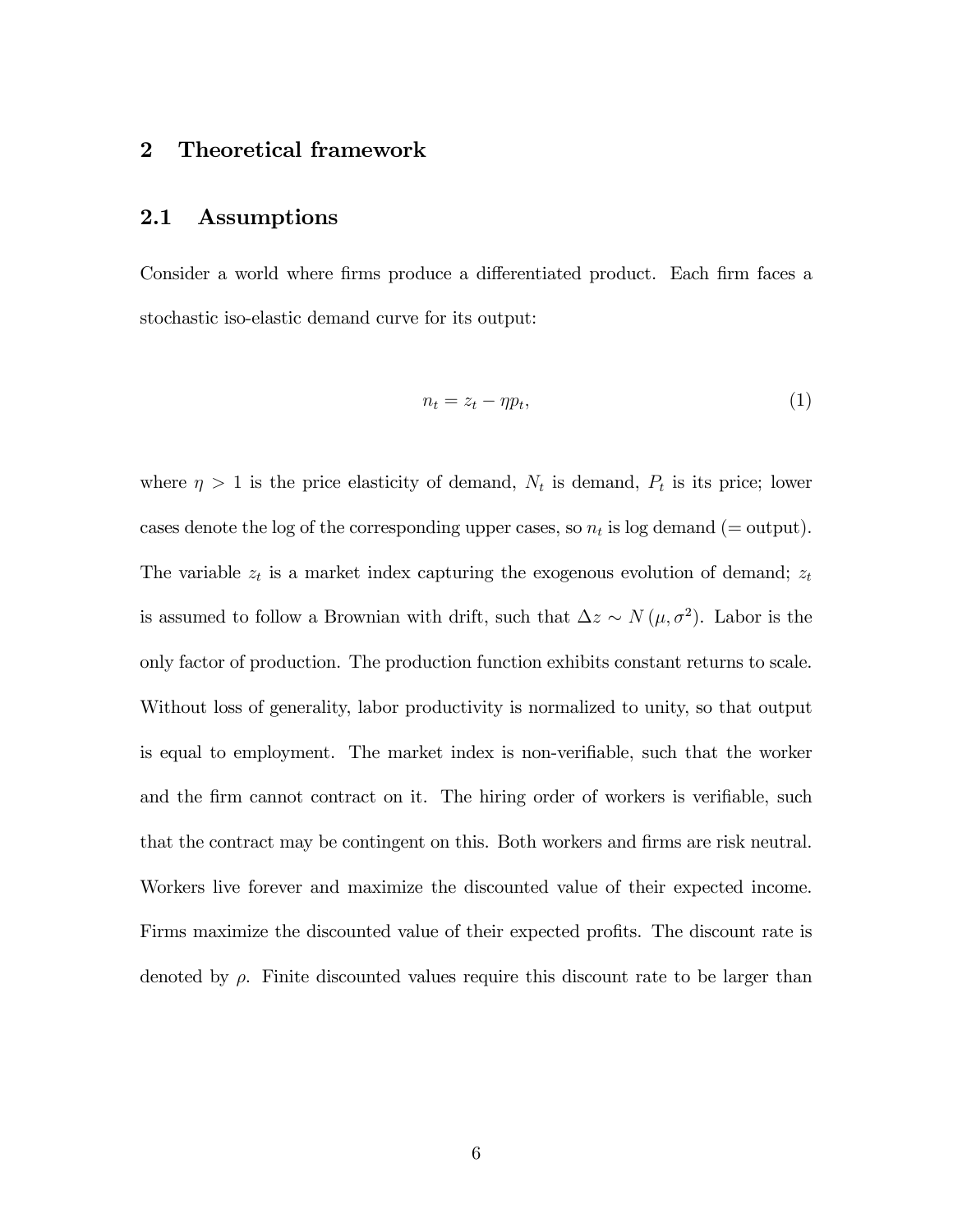the growth rate of expected demand:

$$
\rho > \mu + \frac{1}{2}\sigma^2. \tag{2}
$$

At the start of an employment relation, the firm has to make a specific investment I. <sup>2</sup> This investment is irreversible: once made, the cost cannot be recouped by ending the employment relation. For simplicity, we assume that this investment can be made instantaneously, so that no time elapses between the start and the end of the investment process. The specific investment is also unverifiable. Hence, the firm and the worker cannot write a contract in which future payments are contingent on whether or not this investments is actually made. Workers have some bargaining power; workers will capture some share of the quasi-rents generated by this specific investment. Hiring new workers and making the specific investment requires the consent of the incumbent workers. The motivation for this assumption is that a main part of the specific investment is the transfer of the firm's tacit knowledge, which is a monopoly of senior workers. An alternative motivation is that senior workers can harass newcomers, as suggested by Lindbeck and Snower (1990). At the outside market, workers can earn an outside wage, which is constant over time. It is most convenient to think of this outside wage as the return to self employment. Without loss of generality, it is normalized to unity:  $w^r = 0$ , where  $w^r$  denotes the log-outside wage.

<sup>&</sup>lt;sup>2</sup>In Bentolila and Bertola (1990), there is both hiring and firing costs per worker. For the moment, we set the firing costs equal to zero. As an extension, we consider the implications of firing costs.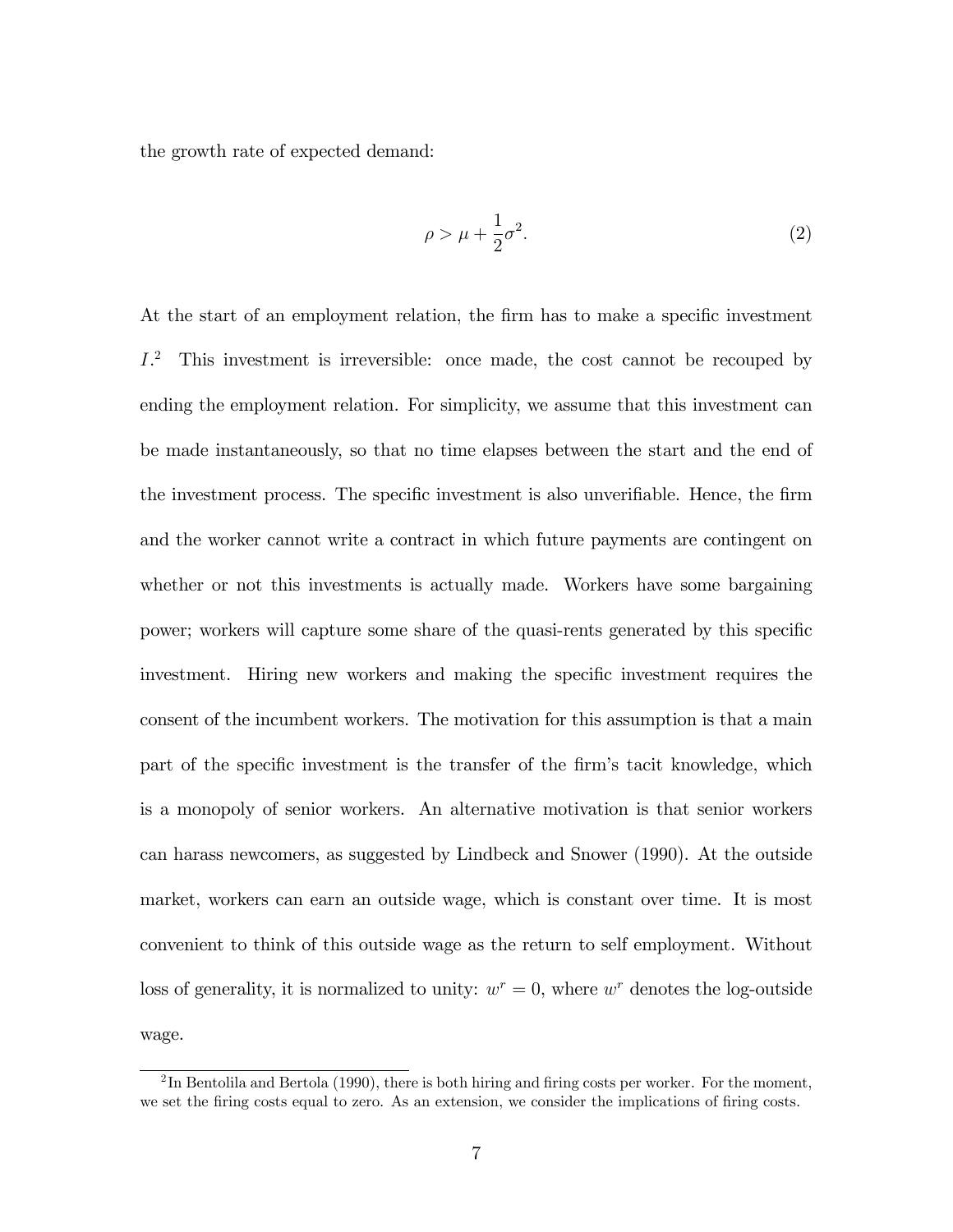# **2.2** A benchmark case:  $w = 0, I = 0$

As a benchmark, we analyze the simple case in which firms pay workers the outside wage,  $w = w^r = 0$ , where w denotes the log wage paid by the firm, and where there are no specific investments required for starting an employment relation,  $I = 0$ . In that case, labor demand can be adjusted costlessly at each point in time. Hence, the optimal strategy is to maximize instantaneous profits  $\Pi_t$ :

$$
\Pi_t = N_t P_t - N_t,
$$

subject to the demand curve  $(1)$ . The first term is total revenue, the second term is the wage bill. The first-order condition for profit maximization yields the standard Amoroso-Robinson rule:

$$
p_t = \pi,
$$
\n
$$
n_t = z_t - \eta \pi,
$$
\n
$$
\pi \equiv \ln \frac{\eta}{\eta - 1} > 0.
$$
\n(3)

The firm's price is constant over time, since the firm applies a fixed markup over marginal cost: log marginal cost is  $w^r = 0$ , so that  $\pi > 0$ . The log of the firm's labor demand follows a random walk, a regularity known as Gibrat's law, which holds particularly for larger firms, see for instance Jovanovic  $(1982)$ .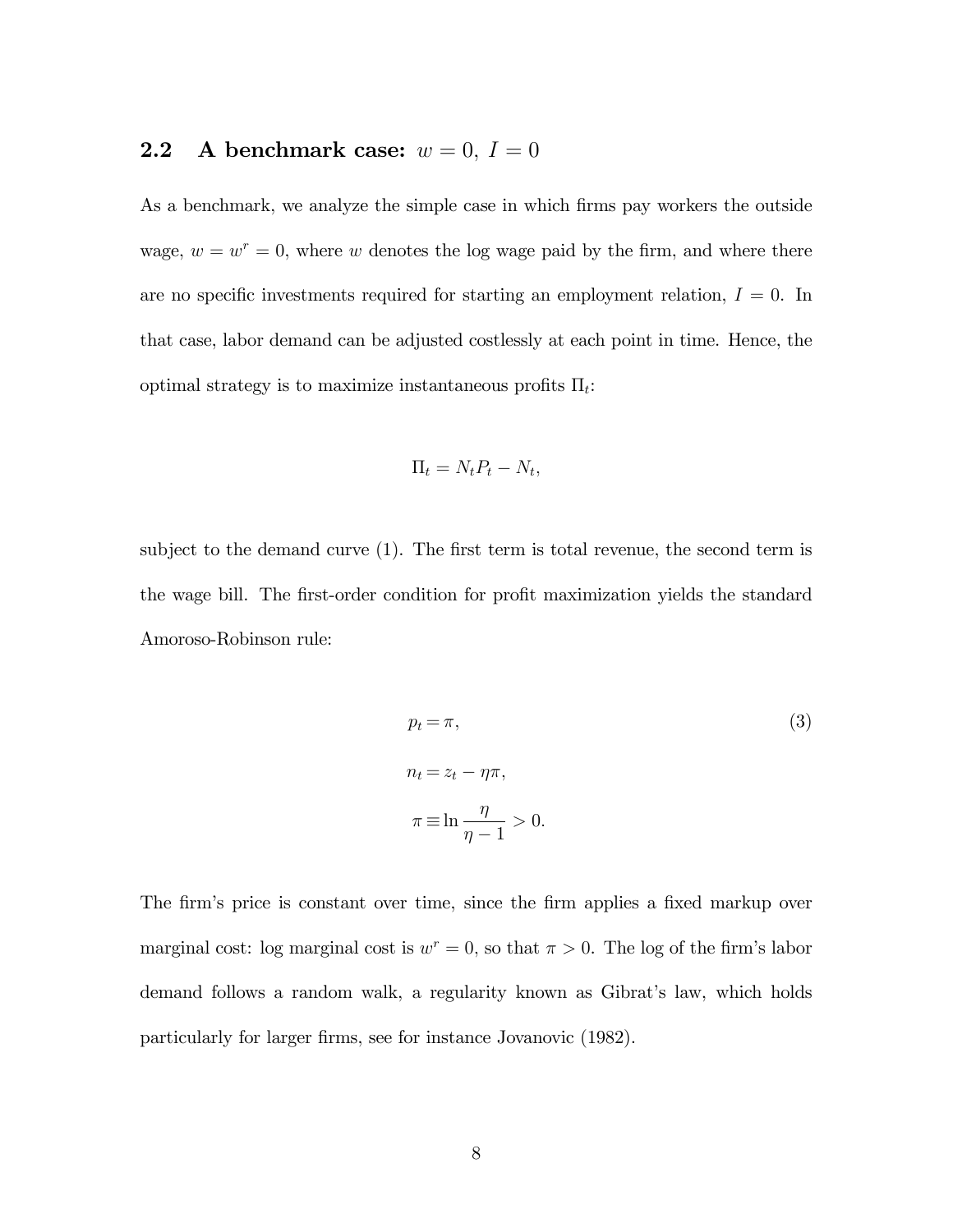# **2.3** The case with specific investment:  $w = 0, I > 0$

When  $I > 0$  labor demand cannot be adjusted costlessly. On the hiring side, an additional worker requires a specific investment, which has to be recouped from future proÖts. Moreover this investment is irreversible, so that delaying hiring has an option value. If demand falls after hiring the worker, the Örm cannot get rid of the worker without losing the specific investment. Hence, the firm does not hire additional workers at the first moment that  $p_t$  rises above  $\pi$ . Instead, the firm postpones hiring till  $p_t$  is substantially above  $\pi$ . The reverse holds at the firing side. Firing per se is costless, but irreversible. If demand surges after having fired the worker, the firm is unable to benefit from that demand without incurring the cost of specific investment again. Hence, retaining the worker has an option value. The firm postpones firing till  $p_t$  is substantially below  $\pi$ . Analogous to Bentolila and Bertola (1990), we shall show that the optimal policy of a firm is to hire workers whenever  $p_t$  reaches a constant hiring bound  $p^+$  and to fire workers whenever  $p_t$  reaches a constant firing bound  $p^-$ . The hiring bound is above the price level for the case  $I = 0$ , while the firing bound is below it:  $p^+ > \pi > p^-$ .

The situation is sketched in Figure 1. The downward sloping curves are inverse labor demand curves, specifying log marginal revenue  $mr(\cdot)$  as a function of  $z_t - n_t$ :

$$
\ln\left[\frac{d\left(N_t\cdot P_t\right)}{dN_t}\right] = \frac{1}{\eta}\left(z_t - n_t\right) - \pi \equiv mr\left(z_t - n_t\right). \tag{4}
$$

Let the current level of the market index be  $z_0$ . In the case  $I = 0$ , the firm sets log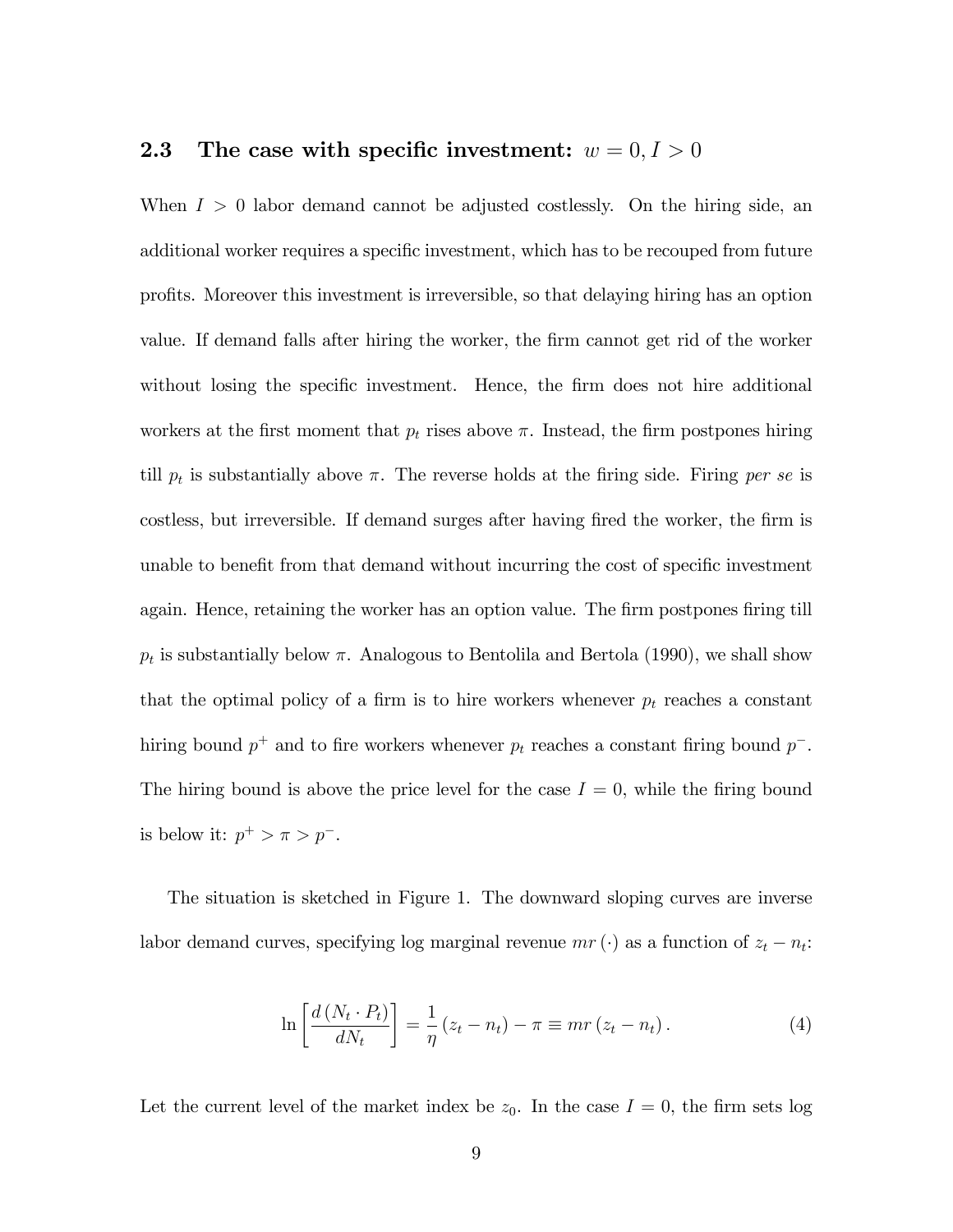

Figure 1: Firing-hiring boundaries with stochastic market index

employment  $n_0$  such that log marginal revenue  $mr(z_0 - n_0)$  is equal to log marginal cost  $w^r = 0$ ; hence  $n_0 = z_0 - \eta \pi$ , see equation (3). Any change in  $z_t$  will immediately affect log employment  $n_t$ , but will leave the log price constant at  $\pi$ . In the case  $I > 0$ , the firm hires additional workers only when  $z_t$  rises above  $z_h$ , because at that point the price level hits the hiring bound,  $p_t = p^+$ . Similarly, the firm fires workers only when the market index falls below  $z_f$ , since then the price hits the firing bound,  $p_t = p^-$ . Hence,  $p_t$  follows a random walk between  $p^-$  and  $p^+$ , while  $n_t$  is constant at  $n_0$  in this interval. However, when  $p_t$  drifts outside these boundaries, the firm uses  $n_t$ as an instrument to keep  $p_t$  in the interval  $[p^-, p^+]$ . Then,  $p_t$  is held constant, and  $n_t$ starts drifting, either up (if  $p_t = p^+$ ), or down (if  $p_t = p^-$ ). We provide expressions for  $p^+$  and  $p^-$  later on.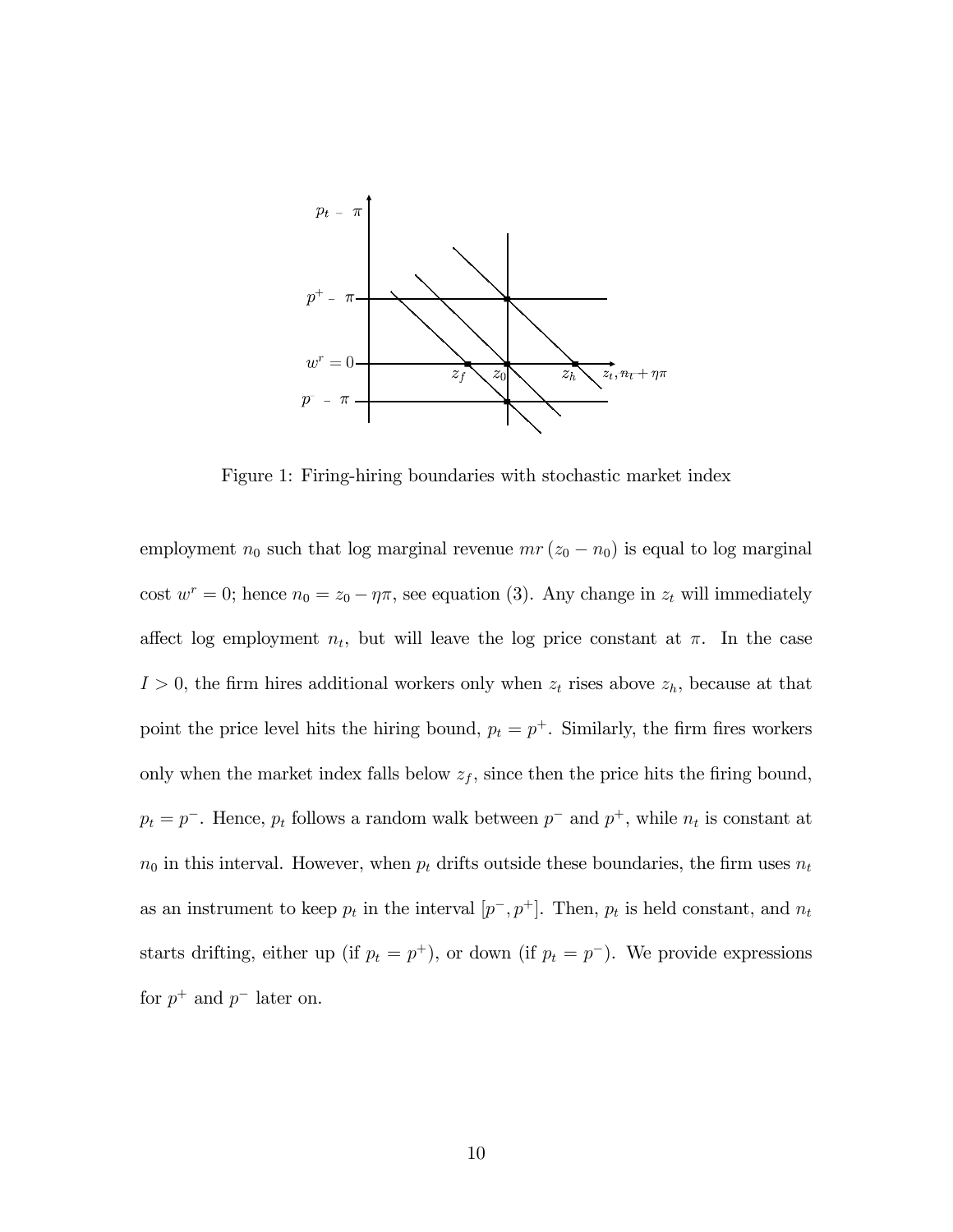### 2.4 The case with a LIFO rule and rent sharing

Specific investment creates quasi-rents. Since workers have some bargaining power, they will be able to capture part of these rents. Hence, workers have an interest in the continuation of their relationship with the firm. Since hiring requires the consent of the incumbent workforce and since incumbents have an interest in the continuation of their relationship with the Örm, they want to make sure that new hires will not be used as replacement for themselves when the Örm has to downsize at some future time. Since the layoff order is contractible, they can refuse to train new workers unless the firm agrees not to fire any of the current incumbents before having fired all workers that will be hired. The firm has no incentive to oppose this demand of the incumbents; it is indifferent between firing either the one or the other worker when necessary, since after having fired either of them, the bargaining position vis- $\ddot{a}$ -vis the remaining workforce is identical. Because similar bargaining has taken place at all previous points in time when the Örm has hired additional workers, this outcome generalizes to the Örm applying a LIFO (Last-In-First-Out) separation rule: Öre the latest hires first.

**Claim 1** Consider a firm that satisfies the previous assumptions. If this firm wants to fire some of its workers, it applies a LIFO separation rule, firing first the workers whom it has hired last.

When the firm pays its workers their outside wage, see Sections 2.2 and 2.3, there is no rationale for a LIFO layoff rule. Since the worker receives her outside wage, she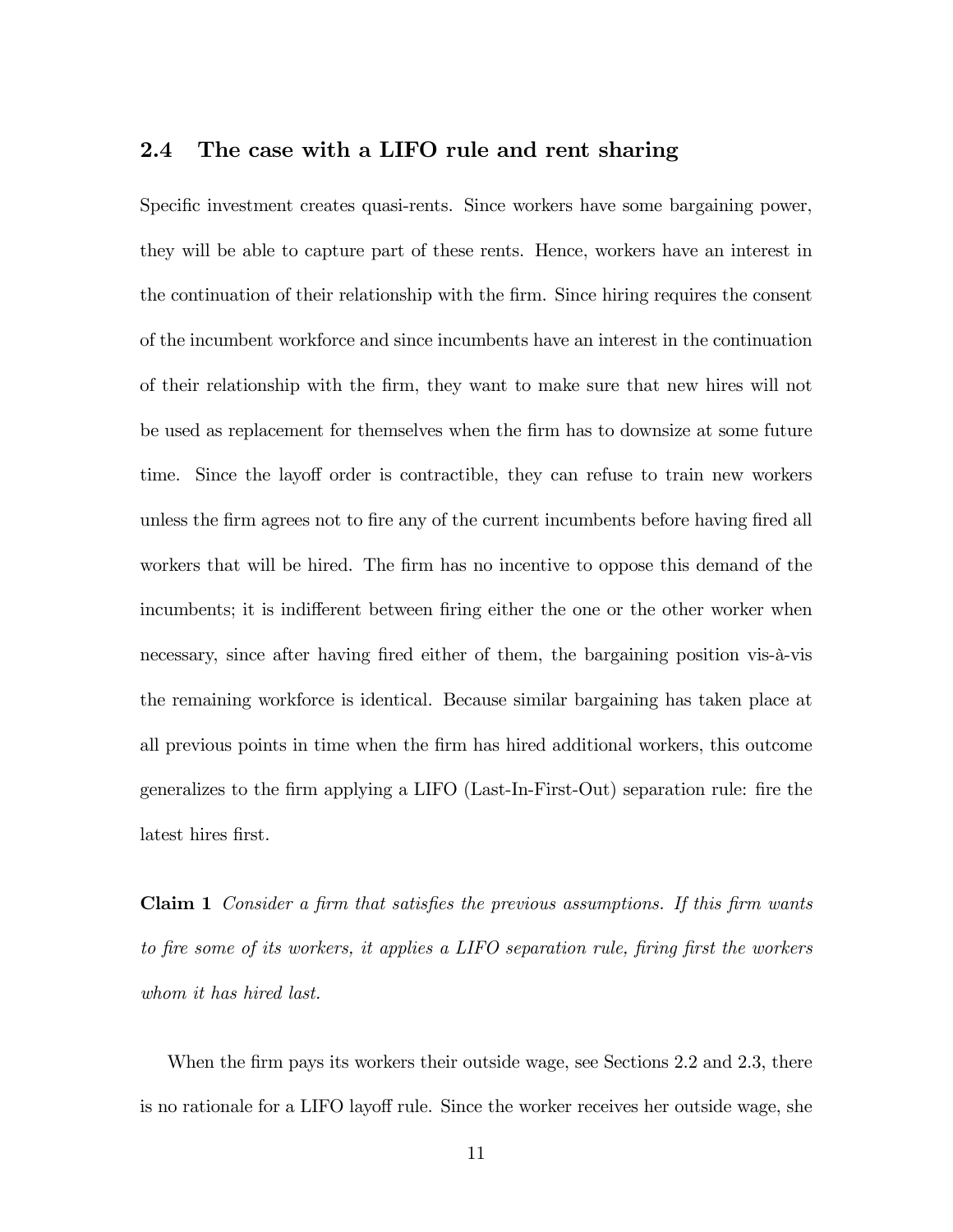is indifferent between working at the firm and being laid off. Hence, there is no point in fixing an order of layoff. However, when the firm pays its workers some share of the quasi-rents of the specific investment, a layoff order carries practical relevance, as it protects the 'property rights' of senior workers on their part of the quasi-rents.

Under this LIFO layoff rule, the distribution of completed job tenures is characterized by the following proposition.

**Proposition 1** Consider a firm that satisfies the assumptions of Section 2.1, and that hires workers when  $p_t = p^+$  and fires workers when  $p_t = p^-$ . The distribution of the completed tenure of workers hired by this firm is equal to the first passage time distribution, that is, the distribution of the time it takes a random walk  $z_t$ , with initial value  $z_0$ , to pass the barrier  $z_0 - \eta (p^+ - p^-)$  for the first time. This distribution is identical for all workers hired by the firm, irrespective of the number of workers hired previously.

**Proof:** The LIFO layoff rule implies that a particular worker who is hired at time h, when log employment is  $n_h$ , will be fired at the first moment  $f > h$  that log employment is equal to  $n_h$  and  $p_f = p^-$ , since this worker can only be fired when all workers hired after her, by implication at  $h < t < f$ , have been fired, due to the LIFO rule, whereas all workers that have been hired before her, at  $t < h$ , cannot be fired before this worker, also due to the LIFO rule. Hence,  $z_h - z_f = \eta (p^+ - p^-)$  and  $z_h - z_t > \eta (p^+ - p^-), \forall t \in (f, h).$  The distribution of the first moment in time that  $z_h - z_f = \eta (p^+ - p^-)$  is independent of the starting value  $z_h$  of the random walk at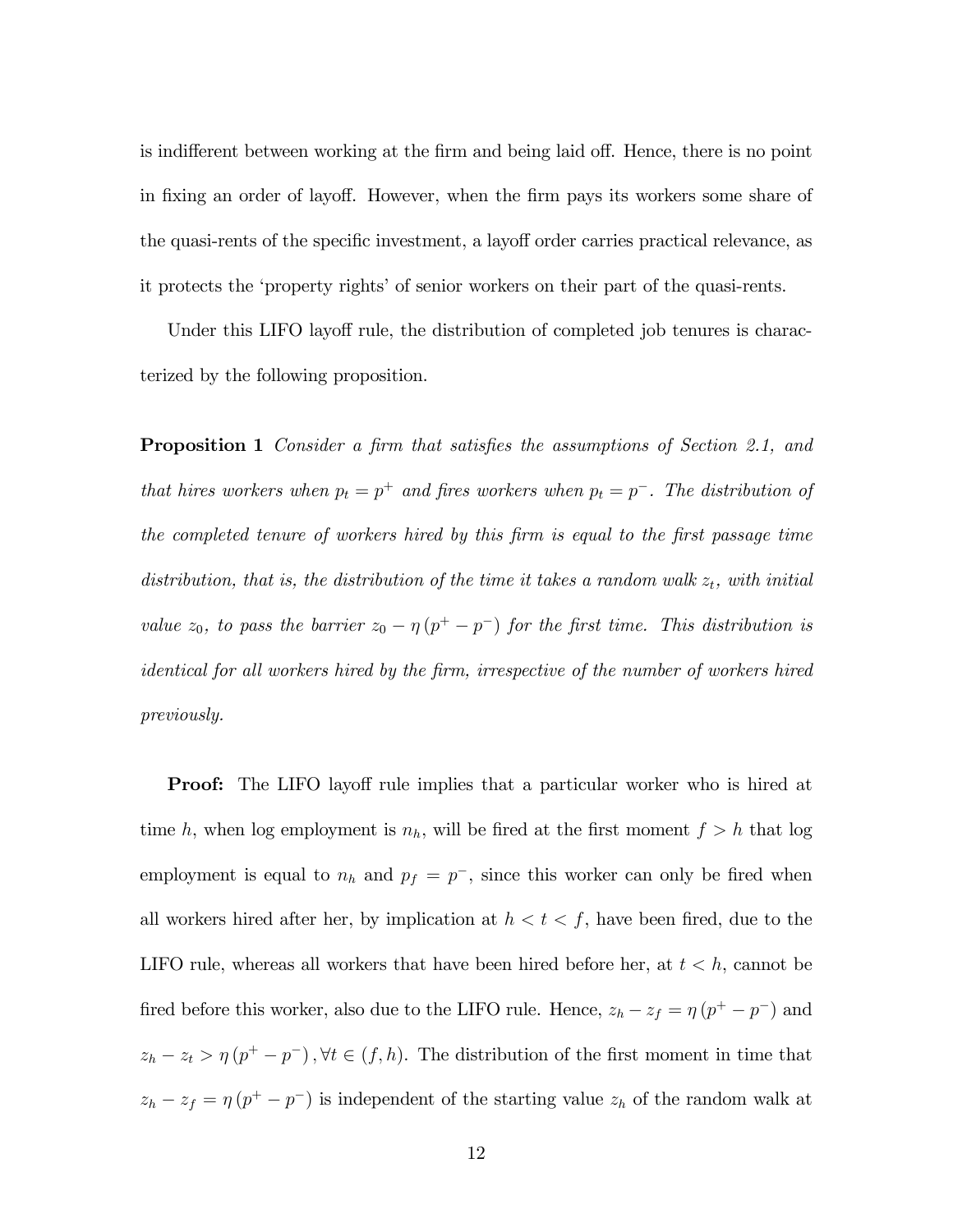time h, due to the Markov property of a random walk.

Bentolila and Bertola's (1990) model of firm level employment supplemented with a LIFO layoff rule corresponds therefore one-to-one with a simple model of individual job tenures. Buhai and Teulings (2006) analyse the characteristics of the distribution of completed tenures implied by this model: its hazard rate starts at zero, then rises quickly to a peak, and then falls slowly, to zero for  $\mu > 0$ , and to some positive number for  $\mu < 0$ . Buhai and Teulings estimate this model on tenure data for the United States, and show that if fits the data well.

Having established that a firm and its workers agree to apply a LIFO layoff rule, the next question is whether all workers receive the same wage or whether the amount of rents each worker can capture differs by her degree of seniority. Kuhn (1988) and Kuhn and Robert (1989) offer a neat further legitimation for applying a wage schedule that differentiates wages between otherwise equal workers. Consider the standard monopoly union model, where the union bargains for a wage rate above the workers' reservation wage. The firm reduces its labor demand below the efficient level in response to this higher wage rate. This leaves some gains from trade unexploited, since there are workers who would be willing to work at the firm for the outside wage and the Örm would be willing to hire them, but these trades do not occur because the firm is not allowed to pay wages below the union rate. Kuhn and Robert observe that there is an alternative way for workers to extract rents from the firm without leaving gains from trade unexploited. The idea is to simultaneously set a layoff order and bargain on a wage schedule that differentiates wages according to the worker's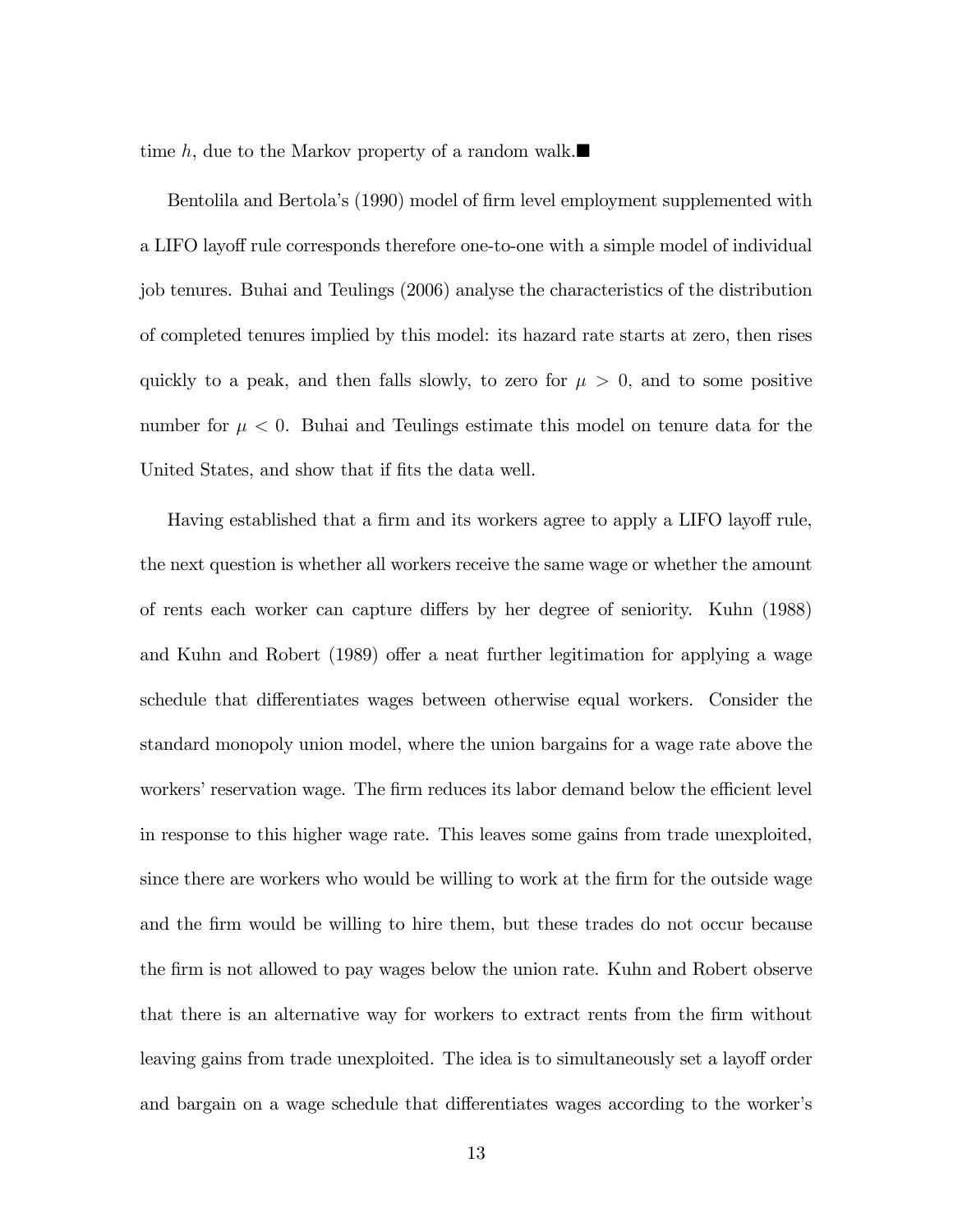position in the order of layo§. Since Kuhn and Robert (1989) specify their theory in a static framework, the layoff ordering can be based on anything: height, IQ, experience, or what else springs to mind. In the dynamic framework that we apply here, this order must necessarily be the LIFO rule, see Claim 1.

For the implementation of the LIFO layoff rule, define the *rank*  $q_t$  of a particular worker to be the log number of workers in the firm with tenure greater or equal than this worker (hence including herself), at time t. Suppose this particular worker has been hired at time  $h, h < t$ . Due to the assumption that workers live forever and due to the LIFO rule, all workers who have been hired before her are still employed by the firm, because they can only be fired after she is fired. Hence, her rank  $q_t$  is equal to log employment at the moment when she was hired:  $q_t = n_h$ . Since  $n_h$  is constant, so is  $q_t$ , such that we can drop the suffix t. Hence, a worker hired at time h gets rank  $q, q = n_h = z_h - \eta p^+.$ 

Consider a wage schedule that is in between the reservation wage and the firm's inverted labor demand curve  $mr(z_t - q)$ ; then the firm will never find it attractive to fire any worker, since it makes a profit on the marginal worker at each employment level. Thus, even though inframarginal workers earn wages above the marginal revenue of the last worker hired, the firm has no incentive to fire these workers since it may only fire these expensive inframarginal workers after having fired the cheap marginal workers. Hence, the employment is set at the efficient level where marginal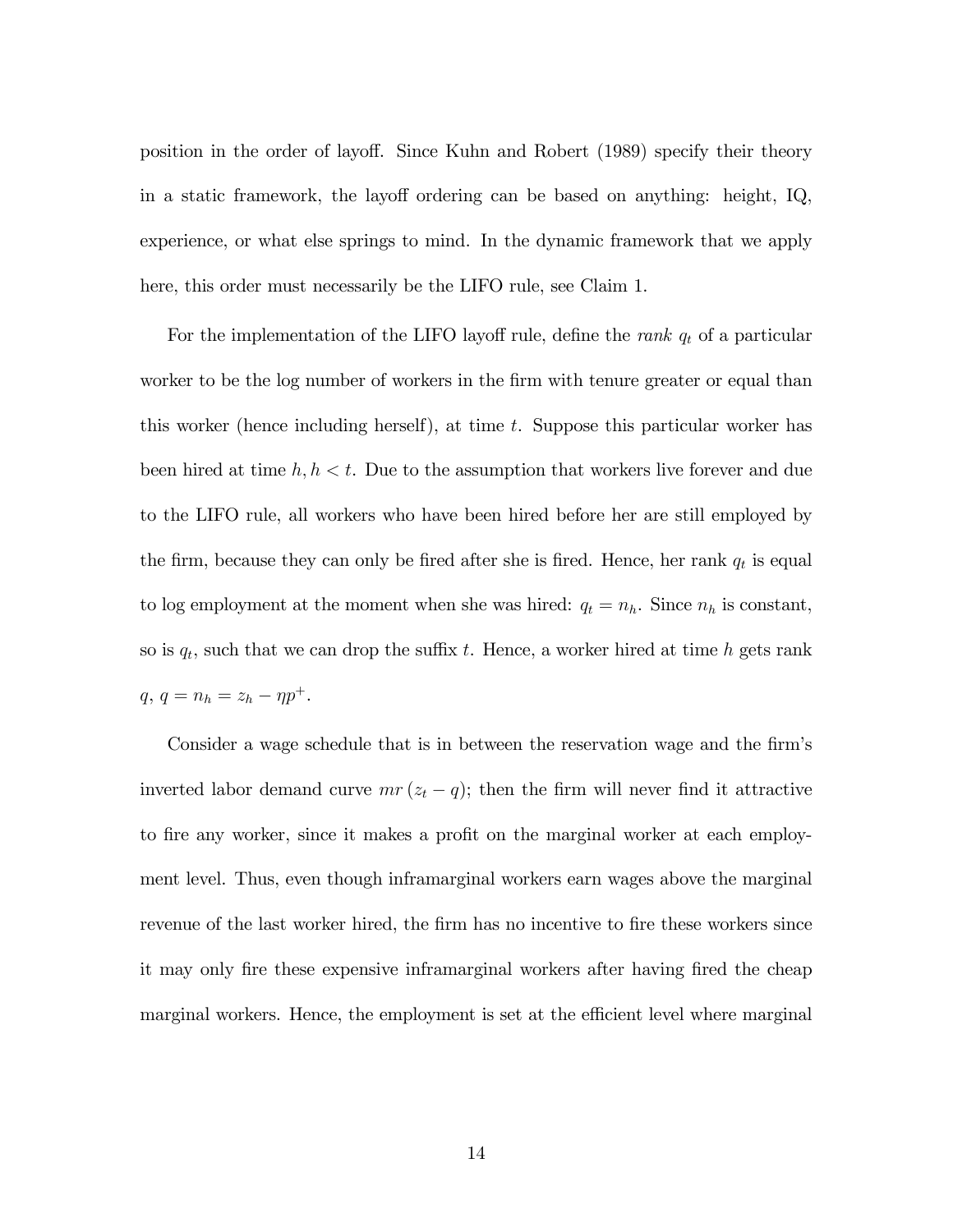revenue is equal to the reservation wage.<sup>3</sup> The LIFO rule provides senior workers protection against layoff, which they use to demand a higher wage. Given the lack of a formal theory of multiplayer bargaining, we take an eclectic approach in wage setting. We assume the relation between the log-marginal revenue  $mr(z_t - q)$  and the log-reservation wage on the one hand, and log wages on the other hand, to be linear:

$$
w(z_t - q) = \beta \cdot mr(z_t - q) + \beta \left(\pi - p^-\right) + \omega = \frac{\beta}{\eta} (z_t - q) - \beta p^- + \omega, \tag{5}
$$

with  $0 \leq \beta \leq 1$ . The parameter  $\beta$  can be interpreted as the bargaining power of workers.<sup>4</sup> This wage setting scheme is a form of price discrimination on the side of the union. The case  $\beta = 1$  corresponds to first degree price discrimination, where the union has full bargaining power. In the case  $\beta = 0$ , workers have no bargaining power and they get just their reservation wage. The parameter  $\beta/\eta$  is increasing in the bargaining power of the workers,  $\beta$ , and in the monopoly power of the firm,  $\eta^{-1}$ . Since  $0 \le \beta \le 1$  and  $\eta > 1$ , this parameter is between zero and unity. At the moment of firing f,  $z_f - q = \eta p^-$ , and hence, by equation (4),  $w(z_f - q) = \omega$ . The parameter  $\omega$  can therefore be interpreted as the log reservation wage of an incumbent worker. We present an expression for  $\omega$  later on.

<sup>&</sup>lt;sup>3</sup>We ignore here the inefficiency that is due to the monopoly power of the firm at its product market, which causes its marginal revenue to be below the output price.

 ${}^{4}$ In the case of a single worker-firm pair, where we could apply the theory of two player bargaining, as in Buhai and Teulings (2006), the log-linear sharing rule would be almost equivalent to Nash bargaining, which would yield a linear (instead of log-linear) sharing rule of the surplus between the asset values of the worker and the Örm (instead of the surplus between current productivity and the reservation wage).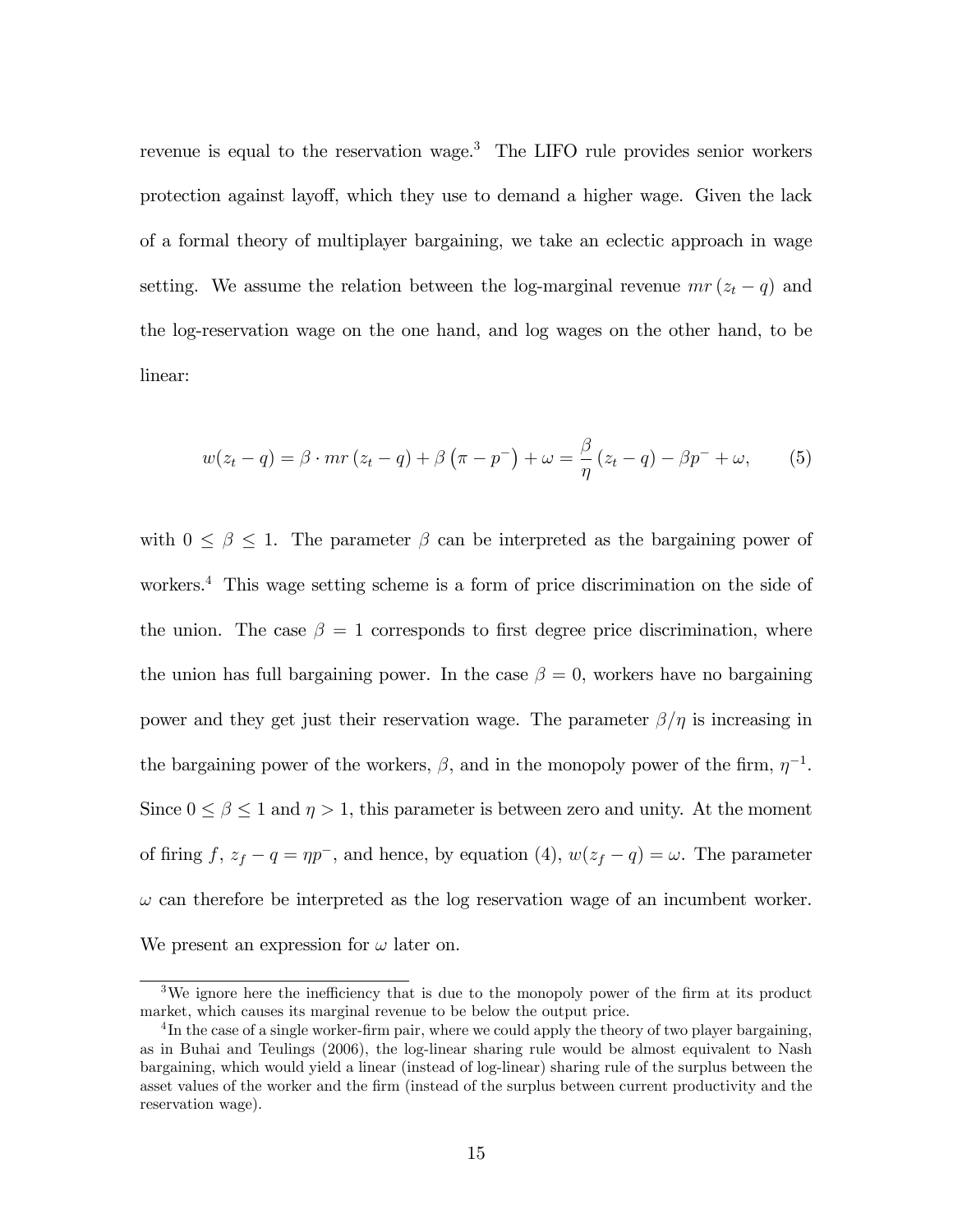The situation is depicted in Figure 2. The left panel sketches the situation for Kuhn and Robert's (1989) static framework. The two continuous lines in the graph are the marginal revenue,  $mr(z_0 - q)$ , and respectively the wage schedule,  $w(z_0 - q)$ . The shaded area between them is the surplus of marginal revenue above marginal cost for that level of log employment,  $q$ . As long as the log wage schedule is between the marginal revenue curve  $mr(z_0 - q)$  and the log reservation wage  $\omega$ , neither the firm nor the workers have an incentive to deviate from the first best level of log employment,  $n_0$ , since the surface of the shaded area is maximized by setting  $n =$  $n_0$ . In that sense, equation (5) implies efficient bargaining: all gains from trade are exploited. Although inframarginal workers earn a log wage  $w(z_0 - q)$  above the log marginal revenue  $mr(z_0 - n_0)$ , the firm has no incentive to fire them, because it is obliged to fire the less expensive marginal workers first. In the dynamic framework à la Bentolila and Bertola (1990) there are some complications, see the right panel of Figure 2. Since investment  $I$  is irreversible, workers have an option value for the firm. Hence, the firm retains workers when marginal revenue has fallen just slightly below marginal cost,  $w^r > mr(z_0 - n_0) > p^- - \pi$ , since by firing the worker the firm loses the option of benefiting from the market index rising above  $z_0$  at a later stage without having to pay the specific investment I again. Similarly, the marginal worker,  $q = n_0$ , prefers staying employed at the Örm even when her wage rate is just slightly below the reservation wage,  $w^r < w(z_0 - n_0) < \omega$ , since by quitting the worker loses the option of benefitting when the market index  $z_t$  rising above  $z_0$  at a later stage, and hence log wages rising above  $w^r$ . For some range of  $z_t \in [z_f, z_0]$ , marginal revenue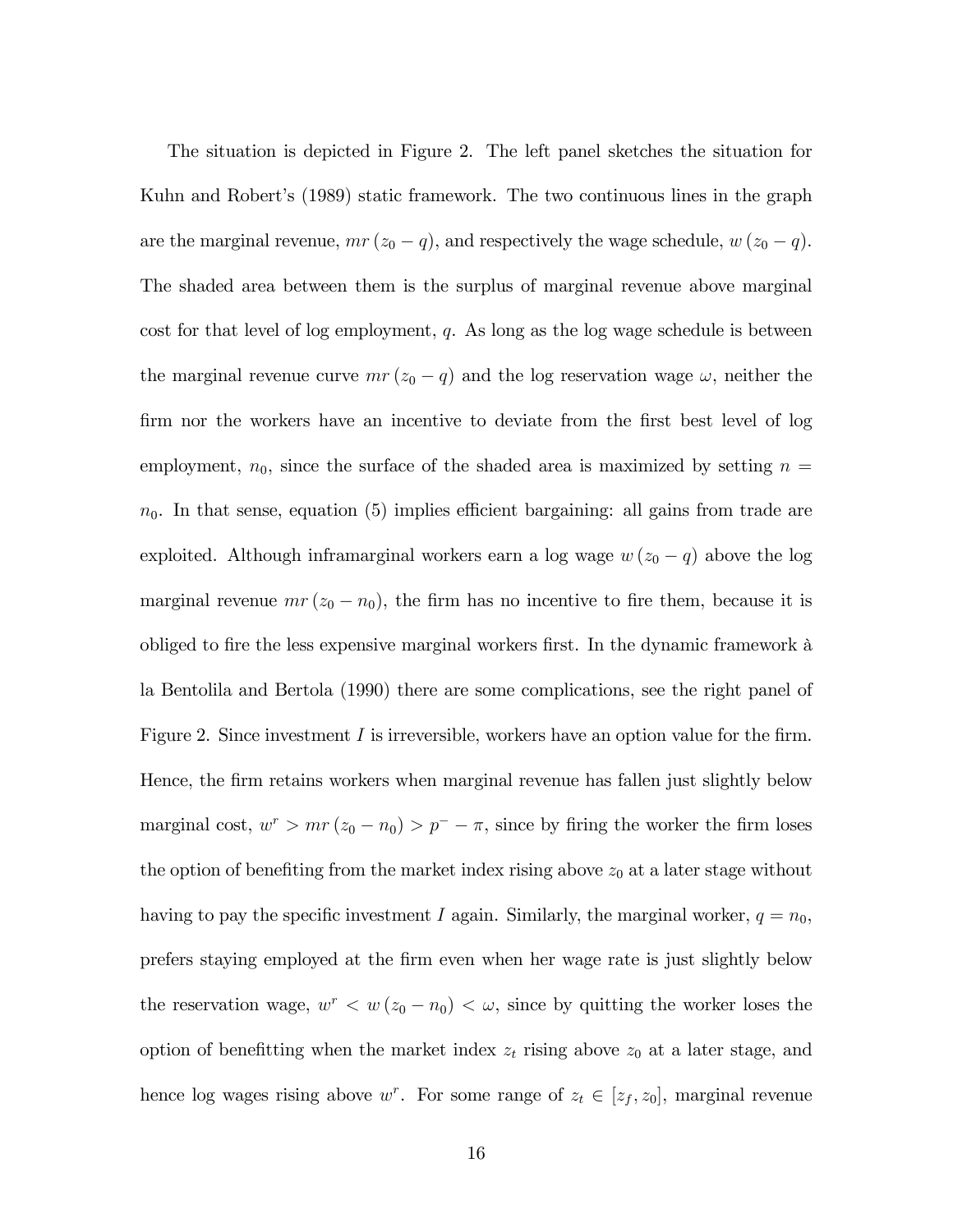

Figure 2: Static vs. dynamic framework

is therefore below marginal cost,  $mr(z_t - n_0) < w^r$ , and the wage for the marginal worker is below the outside wage,  $w(z_t - n_0) < w^r$ . Only when  $w(z_t - n_0)$  is below  $\omega$  the marginal worker quits, because the prospect of future wage increases no longer outweighs the cost of the current wage being below the outside wage. In the next sections we derive expressions for these option values, for the log-reservation wage  $\omega$ , and for the hiring and firing threshold  $p^+$  and  $p^-$ .

Define now the *seniority index*<sup>5</sup>  $r_t$  at time t as

$$
r_t \equiv n_t - q. \tag{6}
$$

Hence, the most senior worker has rank  $q = 0$ , and her seniority index is  $r_t = n_t$ , while the least senior worker at time t has  $q = n_t$ , and her seniority index is  $r_t = 0$ . The seniority index of worker  $i$  is the log of the ratio of the total number of workers

 $5$ Seniority index and seniority are used interchangeably throughout the text.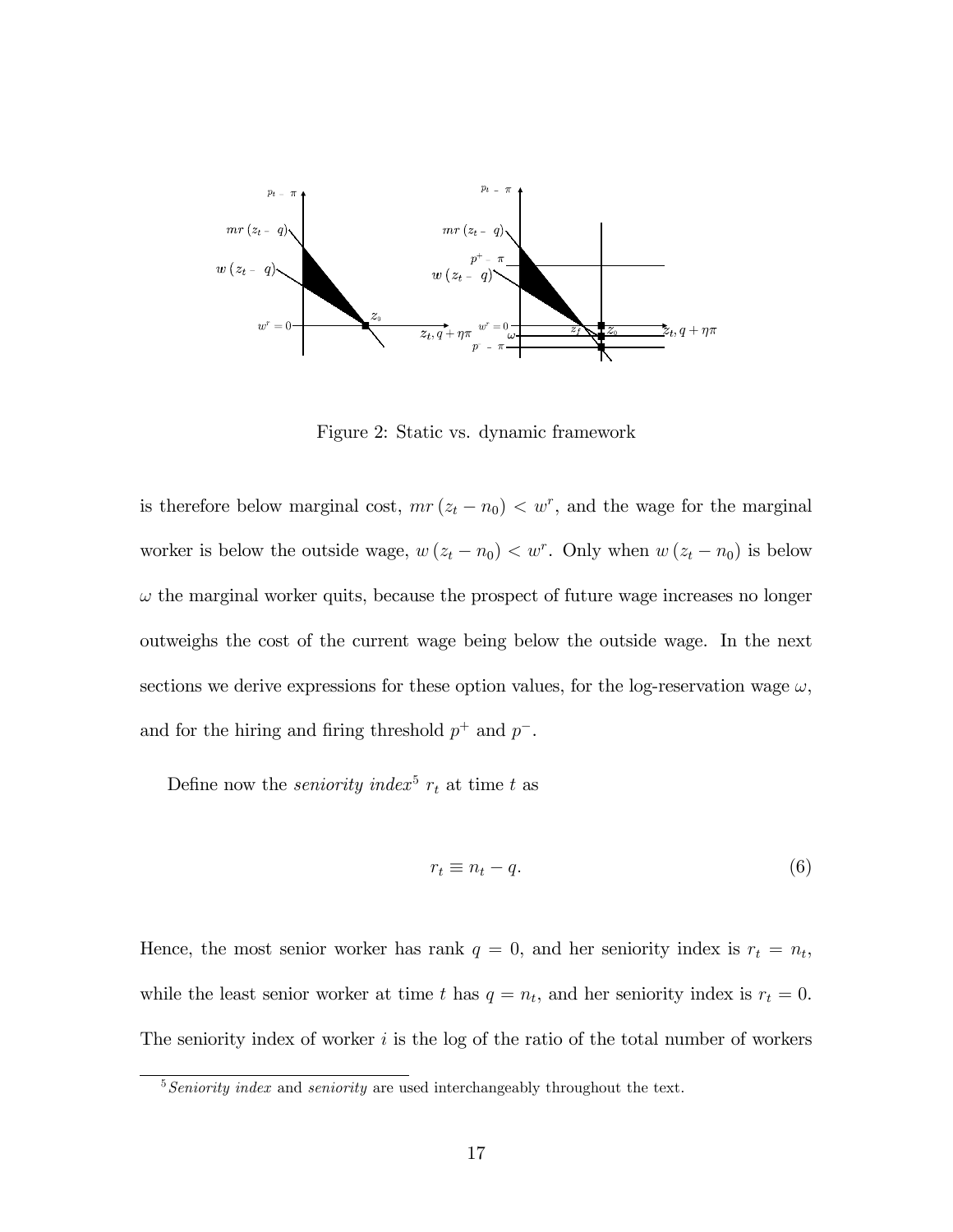to the number of workers with greater or equal tenure than worker  $i$ ; keeping total employment fixed, a  $1\%$  increase in your seniority is equivalent to the number of peer workers with greater or equal tenure decreasing by 1%. To see how wages are related to the seniority index  $r_t$ , equation (5) can be rearranged as

$$
w(z_t - q) = \frac{\beta}{\eta} r_t + \beta \left( p_t - p^- \right) + \omega \tag{7}
$$

Wages depend on the seniority index of the worker,  $r_t$ , and on the price of the firm's output, which varies between  $p^-$  and  $p^+$ . Hence, the return to seniority,  $\beta/\eta$ , is between zero and unity. As long as  $p_t$  is in between the upper and lower bounds  $p^$ and  $p^+$ , the firm's employment, and hence the worker's seniority index, are constant. In this interval for  $p_t$ , variations in the market index  $z_t$  translate into fluctuations in  $p_t$ , or equivalently, in profits per worker.<sup>6</sup> Hence, there is a positive relation between wages and profits per worker, as documented e.g. by Abowd and Lemieux (1993). When  $p_t = p^-$ , a further decline in  $z_t$  induces the firm to fire some of its workers, so that  $n_t$ , and hence the seniority index  $r_t$ , go down. The lower  $r_t$  translates in a fall in the wage rate for the workers who are not laid off. The other way around, when  $p_t = p^+$ , a further increase in  $z_t$  induces the firm to hire additional workers, so that the seniority index of the incumbents goes up, which translates in an increase in the wage of incumbents.

<sup>&</sup>lt;sup>6</sup>A 1 % increase in the price of output yields  $\beta$  % increase in the wage per worker,  $0 < \beta < 1$ . Since productivity is normalized to unity and since labor is the only factor of production, cost per unit of output increase also by  $\beta$  %. Hence, total revenue goes up more than total cost.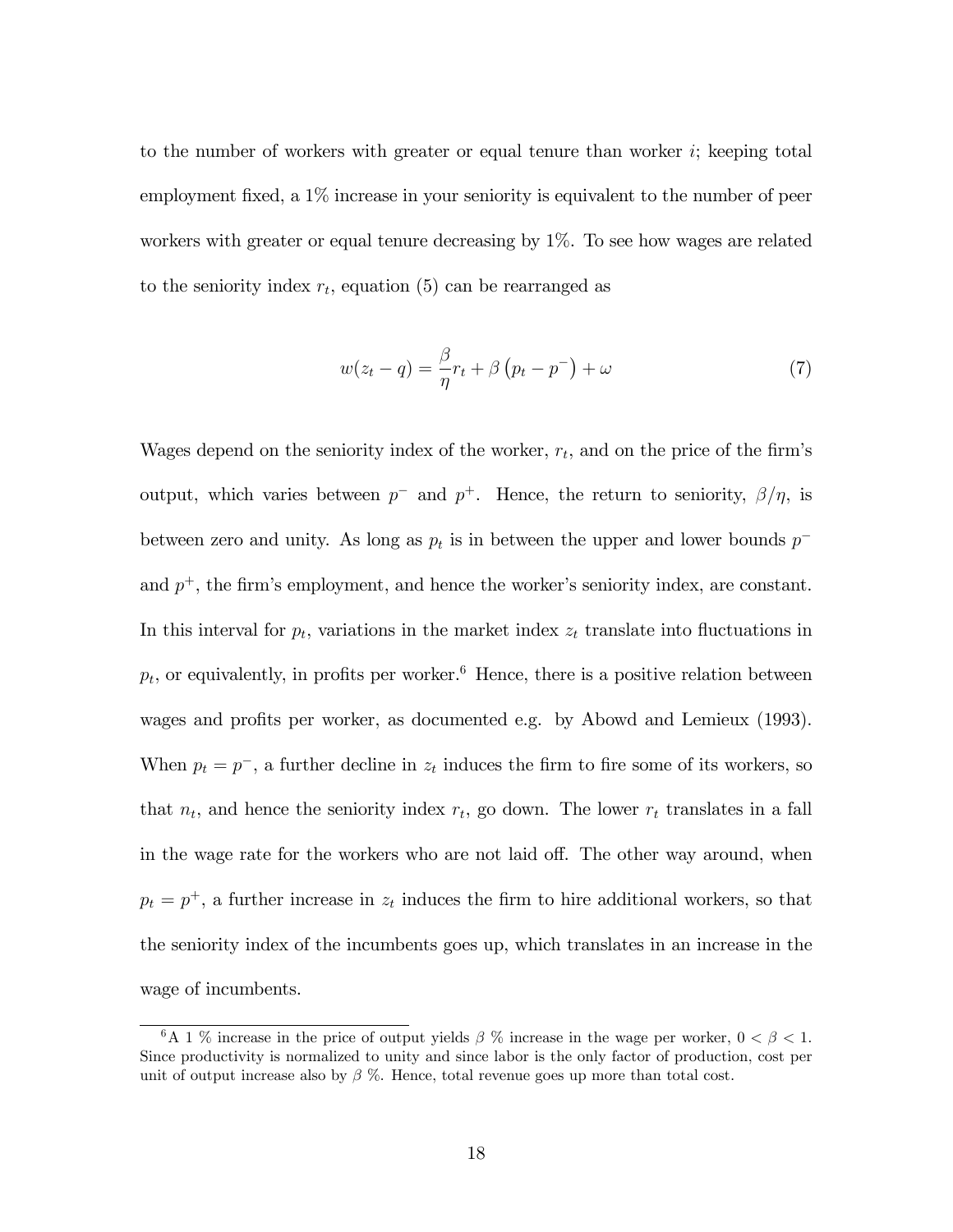The firm size effect on wages has been extensively documented, see e.g. Brown and Medoff (1989). Can our model offer an explanation for the firm size wage effect? When we look at the issue from the point of view of an individual worker, the evolution of her seniority  $r_t$  is driven by the evolution of the log firmsize  $n_t$ , since the value of her rank  $q$  is fixed over the duration of the job spell. At first sight, this suggests that our theory could explain the firm size wage effect. This turns out not to be true. The average log wage of a firm at the firing bound  $p^-$  satisfies

$$
\mathbf{E}\left[w|p_t = p^-\right] = \frac{1}{N_t} \int_{-\infty}^{n_t} w(z_t - q)e^q dq
$$
  
= 
$$
\frac{1}{N_t} \int_{-\infty}^{n_t} \left[\omega + \beta/\eta \left(z_t - q - \eta p^-\right)\right] e^q dq = \omega + \beta/\eta,
$$

where in the first expression the factor  $e^q$  comes in as the Jacobian  $dQ/dq = Q = e^q$ , and where in the final equality we use the fact that at the firing bound  $n_t = z_t - \eta p^-.$ Hence, the average log wage does not depend on firm size. The intuition is that the positive effect of an increase in the market index  $z_t$  on the average log wage for the incumbents is exactly offset by the negative effect of the below average log wage for new hires. Thus, although the model predicts firm size to be a driver of wage changes for incumbents, it does not explain why wages for the firm as a whole depend on firm size. The average log wage does depend on the parameter  $\beta/\eta$ . Other things equal, the model predicts the return to seniority,  $\beta/\eta$ , to be increasing in the average log wage. A similar argument establishes that the average log wage of a firm at the hiring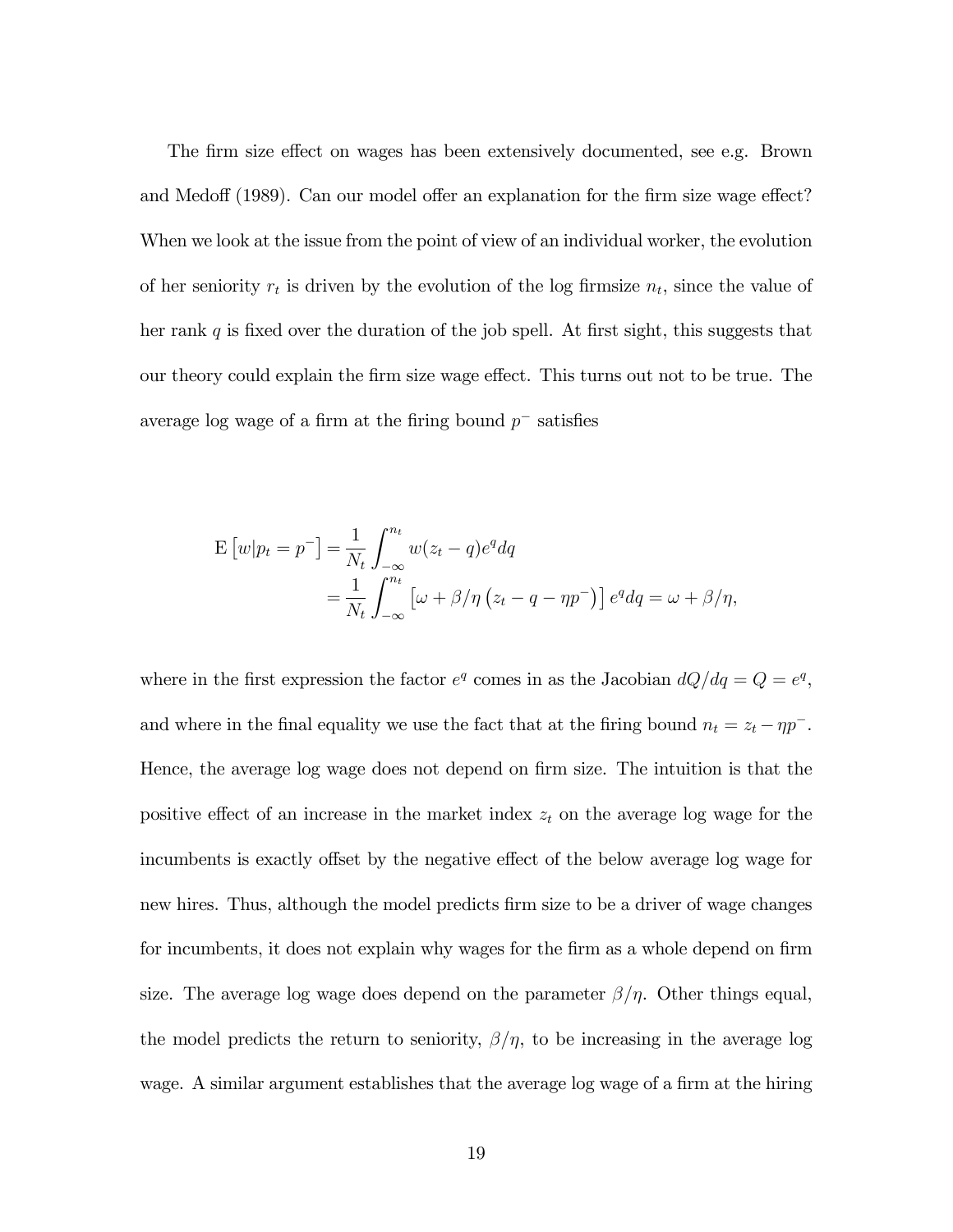bound is also independent of firm size

$$
E [w|p_t = p^+] = \omega + \beta/\eta + \beta (p^+ - p^-).
$$

This reasoning implies that on the hiring and firing bounds both the average wage and profits per worker are fixed and fluctuations in the market index  $z_t$  translate into variation in the size of the workforce, while in between the two boundaries the reverse holds: employment is fixed, and fluctuations in  $z_t$  translate into variation in the average wage and profits per worker. Note that fluctuations in  $p_t$  (driving variation in profits per worker) and in the seniority index  $r_t$  are orthogonal, since when the one changes the other is constant, and the other way around. Hence, in a regression context, omitting either one as an explanatory variable does not affect the consistency of the parameter estimate for the other.

# 2.5 The worker's problem

The value of the parameter  $\omega$  in equation (5) can be derived using the theory of option values, see Dixit and Pindyck  $(1994, 136-140)^7$ . Efficient bargaining implies that at the moment of separation both the worker and the firm are indifferent between continuation of the employment relation. In this section, we analyse the worker's side of the problem, which yields an expression for  $\omega$ . The next section looks at the firm's

<sup>7</sup>Dixit and Pindyck (1994) consider an optimal investment problem instead of an optimal stopping problem, but this is *mutatis mutandis* the same. Their notation is somewhat different in that their z denotes a geometric Brownian instead of standard Brownian. The equations are exactly the same, but we feel our notation to be simpler.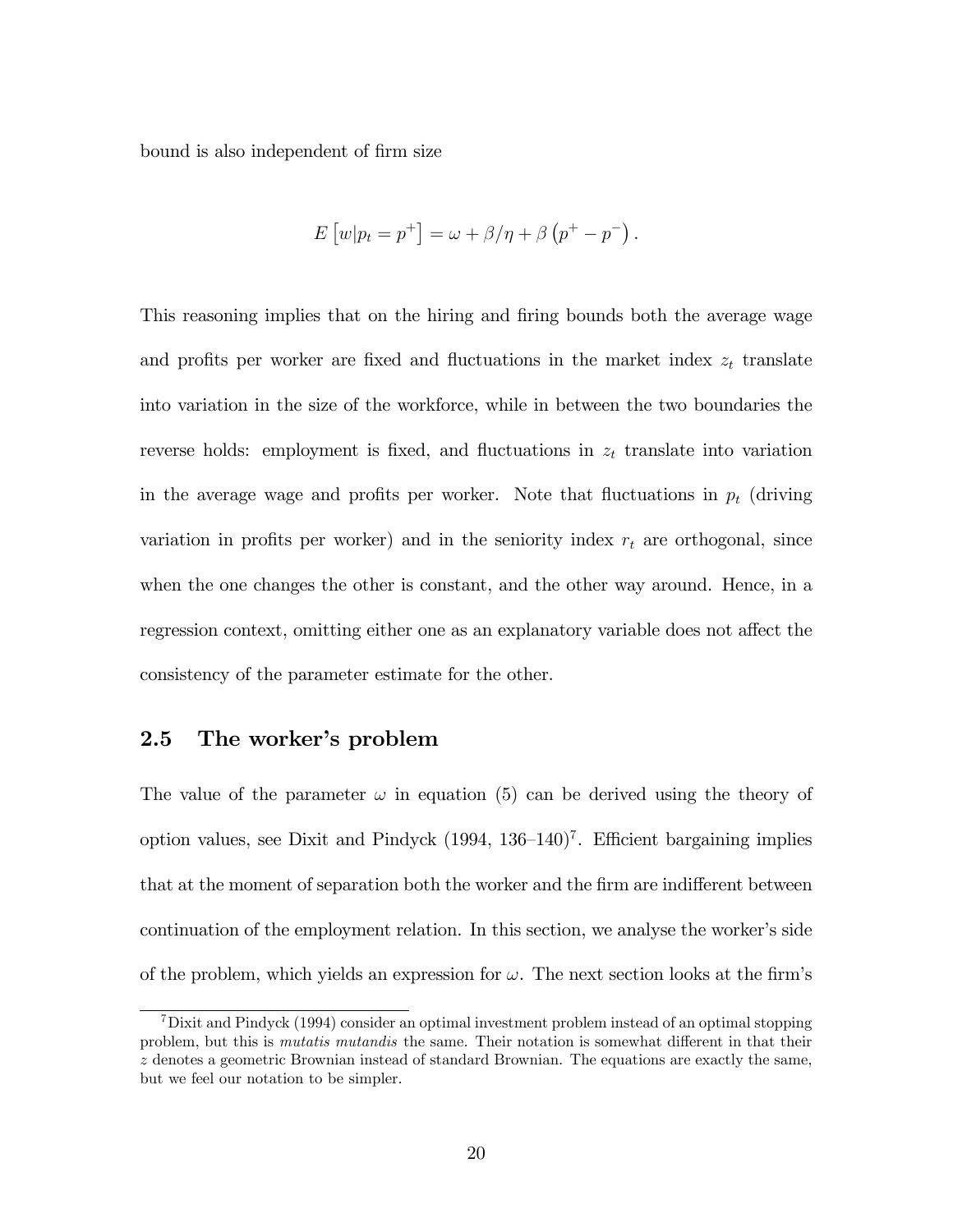side of the problem, which yields expressions for the hiring and firing thresholds,  $p^$ and  $p^+$ . Let  $V(z_t - q)$  be the asset value of holding a job at a firm. By Ito's lemma  $V(z_t - q)$  satisfies the Bellman equation

$$
\rho V (z_t - q) = \exp [w (z_t - q)] + \mu V' (z_t - q) + \frac{1}{2} \sigma^2 V'' (z_t - q) ,
$$

The left-hand side is the return on the asset. The first term on the right hand side,  $\exp\left[w\left(z_t-q\right)\right]$ , is the current wage income, the second and the third term are the (expected) wealth effects of the drift and the volatility in the market index  $z_t$ . The solution to this second order differential equation reads

$$
V(z_t - q) = \frac{1}{r(\beta/\eta)} \exp\left[\omega + \frac{\beta}{\eta} (z_t - q - \eta p^{-})\right] + A^{-} \exp\left[\lambda^{-} (z_t - q)\right]
$$
  

$$
+ A^{+} \exp\left[\lambda^{+} (z_t - q)\right]
$$
  

$$
r(x) \equiv \rho - \mu x - \frac{1}{2} (\sigma x)^2,
$$
  

$$
\lambda^{+,-} \equiv \frac{-\mu \pm \sqrt{\mu^2 + 2\rho \sigma^2}}{\sigma^2}.
$$
 (8)

where we substitute  $w(z_t - q)$  from equation (5) and where  $A^-$  and  $A^+$  are constants of integration that remain to be determined.  $r(x)$  is a modified discount rate, accounting for the drift and the variability of  $z_t$ . We have:

$$
r(0) = \rho, r(1) = \rho - \mu - \frac{1}{2}\sigma^2 > 0,
$$
  

$$
\lambda^{-} < 0, \lambda^{+} > 1.
$$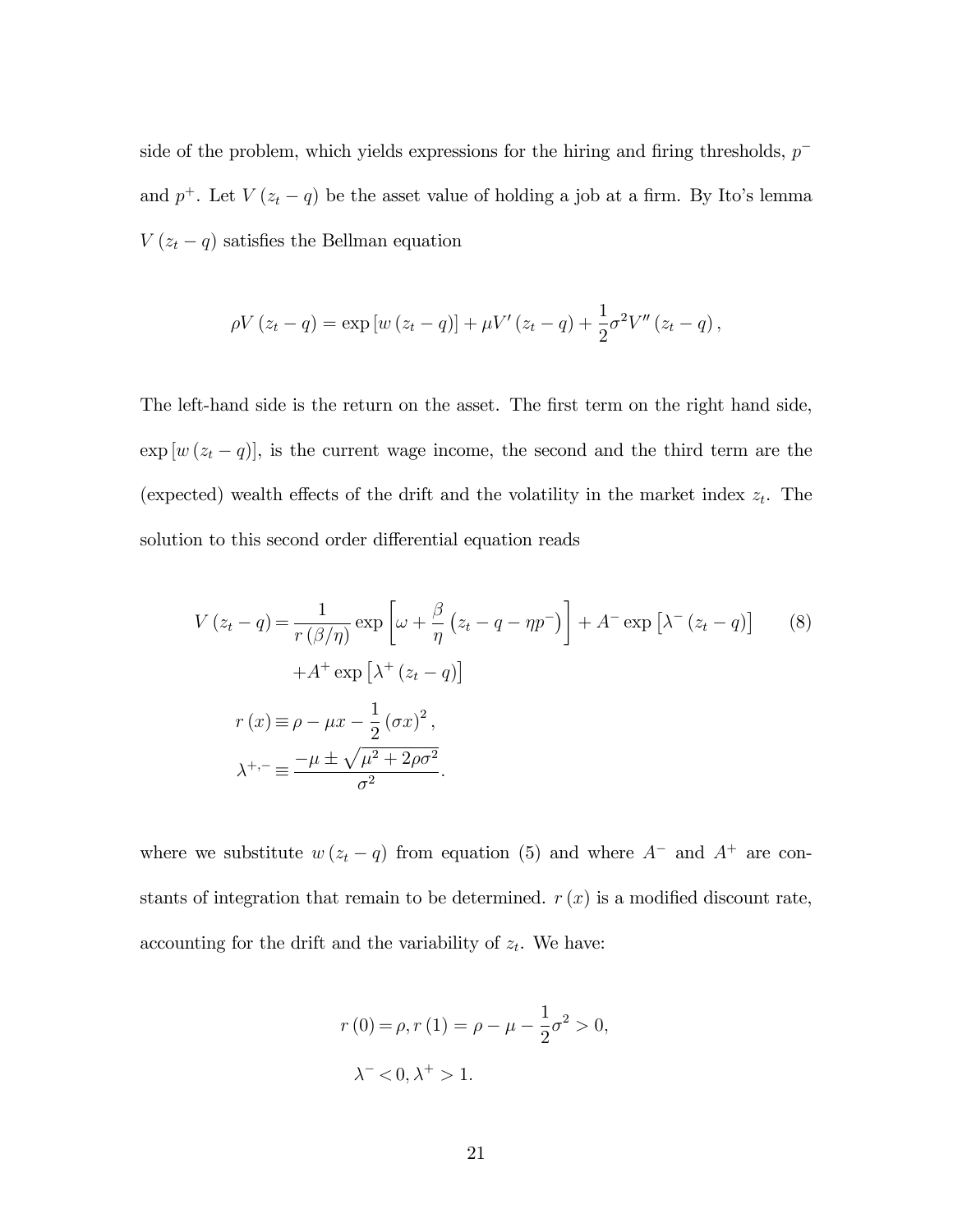where the first inequality follows from equation  $(2)$ . The first term on the right-hand side of equation (8) is the net-discounted value of expected wage payments, disregarding the worker's option to quit the firm when wages fall too far below the reservation wage. The final two terms,  $A^{+,-}$  exp  $\left[\lambda^{+,-} z_t\right]$ , are the option value of separation. Only one of the roots  $\lambda^{+,-}$  is relevant, due to a transversality condition. For large values of  $z_t$ , the firm is doing well and hence, keeping the job is attractive to the worker for the foreseeable future. Hence, the option value of separation must converge to zero, which is the case for the negative root  $\lambda^-$ , since  $\lim_{z\to\infty} A^- \exp\left[\lambda^- z\right] = 0$ . Hence, the constant of integration  $A^+$  must be equal to zero.

Efficient bargaining implies that it is optimal for a worker with rank  $q$  to separate when  $z_t = q + \eta p^{-}$ . Two conditions need to hold for that value of  $z_t$  to be optimal:

$$
V(z_t - q) = \frac{1}{r(\beta/\eta)}e^{\omega} + A^{-}e^{\lambda^{-}z} = \frac{1}{\rho},
$$
  

$$
V'(z_t - q) = \frac{\beta}{\eta r(\beta/\eta)}e^{\omega} + \lambda^{-}A^{-}e^{\lambda^{-}z} = 0.
$$

The first condition is the value matching condition, which states that the asset value of holding the job should be equal to the asset value after separation, that is, the net discounted value of the outside wage,  $\rho^{-1}$ . The second condition is the smooth pasting condition, which states that for small variations in  $z_t$  the worker remains indifferent between holding the job and separation. Since separation is irreversible, the worker should not regret separation after a small perturbation of  $z_t$ . This requires the first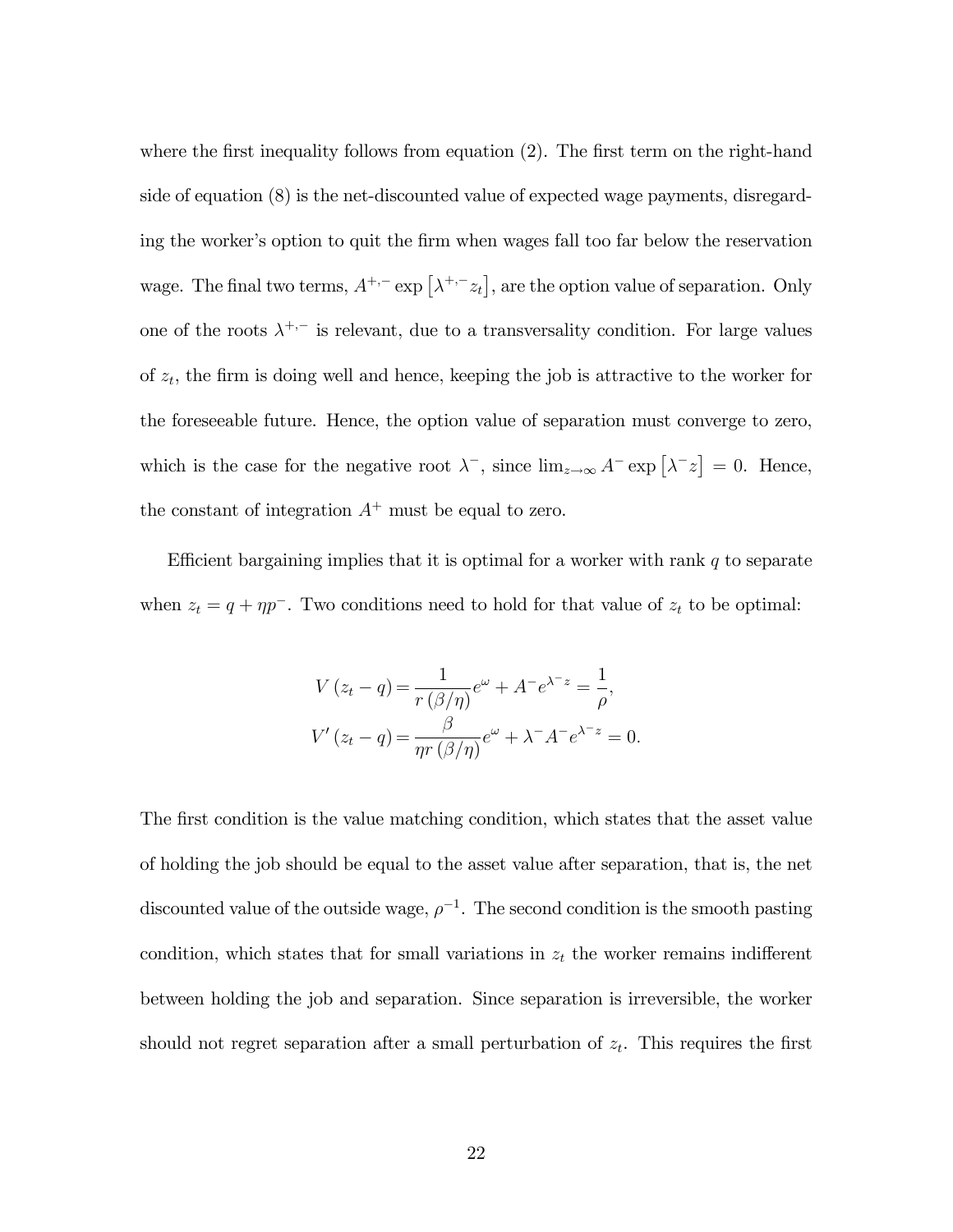derivative of  $V(z_t - q)$  to be zero. Elimination of  $A^-$  yields an expression for  $\omega$ :

$$
\omega = \ln r \left( \frac{\beta}{\eta} \right) - \ln \rho - \ln \left( 1 - \frac{\beta}{\eta \lambda^{-}} \right). \tag{9}
$$

**Proposition 2** (i)  $\omega \leq 0$ ; (ii)  $\frac{\partial \omega}{\partial \beta} < 0$ ; (iii)  $\frac{\partial \omega}{\partial \mu} < 0$ ; (iv)  $\frac{\partial \omega}{\partial \sigma} < 0$ .

**Proof:** The proof is straightforward calculus.

 $\omega$  is below the log outside wage  $w^r = 0$  since separation is an irreversible decision. If the demand for the firm's product,  $z_t$ , goes up after the separation decision, the worker is no longer able to benefit from the wage increase. Hence, workers are prepared to incur some loss before they decide to separate. The higher the worker's bargaining power  $\beta$ , the lower is  $\omega$ , since expected future revenues are higher so that workers are prepared to accept greater losses before separation. Similarly,  $\omega$  is declining in the drift  $\mu$  since a higher drift raises expected future revenues, and  $\omega$  is declining in the variability of demand  $\sigma^2$ , since a higher variability raises the option value of hoping for a future increase in the surplus.

## 2.6 The firm's problem

We now turn to the firm's optimal strategy. We observe that hiring a worker with rank  $q^*$  affects neither log marginal productivity<sup>8</sup>  $mr (z_t - q)$ , nor log wage  $w (z_t - q)$ , for workers with rank  $q \leq q^*$  (the workers who have been hired before worker  $q^*$ ).

<sup>&</sup>lt;sup>8</sup>Note that the function  $mr(z_t - q)$  measures the marginal revenue of adding the q-th worker, or equivalently, it is the firm's marginal revenue as if employment were only  $q$ . When actual employment is larger,  $n_t > q$ , the actual marginal revenue of the firm is smaller, see Figure 2, which is drawn for  $t = 0$ .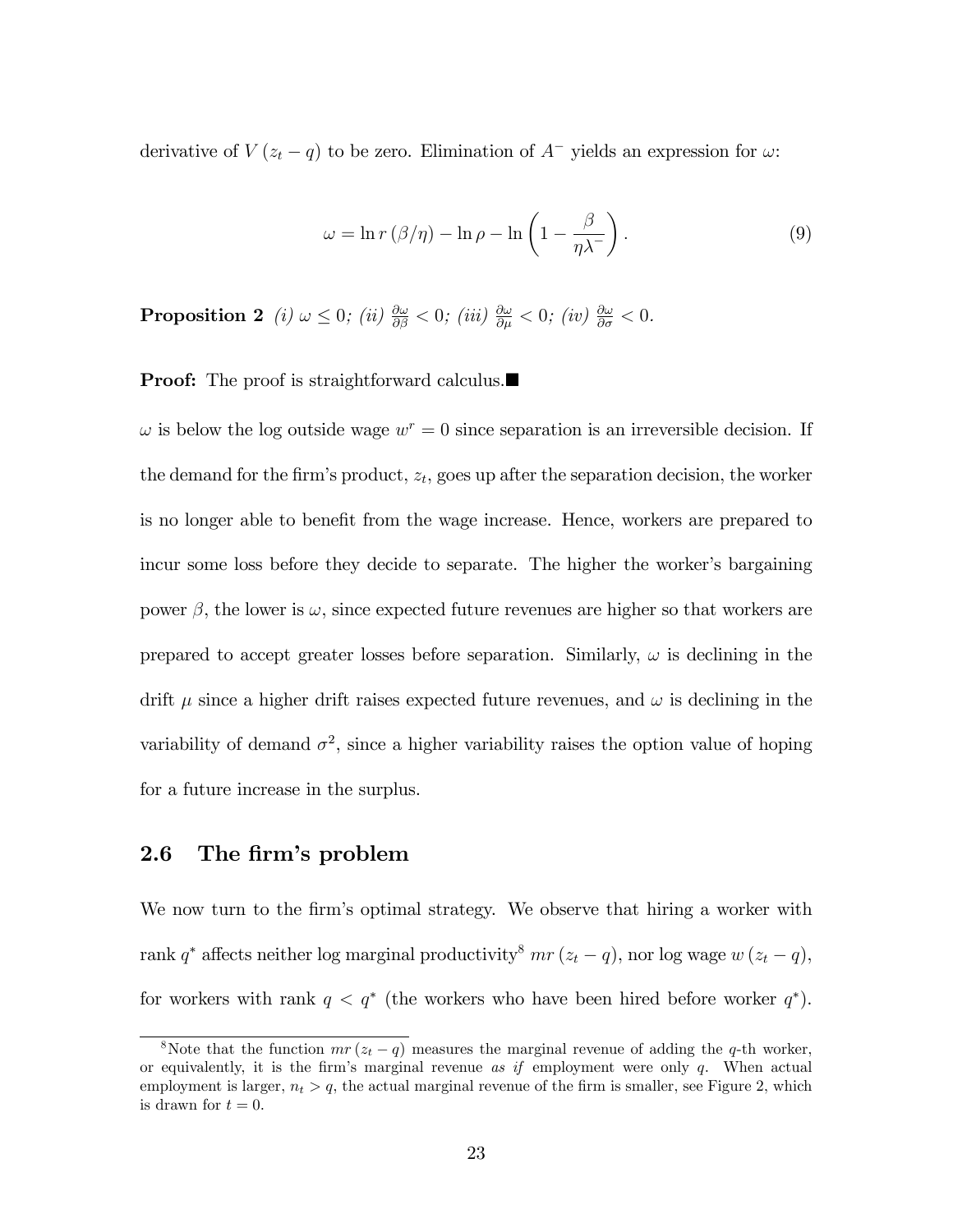Similarly, whether or not the firm hires any workers  $q > q^*$  after hiring worker  $q^*$ affects neither  $mr (z_t - q^*)$ , nor  $w (z_t - q^*)$ . Furthermore, the option of firing worker  $q^*$  at a future date is unaffected by the hiring of workers  $q > q^*$ . Hence, in its cost calculation, the firm can attribute each worker her log marginal revenue  $mr(z_t - q)$ and her log wage  $w(z_t - q)$ , taking the employment of workers hired previously as given, and then consider when it is optimal to hire and subsequently fire this worker. In this way, we can consider the decision to hire and fire the  $N_t$ -th worker separately from the hiring and firing of workers hired before this worker, and of workers hired afterwards. Then, the model is a straightforward extension of Dixit and Pindyck  $(1994: 216)$ , the only difference being that wages are constant in Dixit and Pindyck, while they vary with the state of demand  $z_t$  in this model. Let F be the asset value of the firm for the  $N_t$ -th worker, that is, taking the optimal behavior of the firm for hiring workers with higher seniority as given. The Bellman equation for  $F$  satisfies

$$
\rho F(z_t - n_t) = \exp\left[ mr(z_t - n_t) \right] - \exp\left[ w(z_t - n_t) \right] + \mu F'(z_t - n_t) + \frac{1}{2} \sigma^2 F''(z_t - n_t).
$$

The first term is the marginal revenue of that worker, the second term is the wage for that worker. The final two terms capture the option value of separation. The relevant solution to this differential equation reads

$$
F(z_t - n_t) = \frac{1}{r(\eta^{-1})} \exp\left[\frac{1}{\eta}(z_t - n_t) - \pi\right] - \frac{1}{r(\beta/\eta)} \exp[w(z_t - n_t)] \qquad (10)
$$

$$
+ B^- \exp[\lambda^-(z_t - n_t)].
$$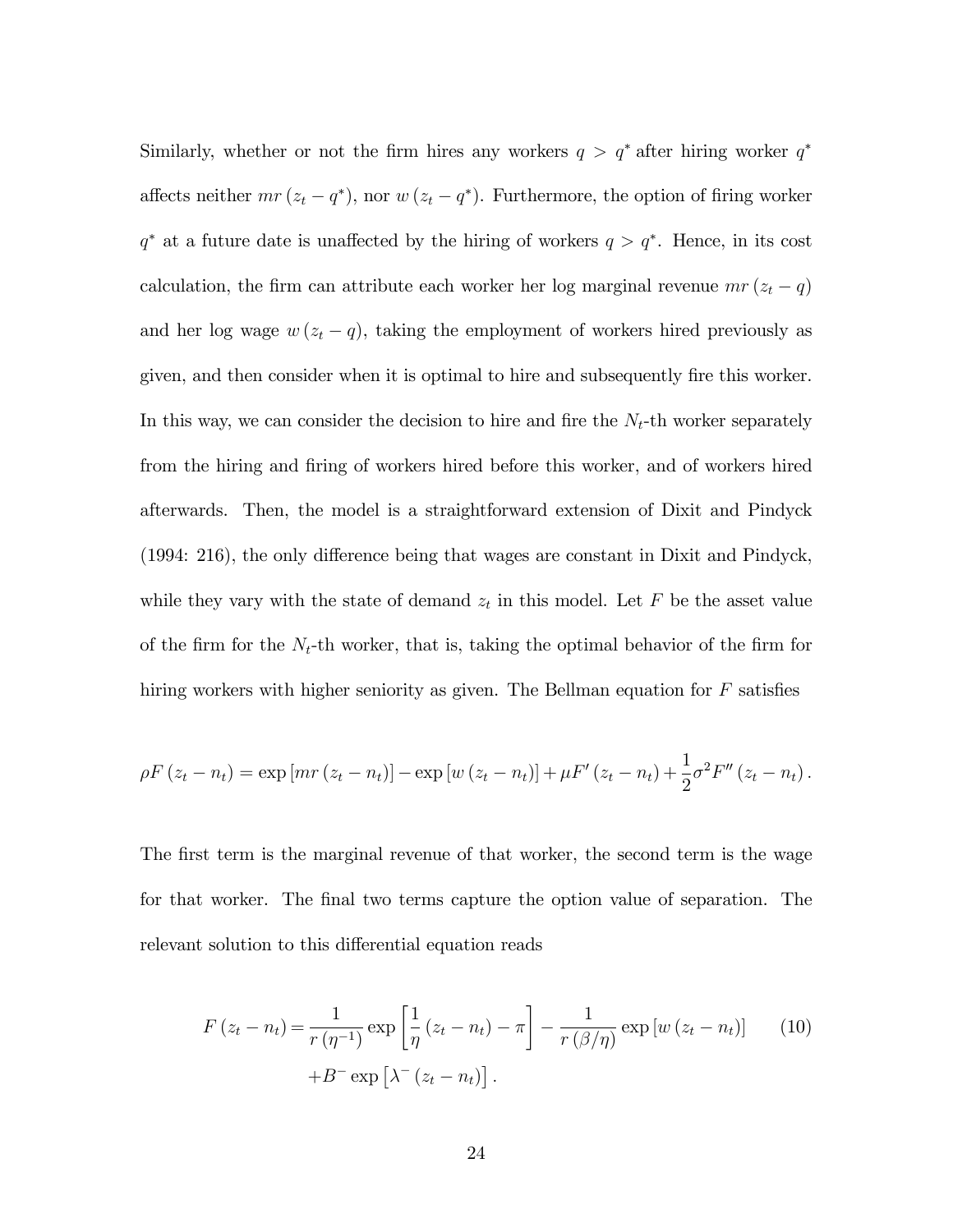The final term is the option value of separation, with  $B^-$  being the constant of integration. As in the case of the worker, the positive root  $\lambda^+$  is irrelevant, due to a transversality condition: the option value converges to zero for large values of  $z_t$ . Suppose the firm employs less than  $N_t$  workers. Then, the option value of hiring the  $N_t$ -th worker at some future date is

$$
G(z_t - n_t) = B^+ \exp\left[\lambda^+ (z_t - n_t)\right], \qquad (11)
$$

where  $B^+$  is the constant of integration. There are no current costs or revenues, hence only the option value term matters. Since this option value converges to zero for low values of  $z_t$ , only the positive root  $\lambda^+$  applies here. The value matching and smooth pasting conditions read

$$
F(\eta p^{-}) = G(\eta p^{-}),
$$
  
\n
$$
F'(\eta p^{-}) = G'(\eta p^{-}),
$$
  
\n
$$
F(\eta p^{+}) = G(\eta p^{+}) + I,
$$
  
\n
$$
F'(\eta p^{+}) = G'(\eta p^{+}).
$$
  
\n(12)

The first pair refers to the firing decision, the second to the hiring decision. The first condition states that at the moment of firing, when by definition  $z_t - n_t = \eta p^{-}$ , the asset value of keeping the worker is equal to the option value of a vacancy. The second equation is the smooth pasting condition, which states that this condition also applies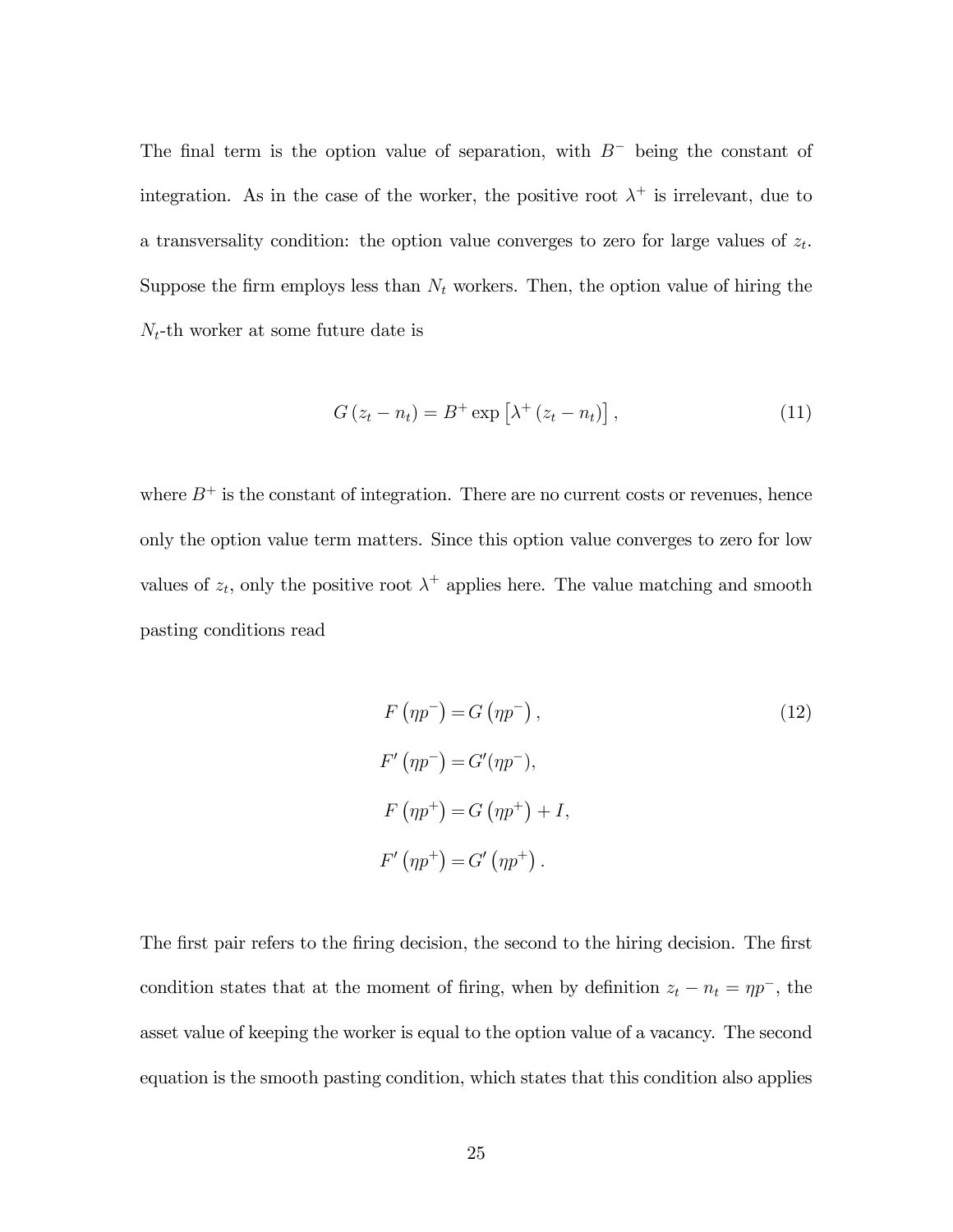for slight variations of  $z_t$ , so that the firm would not regret a decision to fire after a slight variation in  $z_t$ . The third equation is the value matching condition for the moment of hiring, when  $z_t - n_t = \eta p^+$ : the asset value of hiring the worker should be equal to the cost of investment plus the option value of filling the vacancy at a later point in time. The final equation is the smooth pasting conditions for the moment of hiring. This system of four equations determines four unknowns, the constants of integration,  $B^-$  and  $B^+$ , and the hiring and firing boundaries,  $p^-$  and  $p^+$ .

**Proposition 3** The system of equations (12) has a unique solution for  $p^+, p^-, B^+, B^$ for which (i)  $p^+ - \pi > 0 > \omega > p^- - \pi, B^+ > 0, B^- > 0$ ; (ii)  $\frac{\partial B^+}{\partial \beta} \leq 0$ ; (iii)  $\frac{\partial p^+}{\partial \beta} > 0$ ;  $(iv) \frac{\partial p^{-}}{\partial \beta} < 0.$ 

#### Proof: see Appendix.■

A unique, economically meaningful solution exists, see Proposition 3-(i). In the static version of the model by Kuhn and Robert (1989), the distinction between hiring and firing is meaningless, so that there is only a single issue of efficiency, namely the level of employment. In the dynamic version of the model, the efficiency of hiring and firing are two separate issues. Since the asset value for outside workers is equal to the net discounted value of their outside wage,  $\rho^{-1}$ , the option value of a firm to hire an outside worker conditional on  $n_t$  and  $z_t$ , is the residual claim in this economy. Any inefficiency shows up as negative effect on this option value. This option value is proportional to  $B^+$ , see equation (11). Hence, Proposition 3-(ii) implies that  $\beta = 0$ is most efficient, since then  $B^+$  is at its maximum. This result is due to a hold-up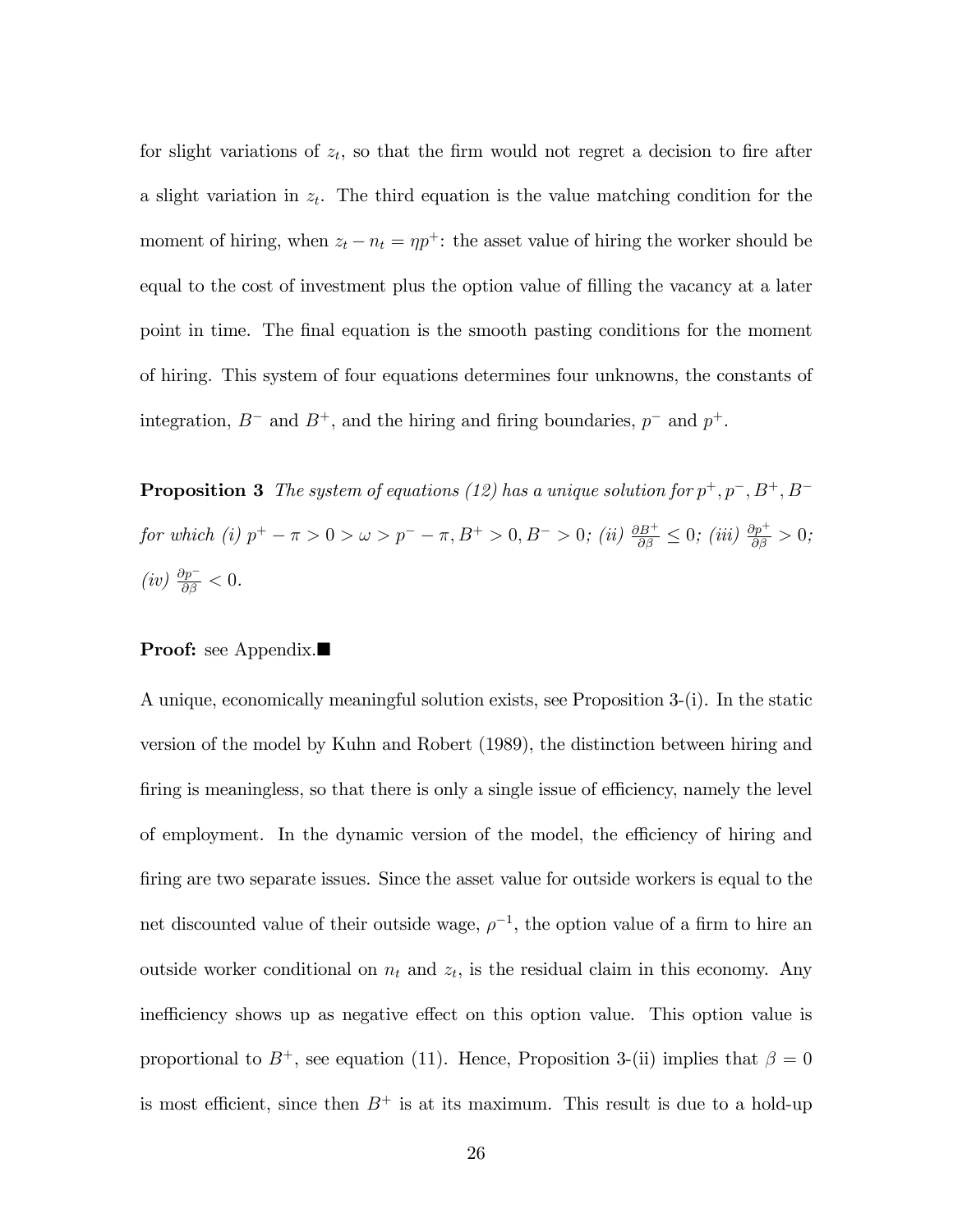problem. For efficiency, the Hosios (1990) condition should apply: the quasi-rents should be shared between players according to their share in the cost of the specific investment. Since here the firm is assumed to bear the full cost, any share of the quasi-rents being assigned to workers leads to inefficiency. Hence,  $\beta = 0$  is most efficient. If  $\beta > 0$ , firms will postpone hiring of new workers till the surplus of log marginal productivity  $mr(z_t - q)$  above the log outside wage  $w^r$  is such that, even though the firm gets only part of the quasi-rents, its net discounted value is sufficient to cover the cost of investment. This explains why  $p^+$  is positively related to  $\beta$ , see Proposition 3-(iii). We now turn to the firing decision. The elimination of  $B^-$  from the first two equations of  $(12)$  yields

$$
p^{-} - \pi = \ln r \left( \eta^{-1} \right) - \ln \rho - \ln \left( 1 - \frac{1}{\eta \lambda^{-}} \right) + \ln \left( 1 - \rho \frac{\lambda^{+} - \lambda^{-}}{\lambda^{-}} B^{+} \exp \left[ \eta \lambda^{+} p^{-} \right] \right). \tag{13}
$$

The firing bound  $p^-$  does not depend on  $\beta$ , except for its effect on  $B^+$ . This is an application of the Coase theorem: under efficient bargaining, the distribution of the surplus of the employment relation does not matter for the actual level of employment. The only exception is the option value of hiring another worker for this vacancy at a later stage. This option value comes in because at the same time that the firm fires the  $N_t$ -th worker, it acquires the option to rehire at a later stage, provided that it pays the cost I again. This option makes firing more attractive, so it raises  $p^-$ . The larger is  $\beta$ , the lower is this option value of future rehiring, and the less attractive it is to fire a worker, see Proposition 3-(iv). Propositions 3-(iii) and (iv) imply that the higher is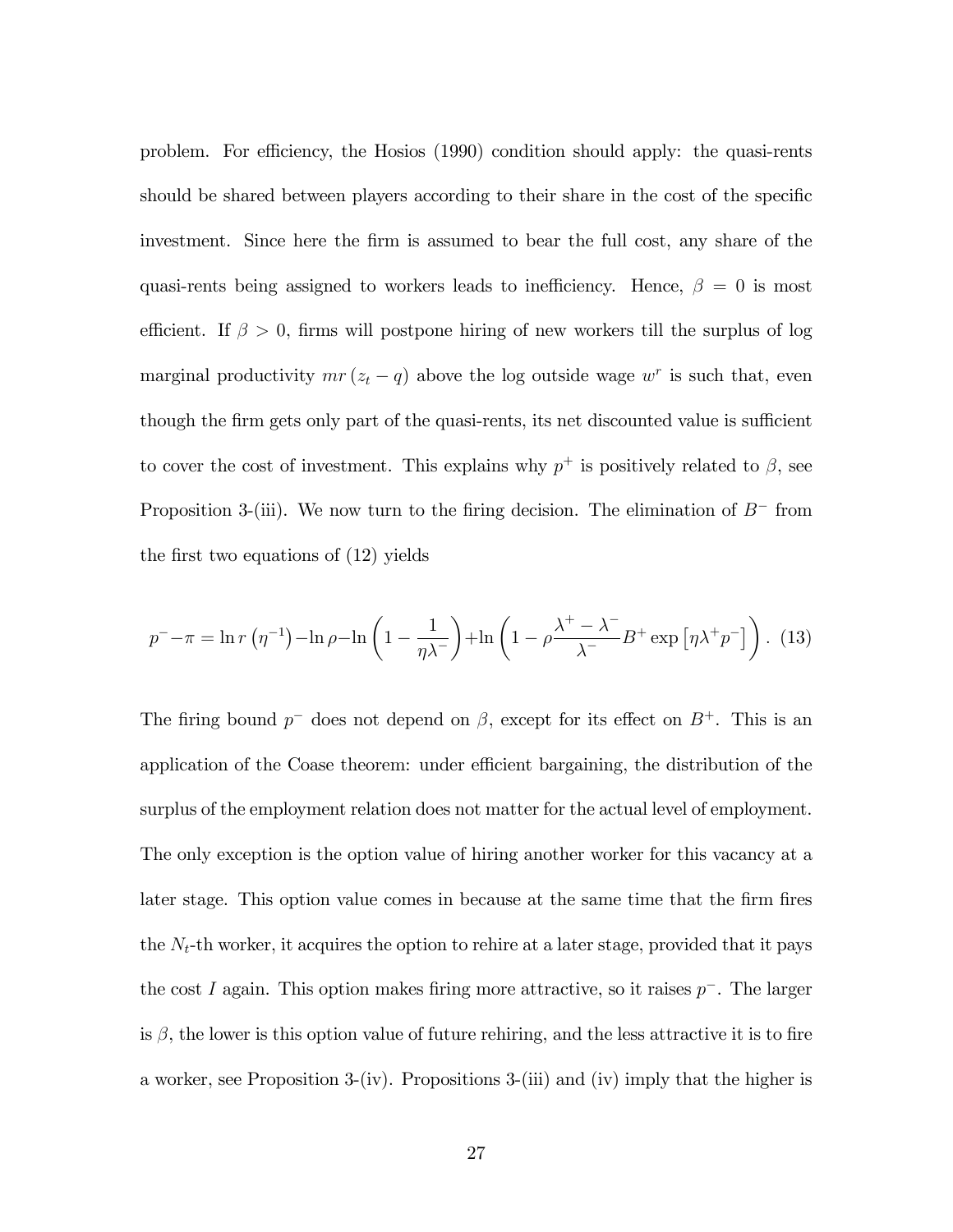the workers' bargaining power  $\beta$ , the less volatile is employment, since it is insulated from shocks to the market index  $z_t$  over a larger interval of  $\eta p^- < z_t - n_t < \eta p^+$ , and the larger is therefore the expected tenure of a newly hired worker. These implications square well with the Öndings in Bertrand and Mullainathan (2003), who show that when firms are insulated from takeovers, the wages of the incumbent employees are higher, suggesting a higher value of  $\beta$ . This goes hand in hand with lower rates of creation of new plants, which in the context of our model is similar to a higher hiring bound,  $p^+$ . Bertrand and Mullainathan also report a lower rate of destruction of old plants, or in the context of our model, a lower firing bound,  $p^-$ .

# 2.7 Unemployment and the welfare cost of hold up

The model implies that new jobs are rationed. This can be seen most easily by considering the wage of a worker who is just hired. This wage is higher than that of a worker who is at the borderline of being laid off, that is

$$
w(\eta p^+) > w(\eta p^-) = \omega.
$$

Since the asset value of a worker who is on the borderline of being laid off is equal to the net present value of her outside wage,  $1/\rho$ , the asset value of a worker who is just hired must be higher than  $1/\rho$ . To close the model, we therefore have to explain who gets hired by a firm and who does not. A convenient way to model this rationing process is to introduce unemployment. A worker who is just laid off has two options.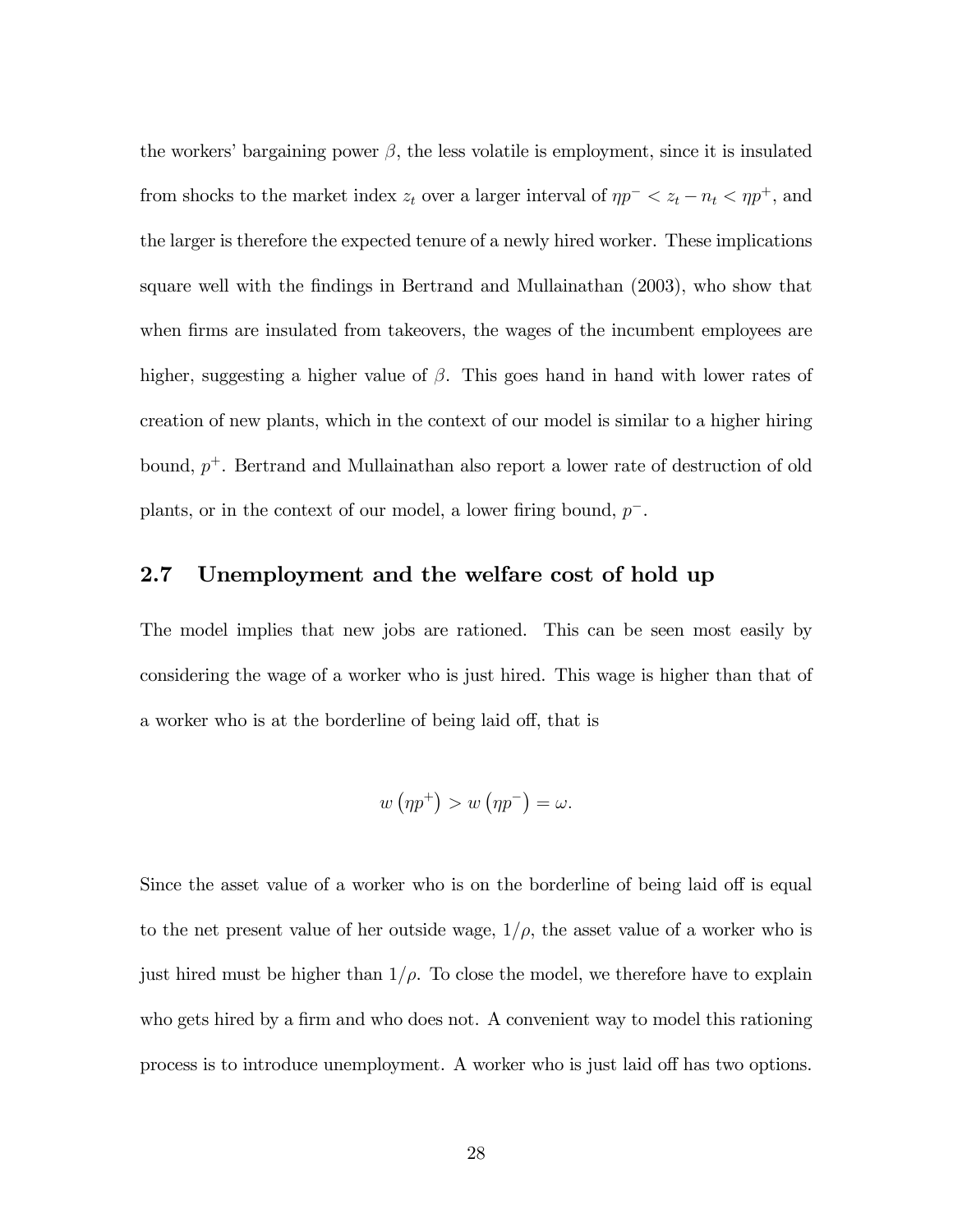Either she decides to collect her outside wage by becoming self employed, or she can decide to queue for a new job at a firm. During this waiting period she must spend all her time searching and hence, she cannot produce as self employed. For simplicity, we assume that leisure has no value.<sup>9</sup> New jobs at firms arrive at a rate  $\lambda$  per unit of the labor force and are distributed randomly among the unemployed. Hence, the asset value of unemployment,  $V^U$ , satisfies

$$
\rho V^{U} = \frac{\lambda}{u} \left[ V \left( \eta p^{+} \right) - V^{U} \right],
$$

where u is the unemployment rate.  $\lambda/u$  is the arrival rate of a new job for unemployed. The lower unemployment, the higher this arrival rate, since there are less people among whom new jobs have to be distributed.  $V(\eta p^+) - V^U$  is the asset gain of getting a job offer. The level of unemployment follows from the no-arbitrage condition between self employment and unemployment

$$
u = \lambda \left[ V \left( \eta p^+ \right) - \frac{1}{\rho} \right], \tag{14}
$$

where we use  $V^U = 1/\rho$ , the asset value of self employment<sup>10</sup>. The higher the asset gain of getting a job at a firm, the higher is unemployment. Hence, there are two types

<sup>9</sup>Allowing for a value of leisure would not change the predictions of model. It would make unemployment less costly per unit of time, but this effect would be exactly offset by the increase in unemployment.

<sup>&</sup>lt;sup>10</sup>We assume:  $u < 1$ . If not, everybody would be self-employed, since even if everyone were searching for a job, firms would not open vacancies.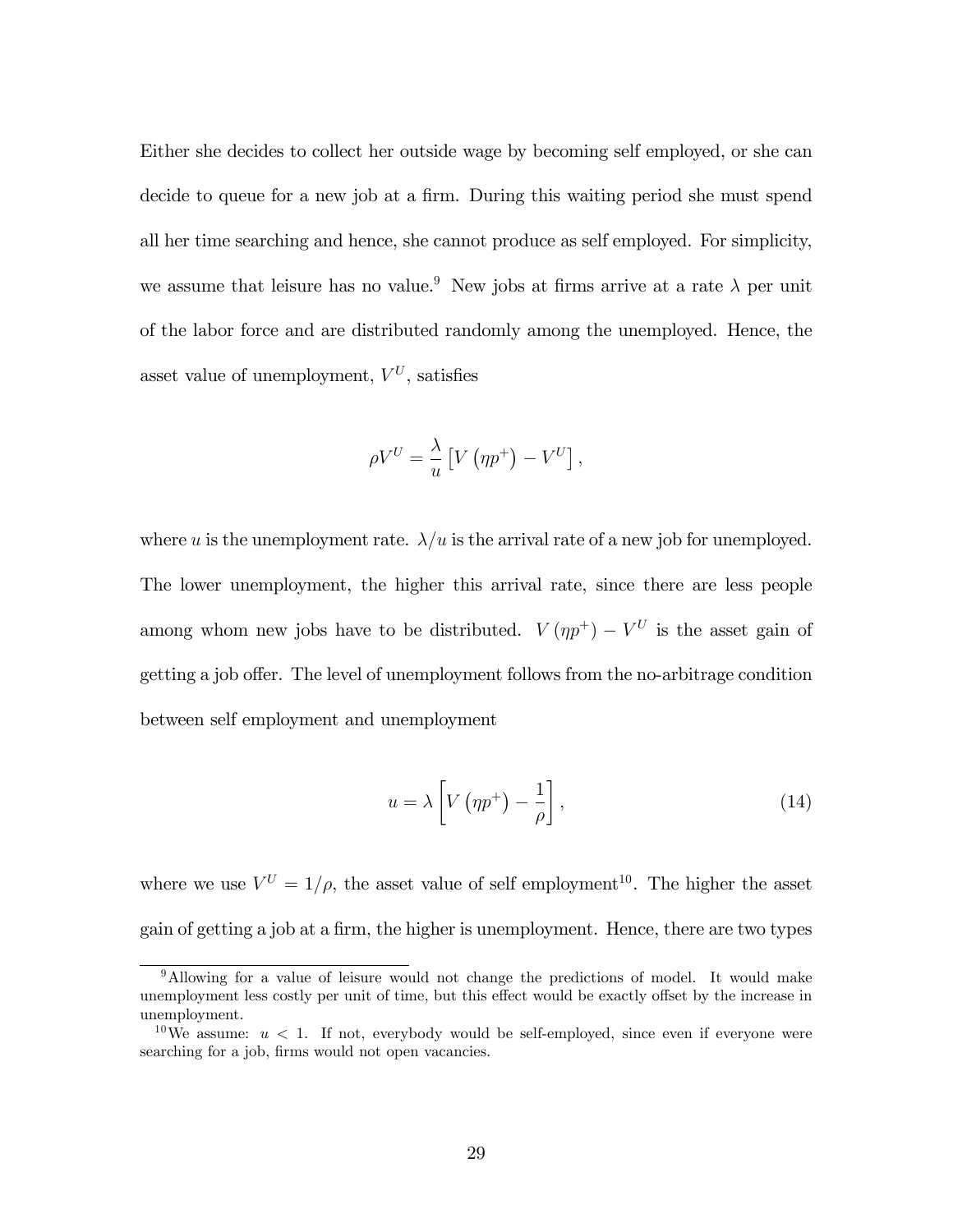of inefficiency.<sup>11</sup> First, not all gains from trade between the worker and the firm are exploited. Firms would hire more workers if  $\beta = 0$ , since  $p^+$  is an increasing function of  $\beta$ . Firms' perception of the marginal costs of hiring a worker in net present value terms exceed the social costs by the same amount as the asset gain for an unemployed of getting a job offer,  $V(\eta p^+) - 1/\rho$ . This gives rise to a Harberger triangle. Next to this Harberger triangle, there are the costs of rationing that dissipate workers' surplus. The no-arbitrage condition (14) implies that the workers as a group spoil their whole share of the quasi-rents in wasteful unemployment.

As discussed before, the inefficiency is due to a violation of the Hosios condition that the costs and quasi-rents of specific investments should be shared in the same proportion between workers and Örms. At a deeper level, the failure to satisfy the Hosios condition is due to the combination of the non-verifiability of specific investment and the inability of workers to commit on not using their bargaining power after the specific investment has been made. If wages were contractible, workers could commit on not demanding any return to seniority, such that the Örm bears the full costs and gets the full revenues of the specific investment, thereby satisfying the Hosios condition. Alternatively, if specific investments were verifiable, the inefficiency would be resolved by shifting some share of the burden of investment to the worker, such that workers bear an equal share of the costs of the specific investment as they get from its revenues, again satisfying the Hosios condition. It is useful to consider this

 $11$ Throughout the paper, we do not pay attention to a third type, the inefficiency caused by the monopoly power of the firm vis-à-vis consumers.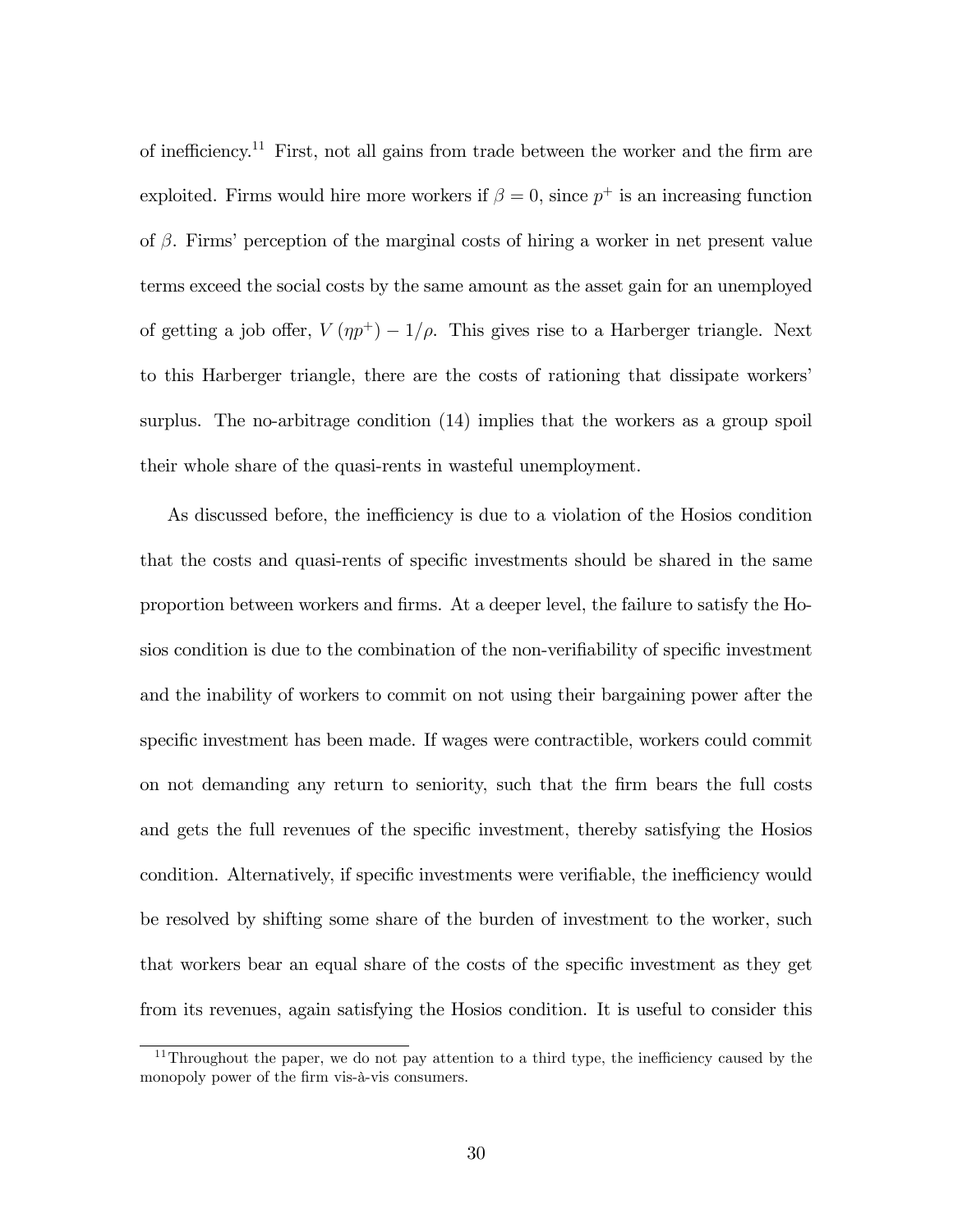case more closely. The asset value of a worker at the moment of hiring,  $V(\eta p^+)$ , is independent of the worker's rank,  $q$ . Hence, although at a particular point in time senior workers receive a higher return on their specific investment than juniors, each worker has the same net present value of expected rents at the moment she is hired, independent of her rank  $q$ . Seniors getting higher rents than juniors at a particular point in time reflects the fact that they were able to realize the upside of the risky returns on their share in the costs of specific investment,  $I$ . Hence, in that case, the LIFO separation rule can be interpreted as a protection of the property right of senior workers on their share in the quasi-rents, against the temptation of the firm to fire the expensive senior workers, thereby depriving them from the upside of their risky returns. A LIFO separation rule is then a device for implementing an efficient contract.

In the basic model of this paper, workers are overcompensated. However, when workers bear the full costs of the specific investment the hold-up problem is reversed. Then, the non-verifiability of workers investment and the inability of firms to commit on not using their bargaining power  $1-\beta$  leads to inefficiency. Workers are only willing to enter the firm when the net present value of quasi-rents of their investment is so high that their share in this present value suffices to cover the costs of investment. These arguments imply that as long as we do not know what share of the costs of specific investment is born by workers, empirical evidence showing that there is a return to seniority in wages is inconclusive on whether employment is below its inefficient level or not. However, there is an alternative statistic enabling the observer to establish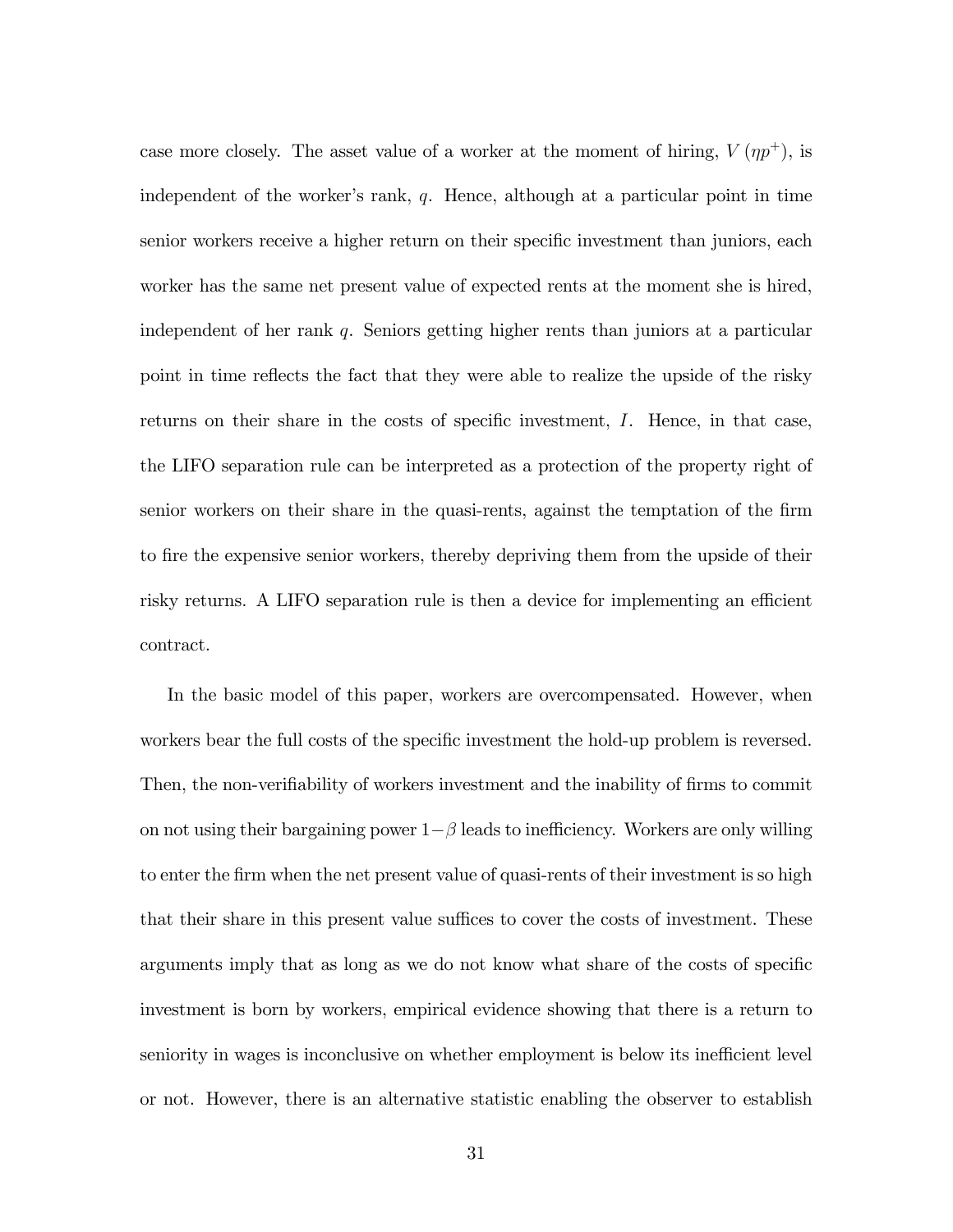which side, either the worker or the firm, is overcompensated in the ex-post bargaining over the quasi-rents: when workers queue for jobs, so that there is unemployment, firms are held up, as in the basic model; when firms chase after workers, so that there are vacancies, workers are held up.

#### 2.8 Extensions

What would be the effect of firing costs in this world? We model firing costs as a wealth transfer  $L$  from the firm to the worker, at the moment of firing. This wealth transfer raises the value of the outside option of the worker. The value matching condition reads  $V(p p^-) = \rho^{-1} + L$ . Hence, the expression for  $\omega$  reads (*cf.* equation (9))

$$
\omega = \ln r \left( \beta / \eta \right) - \ln \rho - \ln \left( 1 - \frac{\beta}{\eta \lambda^{-}} \right) + \ln \left( 1 + \rho L \right). \tag{15}
$$

Firing costs raise  $\omega$ . The wealth transfer has two counteracting effects on the firing bound  $p^-$ : the direct effect of firing costs makes layoffs less attractive to the firm, while the indirect effect via higher wages makes layoffs more attractive, since workers are more costly. The first-order condition for optimal firing now reads  $(cf.$  equation (12))

$$
F\left(\eta p^{-}\right) = G\left(\eta p^{-}\right) + L,
$$

where we use the value of  $\omega$  from equation (15) to account for the effect of firing cost on wages. Some calculations, see the Appendix, show that the value for  $p^-$  remains the same as in equation  $(13)$ . The direct and the indirect effect cancel therefore exactly,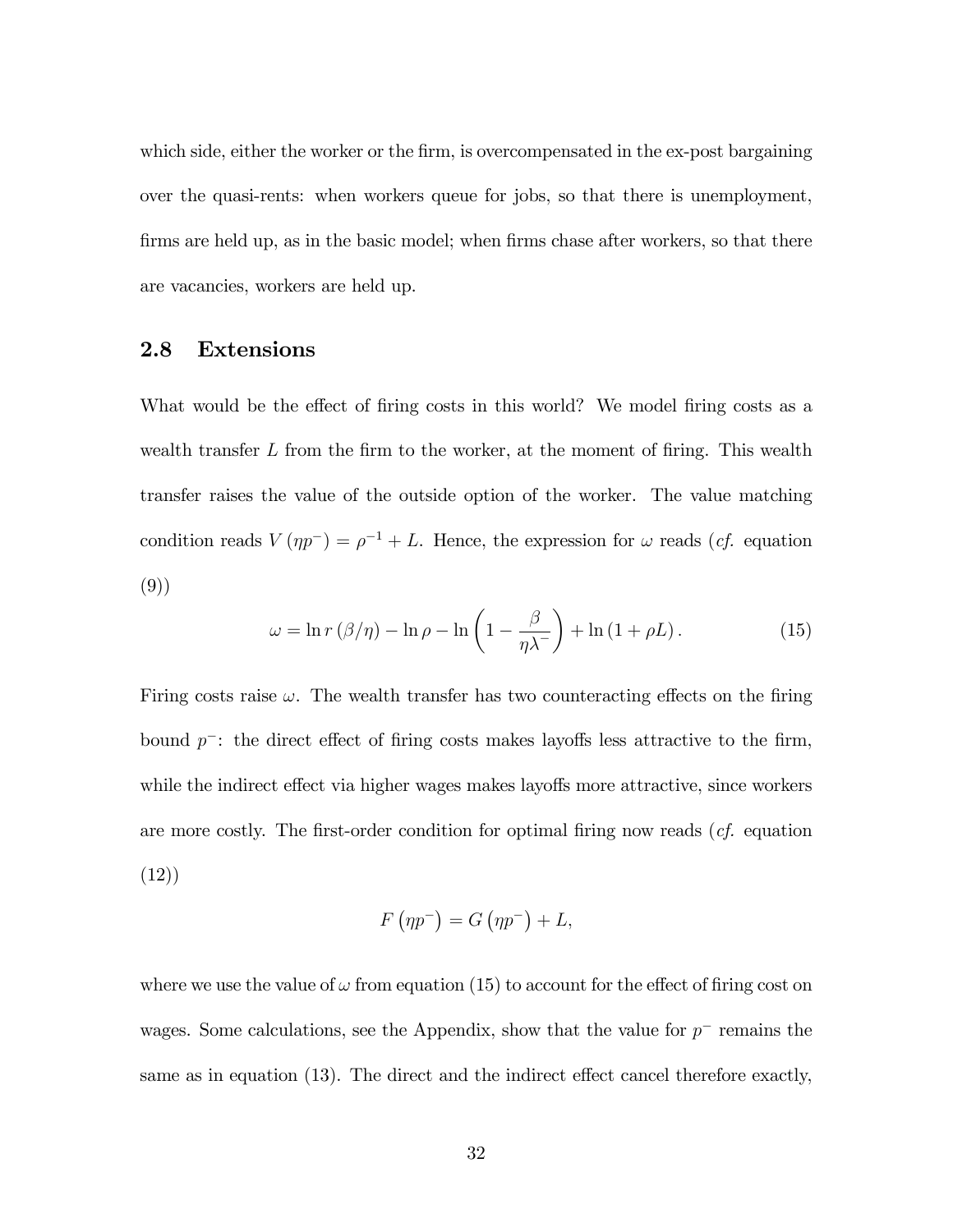except for the indirect effect via  $B^+$ , the option value of rehiring. On the hiring side, firing cost has two effects with the same sign: first, it raises wages, second, there is the prospect of having to pay firing cost in case of future layoff. To the extent that workers have excessive bargaining power, as in the basic model, this increase comes to the detriment of efficiency. The paradox here is that firing cost aggravates the unemployment problem that it is meant to resolve.

The trade unions are often viewed as a necessary condition to provide workers bargaining power.<sup>12</sup> However, the ability of workers to refuse to transfer their tacit knowledge to new hires is an alternative source of power. The interesting aspect of Kuhn (1988) and Kuhn and Robert (1989) is that their rank related compensation scheme allows a decentralization of the bargaining process. As soon as the layoff order has been set, each worker can negotiate for herself. When a marginal worker negotiates a wage increase raising her wage above marginal cost, she endangers her own employment, not that of the inframarginal workers.<sup>13</sup> Hence, a LIFO scheme enables workers to exploit their individual bargaining power without having to solve their collective action problem. Whether the LIFO model is really a more appropriate description of a non-unionized than of a unionized environment is an empirical issue. For the United States, some scattered evidence is mixed. On the one hand, Medoff  $(1979)$  or Abraham and Medoff  $(1984)$  show that explicit LIFO layoff rules are far

<sup>12</sup>This problem has been suggested to us by Kevin Murphy.

<sup>&</sup>lt;sup>13</sup>The reverse is not necessarily true. An inframarginal worker can bargain a wage above her productivity, if workers with lower seniority capture less than their full productivity. In that case, the firm has an incentive not to fire the inframarginal worker because it first has to fire the marginal worker.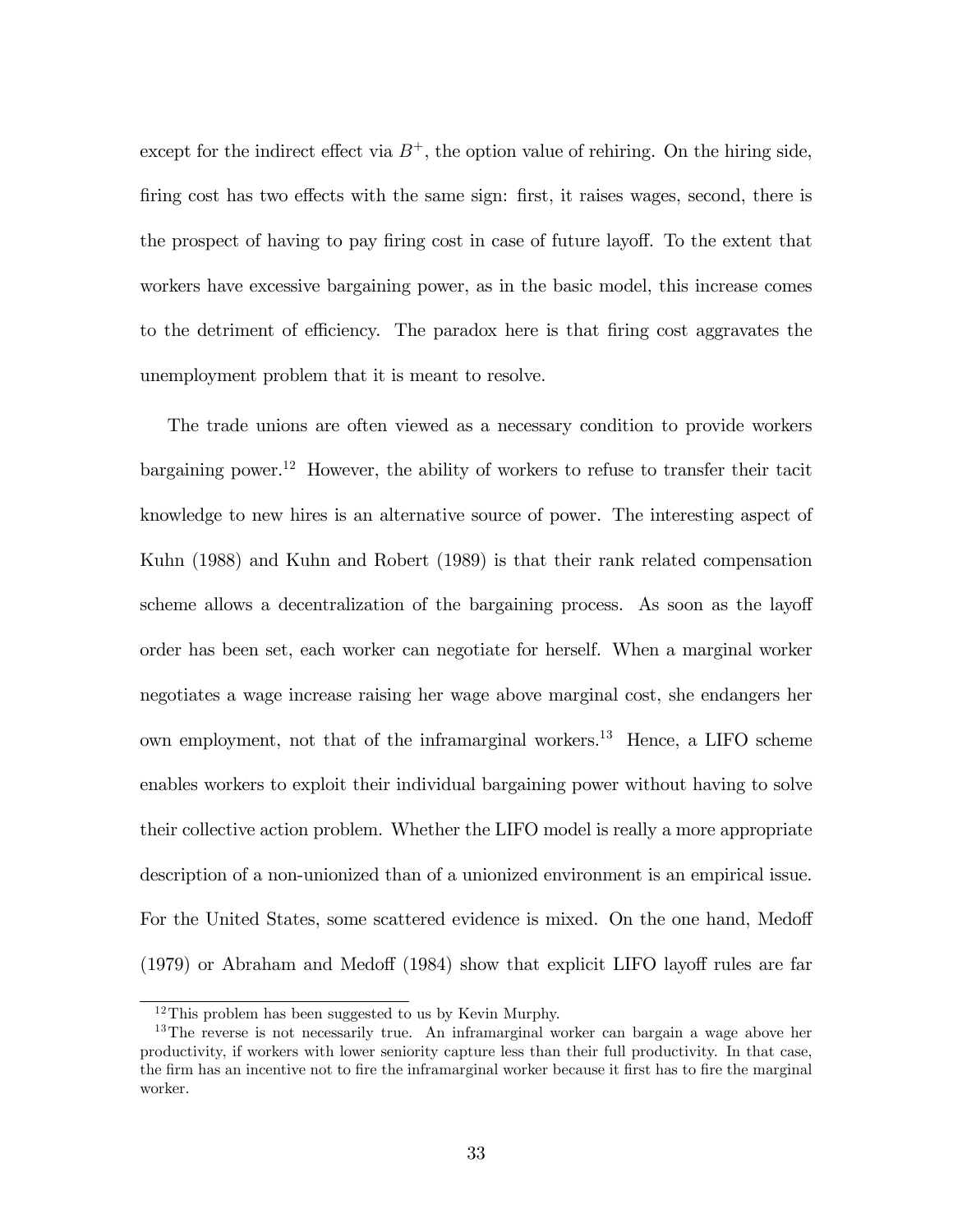more common in unionized firms, suggesting that the model discussed here applies to unionized rather than non-unionized Örms. On the other hand, Teulings and Hartog  $(1998: 225)$  show that tenure profiles are flatter in unionized firms. To the extent that tenure proxies seniority, this suggests the opposite. This paper will not bring much clarity on this particular issue either, since our data refer to Denmark and Portugal, both countries where more or less all firms are unionized.

#### 3 Empirical framework

The model discussed in the previous section has two testable implications:

- 1. The Last-in-First-Out separation rule: the workers hired last, leave the Örm first.
- 2. A return to seniority in wages: a worker's wage depends on her seniority in the firm, that is, her tenure relative to that of her colleagues.

We shall analyze these implications empirically.<sup>14</sup> For that purpose, we need longitudinal matched employer-employee data. Only by knowing the tenure distribution of the entire workforce of the firm at all times, we can calculate the seniority of a worker. Though using this type of data has become more fashionable in recent years, they are still not widely available. We have been able to get access to such data on Denmark and Portugal. Below we give a brief description of both data sets; an accompanying

 $14$ In the companion web appendix of this paper, we also verify that Gibrat's law for the evolution of the firm sizes holds in both countries, in particular for firms with more than 20 employees. This implication is not specific to our model; moreover, it has been tested many times before. We show that it holds for the datasets at hand just for the sake of completeness.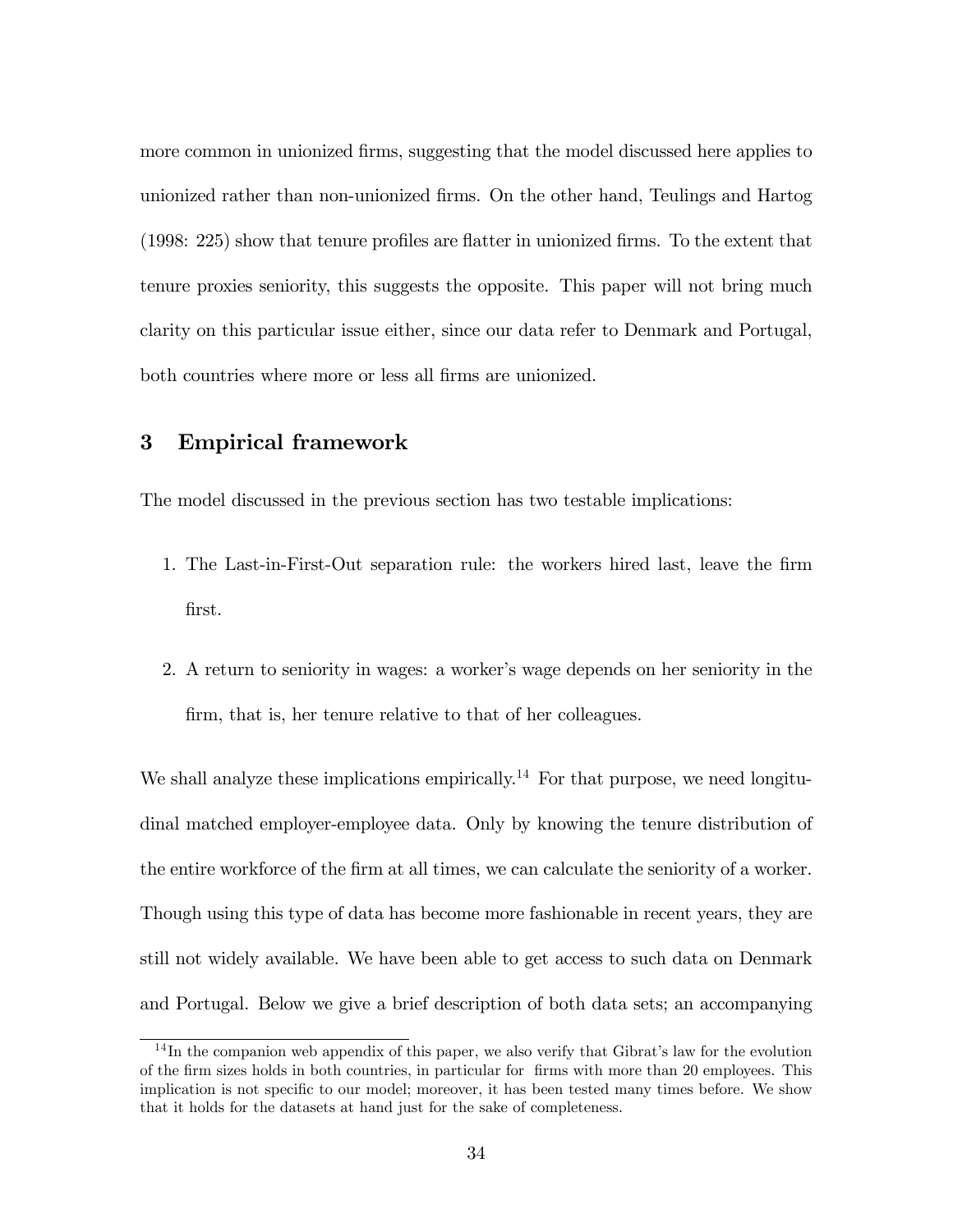online appendix has details on data cleaning and structuring, as well as information on the relevant labour market institutions in the two countries. Subsequently, we proceed with discussing the tests of the model's two implications.

#### 3.1 Data description

For Denmark, we use the Integrated Database for Labor Market Research (IDA) for 1980-2001, from the official statistics bureau, Statistics Denmark, which has been often used previously, e.g. by Mortensen (2003). IDA tracks every single individual between 15 and 74 years old. The labor market status of each person is recorded at November 30 each year. The dataset contains a plant identifier, which allows the construction of the total workforce of a plant, and hence of the firm as a whole. We use information on hourly gross earnings, occupation, education, and age, and on the plant's location, firm size, and industry. Industry is defined as the industry employing the largest share of the firm's workforce. Firm size is defined as the number of individuals holding primary jobs in that Örm and earning a positive wage. The tenure of workers hired since 1980 can be calculated straightforwardly from the IDA. For workers hired between 1964-1980 the tenure can be calculated from a second dataset on the contribution histories to  $ATP$ , a mandatory pension program. Tenure in job spells started before 1964 is left censored (less than 3% of the observations). Potential experience is age-schooling-6.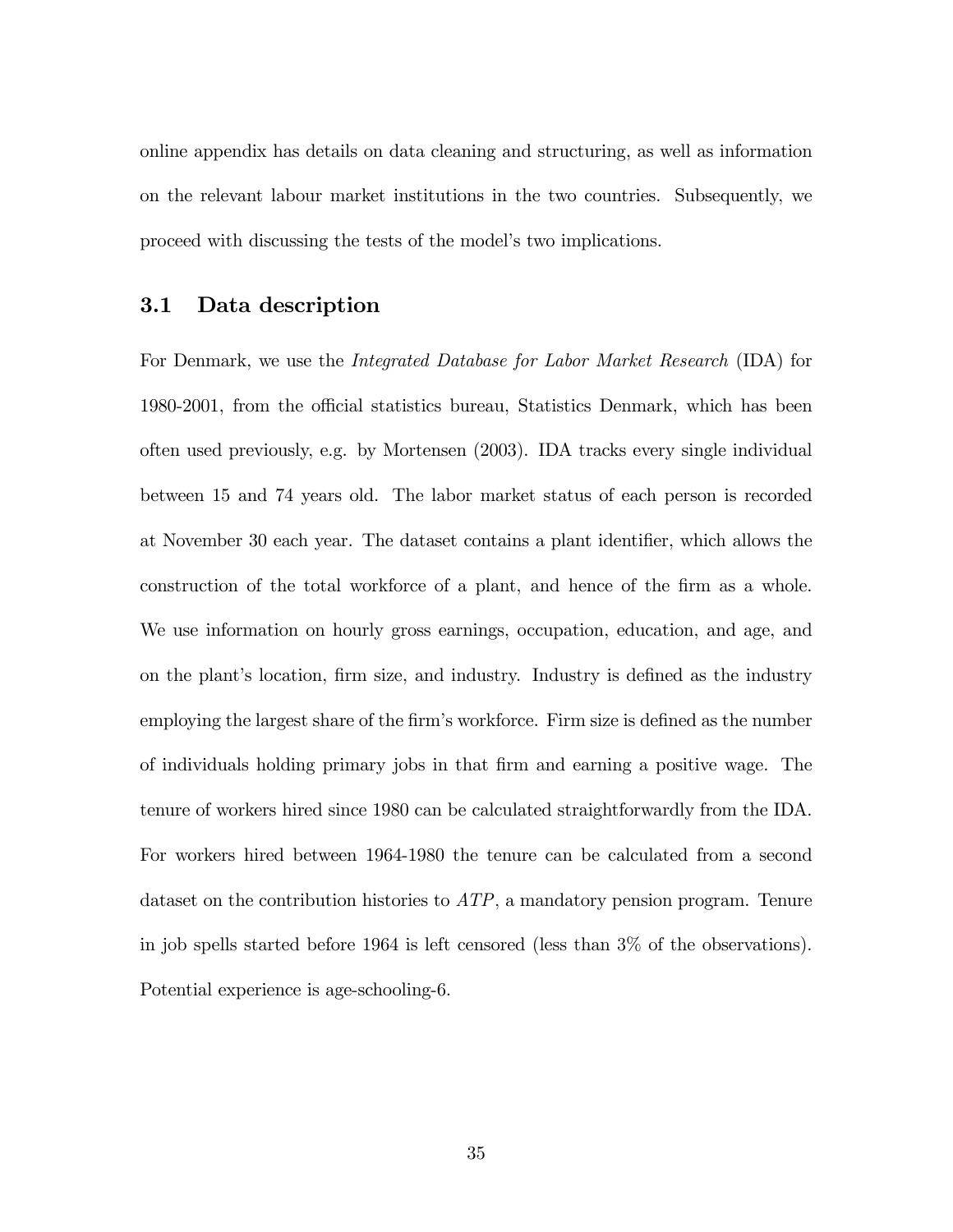| I<br>1<br>ì<br>ĺ<br>$\sim$ $\sim$ $\sim$ $\sim$<br>)<br> <br> |
|---------------------------------------------------------------|
| j<br>ì<br>ĺ                                                   |
| $-2.7 + 0.4$<br>I<br>Ò                                        |
| $\frac{1}{2}$<br>ı<br>1<br>ĺ                                  |
| .<br>1<br>I<br>į<br>l                                         |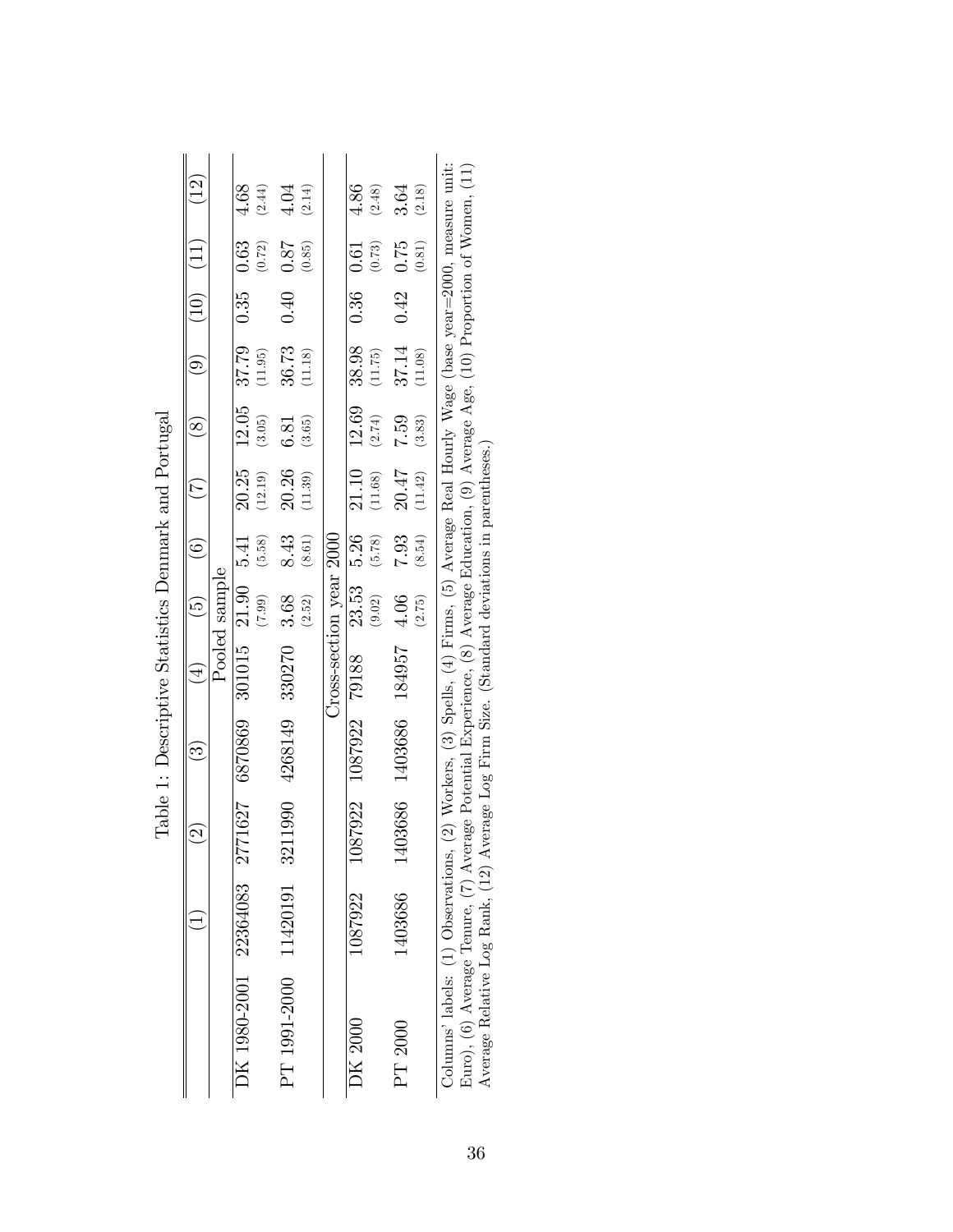For Portugal, we use Quadros de Pessoal for 1991-2000, provided by the Ministry of Labour and Social Solidarity, also often used before, e.g. by Cabral and Mata  $(2003)$ . It is based on a compulsory survey of firms, establishments and all their workers; compulsory participation enhances the data quality. The information available is similar to Denmark's except that workers' tenure is directly reported; the industry is that industry with the highest share of firm's sales or, when allocation by sales is not possible, the industry with the highest employment share. We use all full-time employees in their main job, aged 15-74, and working for a firm located in Portugal's mainland.

For both countries we use data for all private sector jobs, except agriculture, fishing and mining. We eliminate outliers by deleting all wage observations lower than the legal minimum wage and drop the top 1% of the wage distribution, for each year. Summary statistics for both countries<sup>15</sup> are presented in Table 1, both for the pooled data and for 2000 separately. There are several obvious differences between the two countries. For instance in 2000, the mean level of education is more than 5 years higher in Denmark than in Portugal, while the mean tenure is almost 3 years longer in Portugal than in Denmark. The number of firms is far higher in Portugal than in Denmark, and the average firm size in Portugal is only 30% of that in Denmark. Finally, Danes earn on average almost six times more than Portuguese.

Table 2 reports some summary statistics and correlation patterns for the main

<sup>&</sup>lt;sup>15</sup>In the online appendix of the paper summary statistics for broad category industries are also presented.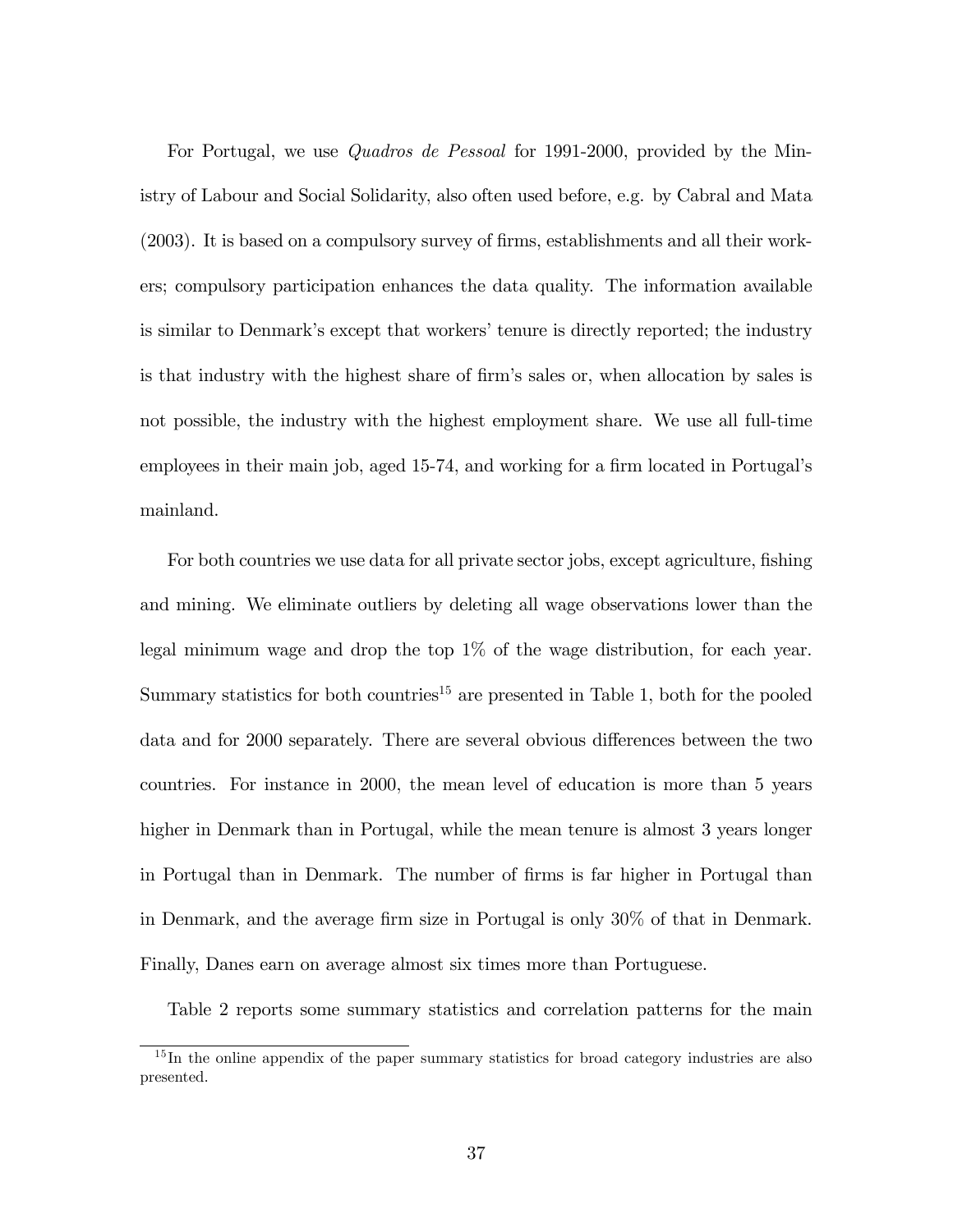variables of interest, tenure, log firmsize, rank and seniority. For the purpose of our analysis, it is important to note that rank is not perfectly related to either tenure or  $log$  firmsize. We return to this issue in Section 3.3, when discussing the identification of the return to seniority.

|                                                   |         |          | Denmark |                                                       | Portugal |          |         |           |  |  |
|---------------------------------------------------|---------|----------|---------|-------------------------------------------------------|----------|----------|---------|-----------|--|--|
|                                                   | tenure  | logfsize | rank    | seniority                                             | tenure   | logfsize | rank    | seniority |  |  |
|                                                   |         |          |         | A: All observations                                   |          |          |         |           |  |  |
| Mean                                              | 5.41    | 4.68     | 4.05    | 0.63                                                  | 8.43     | 4.04     | 3.17    | 0.87      |  |  |
| Std dev                                           | 5.58    | 2.44     | 2.45    | 0.72                                                  | 8.61     | 2.14     | 2.17    | 0.85      |  |  |
| Corr rank                                         | $-0.09$ | 0.96     | 1.00    | $-0.16$                                               | 0.48     | 0.92     | 1.00    | $-0.23$   |  |  |
| Corr seniority                                    | 0.77    | 0.13     | $-0.16$ | 1.00                                                  | $-0.46$  | 0.16     | $-0.23$ | 1.00      |  |  |
|                                                   |         |          |         | B: Deviations from individual means within job spells |          |          |         |           |  |  |
| Std dev                                           | 2.64    | 0.22     | 0.33    | 0.37                                                  | 1.94     | 0.19     | 0.35    | 0.30      |  |  |
| Corr rank                                         | $-0.75$ | 0.17     | 1.00    | $-0.80$                                               | 0.02     | 0.63     | 1.00    | $-0.87$   |  |  |
| Corr seniority                                    | 0.76    | 0.46     | $-0.80$ | 1.00                                                  | $-0.02$  | $-0.16$  | $-0.87$ | 1.00      |  |  |
| C: Individual first differences within job spells |         |          |         |                                                       |          |          |         |           |  |  |
| Mean                                              | 1.00    | 0.01     | $-0.14$ | 0.16                                                  | 1.00     | $-0.04$  | 0.10    | $-0.14$   |  |  |
| Std dev                                           | 0.00    | 0.23     | 0.19    | 0.23                                                  | 0.00     | 0.20     | 0.41    | 0.32      |  |  |
| Corr rank                                         |         | 0.43     | 1.00    | $-0.40$                                               |          | 0.62     | 1.00    | $-0.87$   |  |  |
| Corr seniority                                    |         | 0.64     | $-0.40$ | 1.00                                                  |          | $-0.15$  | $-0.87$ | 1.00      |  |  |

Table 2: Correlations tenure, logfsize, rank, seniority

Labels: Corr=correlation; Std dev=standard deviation. For Denmark the pooled sample is 1980-2001, for Portugal 1991-2000. The correlation rows with the rank and seniority are computed using all observations with common nonmissing values for all four variables.

# 3.2 The LIFO separation rule

Since we apply an efficient bargaining model, the distinction between quits and layoffs is arbitrary, compare McLaughlin (1991). As long as there is a positive surplus of the worker's marginal revenue to the firm above the worker's reservation wage, the worker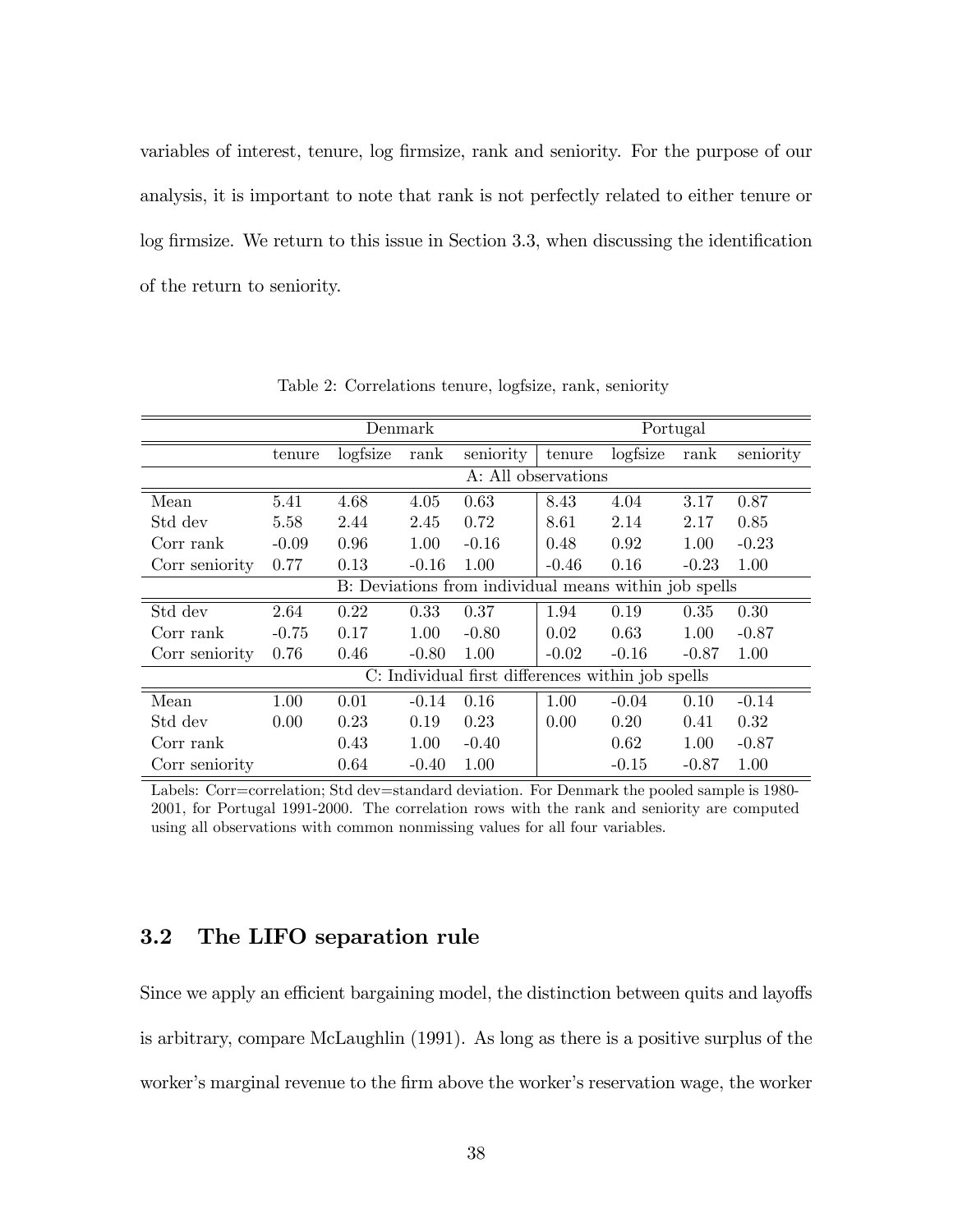and the Örm will strike a deal. As soon as this surplus has vanished, it is in their mutual interest to separate. Whether the separation is initiated by the worker or by the Örm is irrelevant. Hence, the model predicts the LIFO separation rule to apply to separations as a whole, not just to layoffs separately. We use duration analysis to test wether or not the LIFO rule applies. Analogous to Section 2.4,  $q_{ijt}$  is defined as the log number of workers employed at firm  $j$  at time  $t$  with a tenure greater or equal than that of worker i; hence  $q_{ijt}$  includes worker i herself. The seniority index  $r_{ijt}$  is defined as in equation  $(6)$ :

$$
r_{ijt} \equiv n_{jt} - q_{ijt}.\tag{16}
$$

Were the LIFO separation rule to apply literally, the seniority index  $r_{ijt}$  would be the only determinant of separation. However, there are two reasons why this is not likely to be the case. First, the workforce of the firm is not completely homogeneous, so that a firm may wish to diminish its workforce in one skill category but not necessarily for other skill categories. This may disrupt a strict application of the LIFO separation rule. Second, workers separate not only due to shocks to the demand for the firm's product, but also due to worker specific shocks, e.g. when a worker's partner gets a new job in another city, which might cause the worker to quit from his or her current job. A particularly important worker specific factor that does not fit in the LIFO model is retirement. When establishing that there is a return to seniority in Section 3.3, we benefit from this independent source of variation by using  $q_{ijt}$  as an instrument for  $r_{ijt}$ . In this section, we just have to account for the fact that the LIFO rule does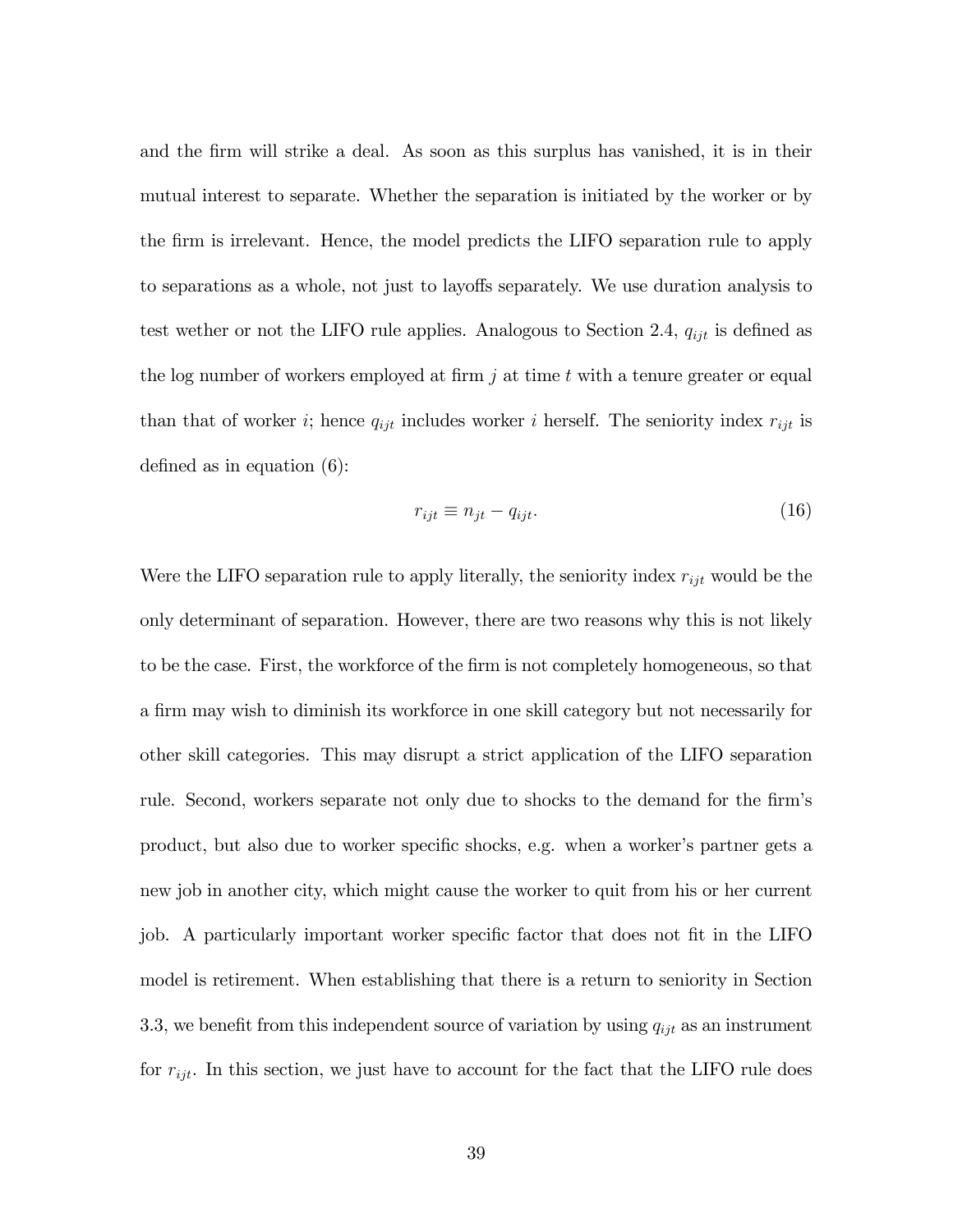not perfectly explain the order of separation. We intend to show that  $r_{ijt}$  has an impact on the job separation rate, over and above the impact of tenure. Therefore, we model the transition process by a mixed proportional hazard model with discrete time periods. The probability of leaving the firm conditional on an elapsed incomplete tenure of  $T_{ijt}$  years (i.e. the hazard rate) can be written as:

$$
\theta(r_{ijt}, Z_{ijt}, T_{ijt}, v_i) = \frac{\exp\left(\gamma_0 r_{ijt} + \gamma_1 Z_{ijt} + \psi_{T_{ijt}} + v_i\right)}{1 + \exp\left(\gamma_0 r_{ijt} + \gamma_1 Z_{ijt} + \psi_{T_{ijt}} + v_i\right)}
$$
(17)

where  $Z_{ijt}$  is a vector of observed characteristics of the worker and the job (education, experience, occupation, region and industry indicators) and where  $v_i$  represents the unobserved worker heterogeneity. We include a full set of dummies  $\psi_T$  for every tenure category, which is equivalent to a fully flexible specification of the baseline hazard. Identification of the parameter  $\gamma_0$  of the seniority index  $r_{ijt}$  separate of the parameters of the baseline hazard  $\psi_T$  requires variation in  $r_{ijt}$  that is independent of the tenure  $T_{ijt}$ . Such independent variation is available since the seniority index also depends on the hiring and Öring of other workers and thus is a non-deterministic function of tenure. A LIFO separation rule implies that  $\gamma_0$  should be negative. For our estimation method we use a two mass-point distribution for the unobserved heterogeneity. We use up to 10 spells of an individual, which helps to estimate the unobserved heterogeneity distribution. We use a discrete time model, since workers are observed only once per year. Hence, we cannot observe the exact moment at which the worker enters or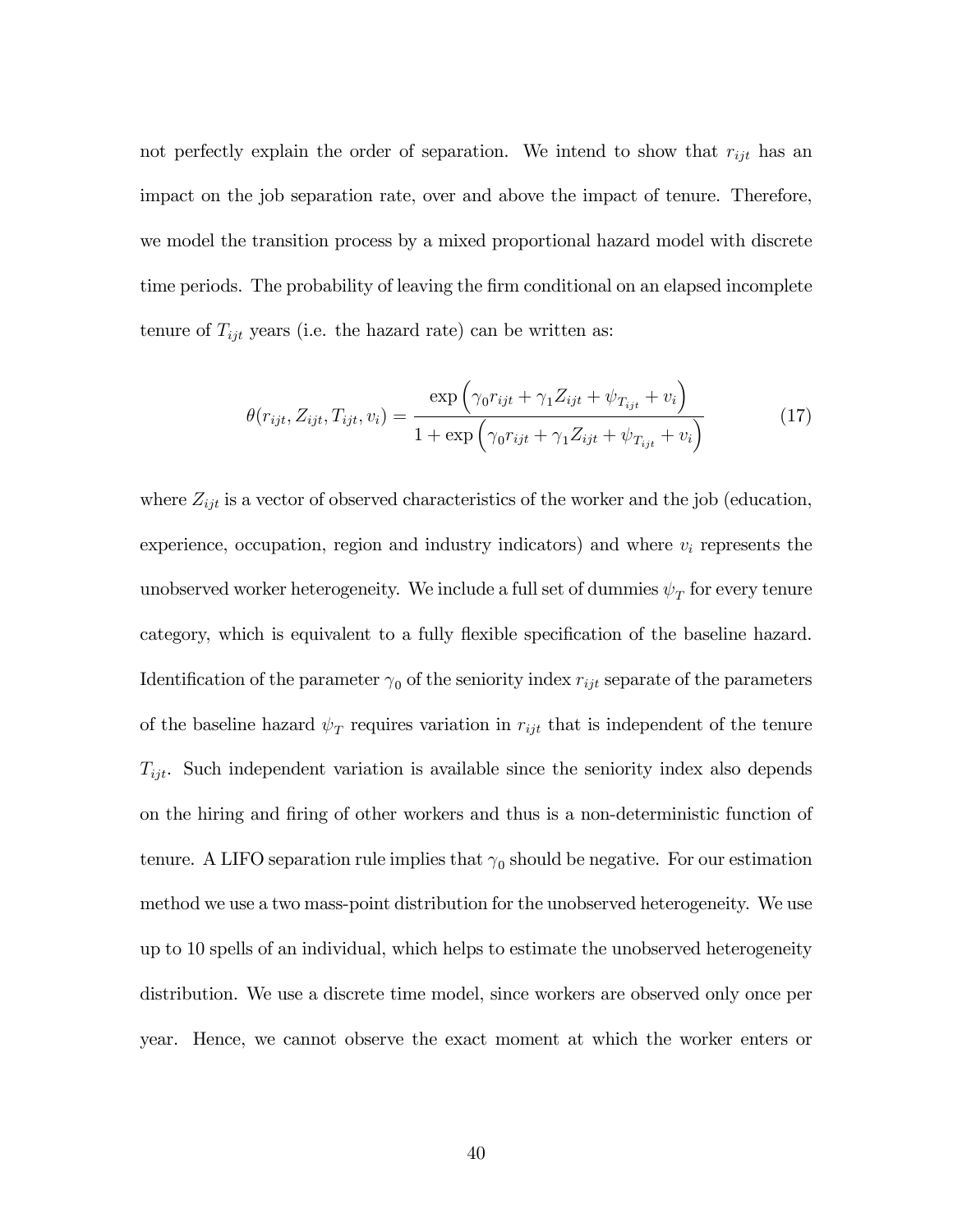leaves the firm.<sup>16</sup> In addition, short spells are underrepresented since a worker has to stay at least till the next period of observation for a spell to be recorded. With the data at hand, we cannot correct for these problems.

At some point in time, older workers leave the firm for retirement. This process is independent of the LIFO separation rule. Therefore, we exclude workers above the age of 55 from the analysis. Spells started before the age of 55 and finished afterwards are therefore right censored. Women are also more likely to leave the firm for nonparticipation. Hence, we run separate regressions for men and women. We delete spells that are left censored since we cannot compute the seniority of an individual for the periods before she enters our observation sample. Deleting the left-censored spells implies that we have a maximum of 22 years of tenure in Denmark and 10 for Portugal.

Table 3 lists the main results. We find a negative and significant impact of seniority for both women and men, with small differences between these categories, in both Denmark and Portugal, in accordance with the LIFO separation rule. Though the actual coefficients are not reported here, we also find negative duration dependence and evidence of unobserved heterogeneity.<sup>17</sup> Apparently, seniority does not pick up all the variation in separation rates over the course of a job spell. There are two explanations for this phenomenon. First, as noted before, our seniority index might not exactly correspond to the actual layoff order, since the firm's workforce is likely to

<sup>&</sup>lt;sup>16</sup>For Portugal, tenure is reported in months. We use this information in the estimation. For the rest, the modelling is identical to that for Denmark.

<sup>&</sup>lt;sup>17</sup>The detailed estimation results are presented in the accompanying web appendix of this paper.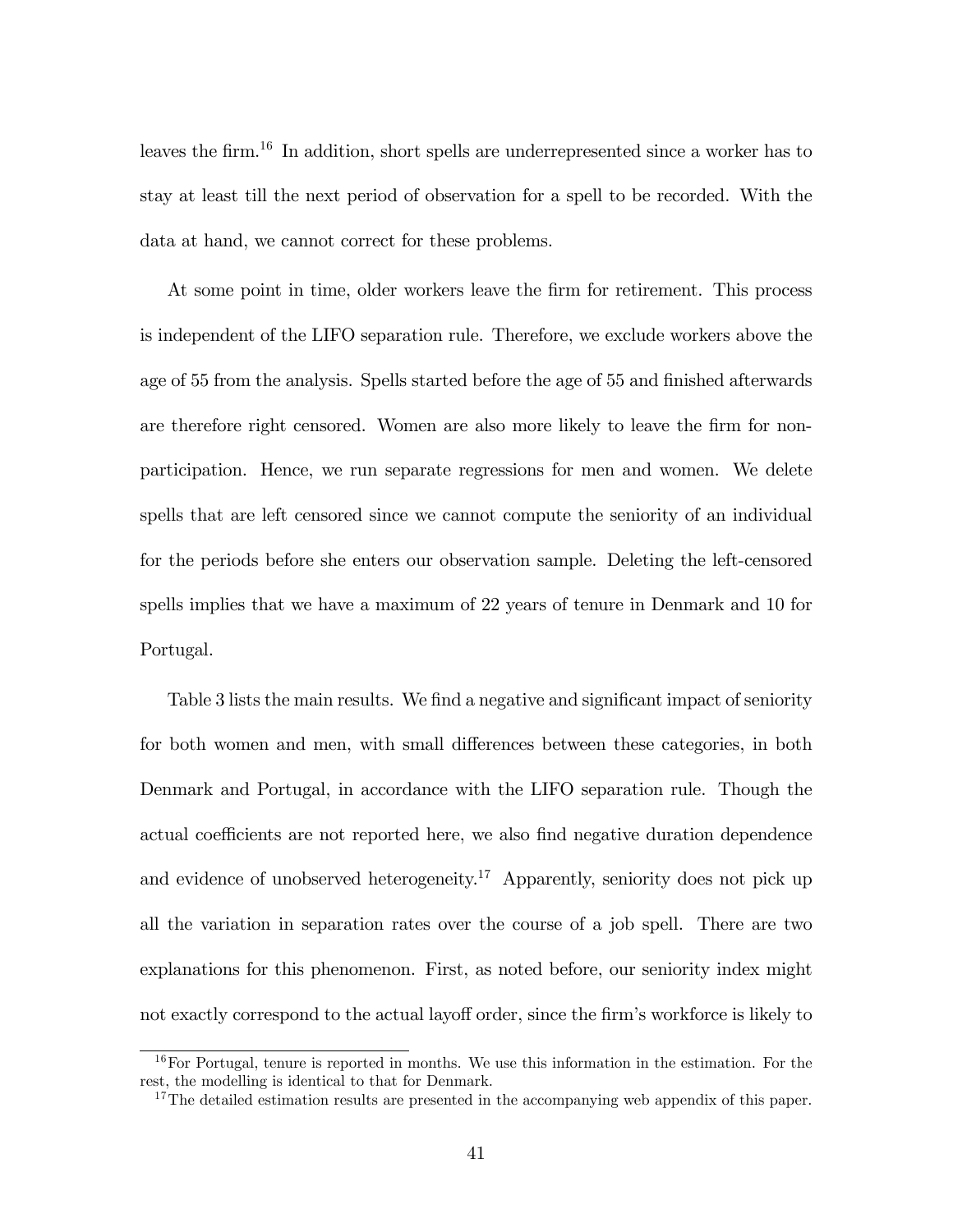be heterogeneous, with separate LIFO ordering applying to subsets of the workforce. This is equivalent to measurement error in our seniority index  $r_{ijt}$ , leading to an attenuation bias in the estimate of  $\gamma_0$ , and unobserved variation in the seniority index being picked up by correlated variables. Second, not all separations are driven by the fluctuations in the demand for the firm's product, and hence, the log seniority index. For example, some separations might be driven by the worker and the firm learning about the quality of the match, see e.g. Jovanovic (1979). These separations do not fit the LIFO pattern.

|                 | Denmark   |           |           | Portugal  |
|-----------------|-----------|-----------|-----------|-----------|
|                 | Males     | Females   | Males     | Females   |
| Seniority index | $-0.0577$ | $-0.0357$ | $-0.0549$ | $-0.0669$ |
|                 | (0.0019)  | (0.0025)  | (0.0054)  | (0.0065)  |
| Education       | $-0.1169$ | $-0.1267$ | $-0.1204$ | $-0.1446$ |
|                 | (0.0003)  | (0.0005)  | (0.0009)  | (0.0012)  |
| Experience      | $-0.0771$ | $-0.0732$ | $-0.0490$ | $-0.0656$ |
|                 | (0.0001)  | (0.0001)  | (0.0003)  | (0.0004)  |
| N obs           | 10788368  | 5990891   | 2118405   | 1488687   |

Table 3: Main results LIFO test

The estimation also controls for occupation, region and industry indicators. (Standard errors in parantheses)

# 3.3 The return to seniority

#### 3.3.1 General specification

The return to seniority in wages can be tested by extending the standard specification of the log earnings equation with the seniority index,  $r_{ijt}$ . Consider the following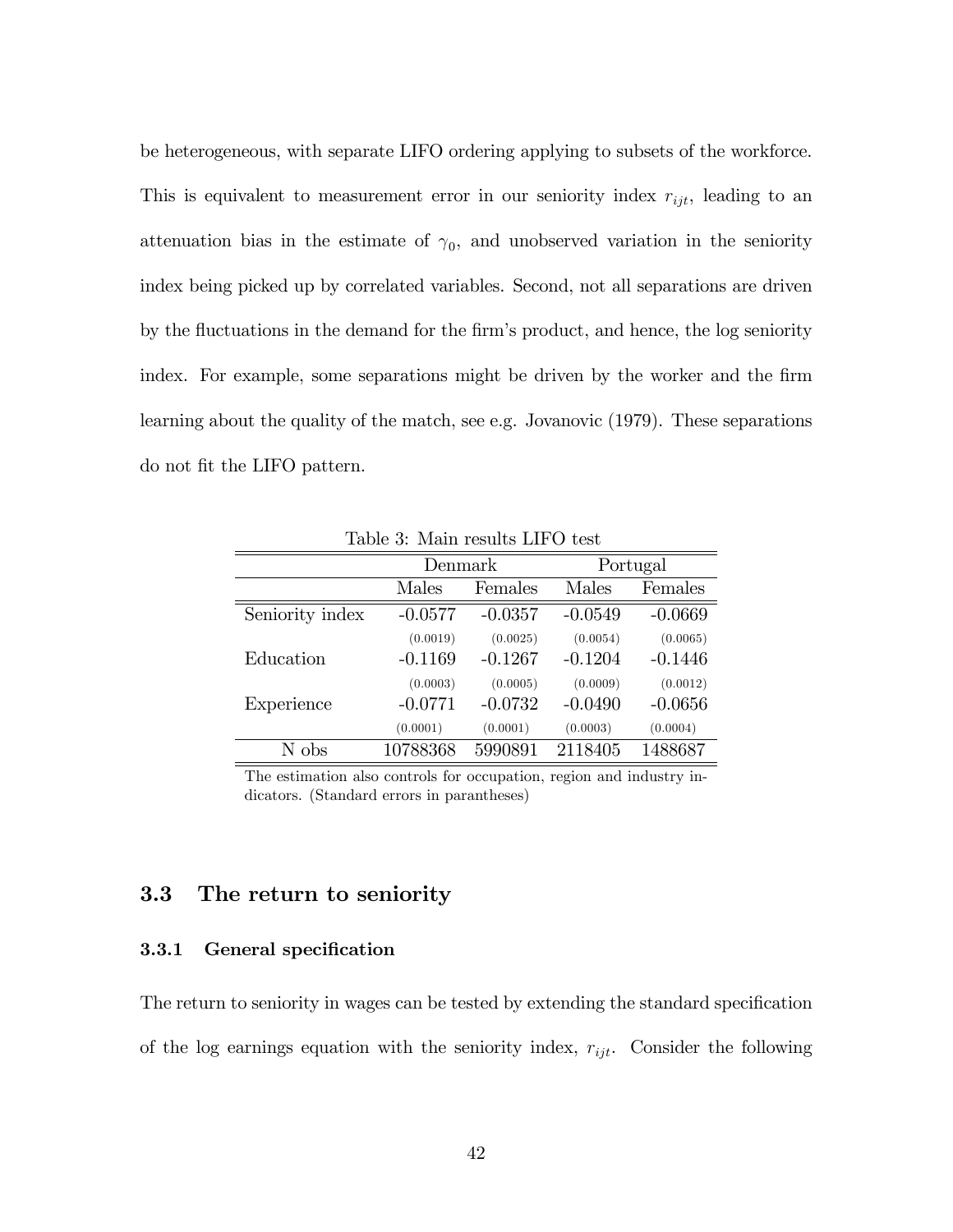specification of log wages  $w_{ijt}$ 

$$
w_{ijt} = \alpha + \chi X_{ijt} + \gamma T_{ijt} + \upsilon Q_{jt} + \delta r_{ijt} + \zeta n_{jt} + \varepsilon_{ijt},\tag{18}
$$

where  $X_{ijt}$  is experience and where  $Q_{ijt}$  is the industry (or: occupation) specific experience, cf. Neal (1995). We omit higher order terms in experience and tenure, and other controls (including time effects) from equation  $(18)$  for the sake of convenience, but include them in the estimation. The unobservable term can be decomposed into four orthogonal components, a match, a firm, a worker, and an idiosyncratic effect<sup>18</sup>

$$
\varepsilon_{ijt} = \varphi_{ij} + \psi_j + \mu_i + \nu_{ijt}.
$$
\n(19)

The idiosyncratic effect  $\nu_{ijt}$  can also include measurement error. There are all kinds of reasons for  $\phi_{ij}, \psi_j$ , and  $\mu_i$  to be correlated to  $T_{ijt}$ , see Topel (1991) or Altonji and Williams (2005). Learning and search theories imply that good worker-firm relationships tend to survive as the worker and the Örm learn about the quality of their match and bad matches are broken up, leading to positive correlation between  $\varphi_{ij} + \psi_j + \mu_i$  and  $T_{ijt}$ . Search theories imply that workers sample new jobs from a job offer distribution. The longer this selection process is going on, the higher the expected value of  $\varphi_{ij} + \psi_j$  since bad jobs do not survive, leading to positive correlation between  $\varphi_{ij} + \psi_j$  and  $T_{ijt}$ . There are two obvious solutions to this problem, either

 $18$ This formulation is similar to Topel (1991: 150), except that we add a firm effect and that we delete the subscript t from the match effect  $\phi_{ij}$ , as Topel does in his application.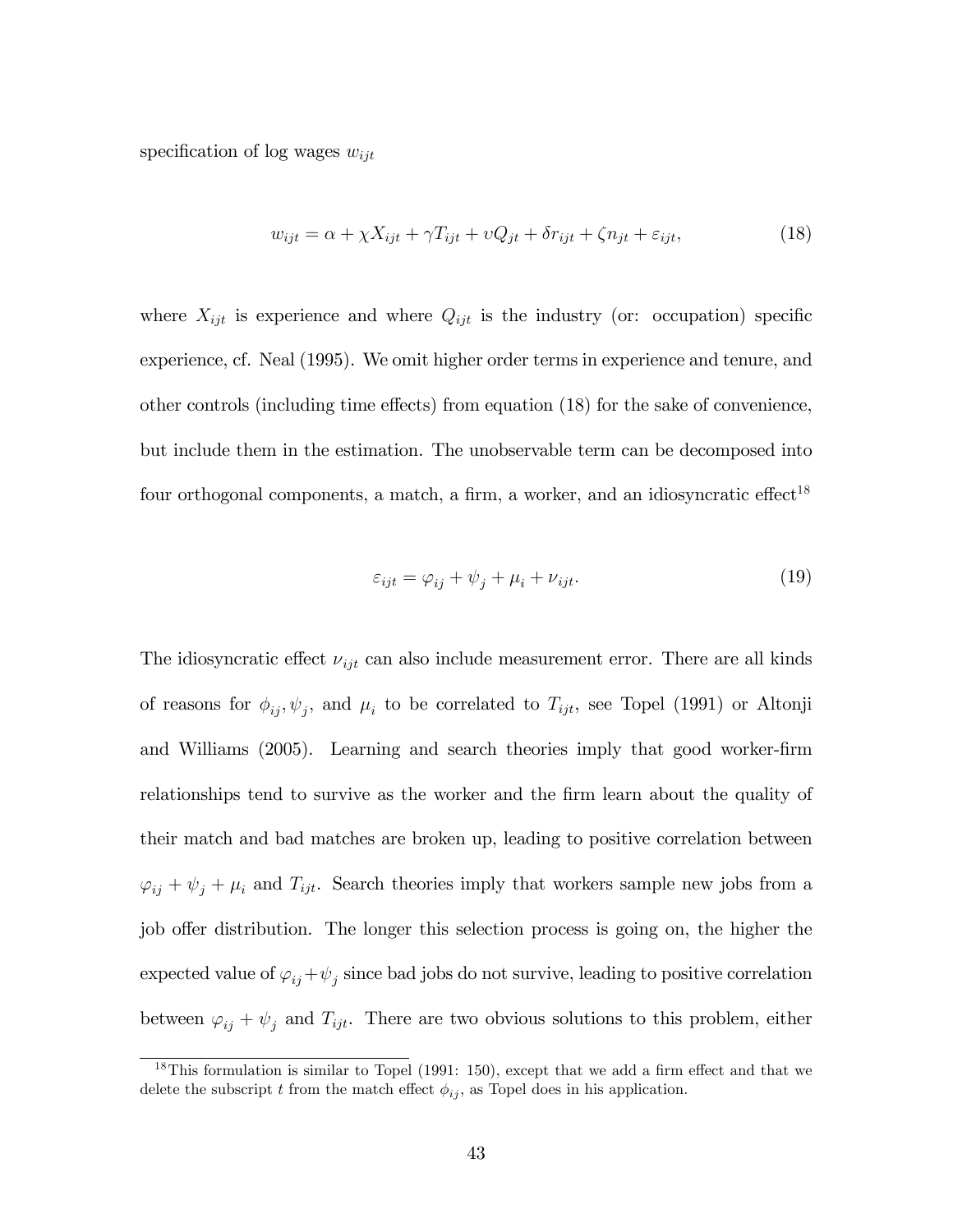within-job first differencing  $(FD)$  or adding fixed effects for every job spell  $(FE)$ , eliminating the observables  $X_{ijt}$  and  $Q_{ijt}$  and the unobservables  $\phi_{ij}$ ,  $\psi_j$ , and  $\mu_i$  from the specification. First differencing yields

$$
\Delta w_{ijt} = \chi + \gamma + \upsilon + \delta \Delta r_{ijt} + \zeta \Delta n_{jt} + \Delta \nu_{ijt}.
$$
\n(20)

Adding fixed effects per job spell is equivalent to estimating  $(18)$  by taking deviations from the mean over time, within a job spell:

$$
\widetilde{w}_{ijt} = (\chi + \gamma + v) \widetilde{T}_{ijt} + \delta \widetilde{r}_{ijt} + \zeta \widetilde{n}_{jt} + \widetilde{\nu}_{ijt}, \tag{21}
$$

where the upper tilde denotes deviations from the mean per job spell, e.g.  $\tilde{w}_{ijt} =$  $w_{ijt} - \overline{w}_{ijt}$ , with  $\overline{w}_{ijt}$  the mean of  $w_{ijt}$  for a job spell. We exclude  $\widetilde{X}_{ijt}$  from (21) because it is perfectly collinear with  $\widetilde{T}_{ijt}$ . In both specifications above, it is immediately clear that the first-order effects of tenure (either firm, or industry, or occupation specific) and experience are not separately identified. This problem has troubled all attempts to estimate the return to tenure, see e.g. Altonji and Shakotko (1987) and the large stream of subsequent papers. The perfect collinearity of experience and tenure within a job spell rules out estimating the return to tenure on within-spell variation. Hence, researchers had to revert to between job spell variation. However, since job mobility is not exogenous, using this type of information introduces all kind of selectivity issues, which the literature has tried to resolve. Happily, this problem does not affect the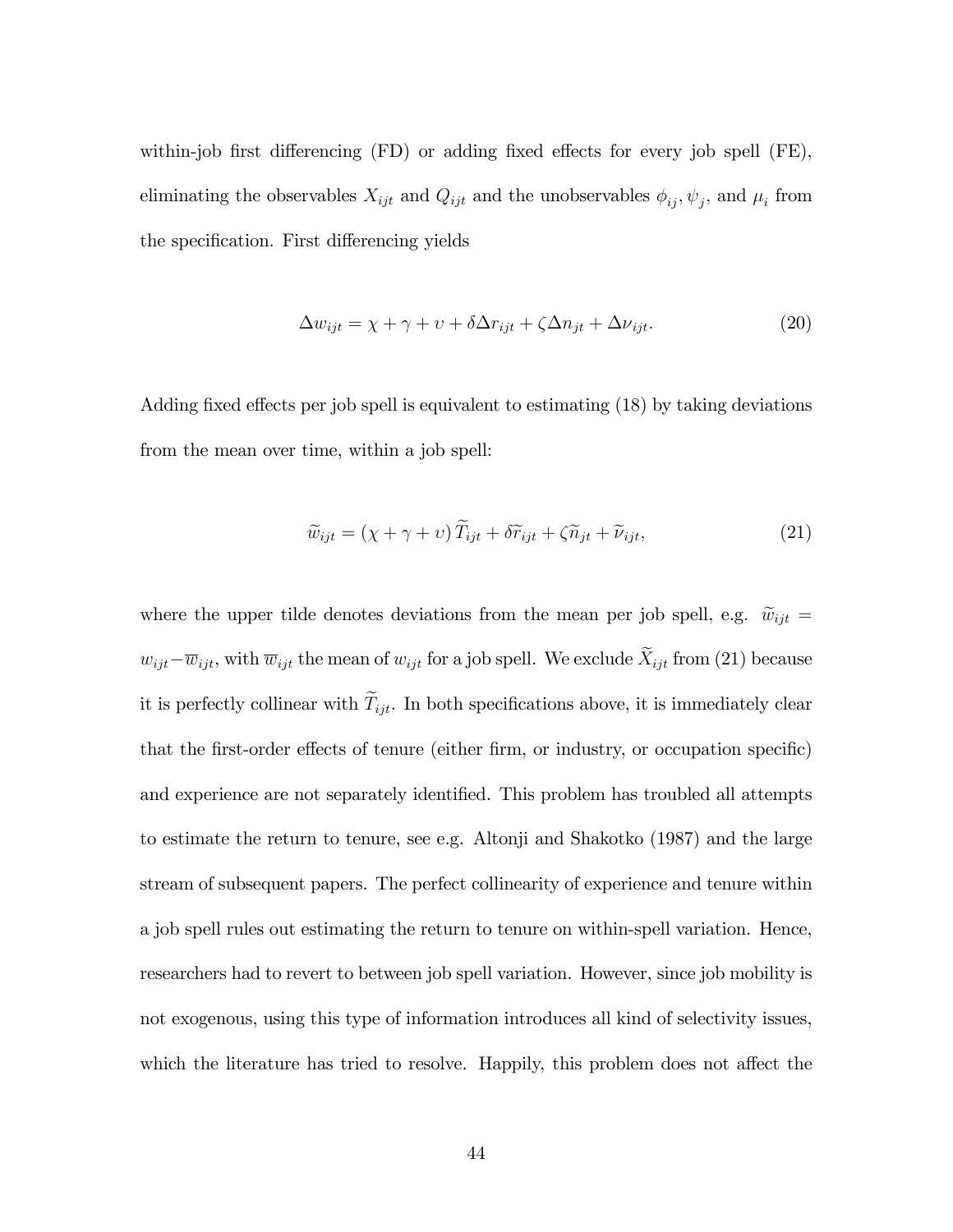estimation of  $\delta$ , since  $r_{ijt}$  is not perfectly correlated to  $T_{ijt}$ , as noted above in Table 2. This means that we can use only within job spell variation in wages to estimate  $\delta$ , and hence we do not have to bother about the selectivity problems that plague the estimation of the return to tenure.

There is a second identification issue. In the theoretical model, workers live forever and thus the log number of workers with tenure greater or equal than the tenure of worker i,  $q_{ijt}$ , does not depend on t, see equation (6). In that case, the only source of within job spell variation in the seniority index  $r_{ijt}$  is log firm size  $n_{jt}$ . Hence, the coefficients of these variables,  $\delta$  and respectively  $\zeta$ , are not separately identified when using only within job spell variation. As discussed in Section 3.2 and Table 2,  $q_{ijt}$  does depend on t empirically, mainly because more senior workers than worker i retire at some point. Hence, we can use  $q_{ijt}$  as an instrument for  $r_{ijt}$ . Substituting the definition of  $r_{ijt}$ , equation (16), in equation (20) yields

$$
\Delta w_{ijt} = \chi + \gamma + \upsilon - \delta \Delta q_{ijt} + (\zeta + \delta) \Delta n_{jt} + \Delta \nu_{ijt}.
$$

This equation makes clear that the effect of the seniority index on wage growth is identified from variation in  $q_{ijt}$ . *Mutatis mutandis*, the same argument applies for the FE method, see equation (21).

The choice between the FE and FD estimators above depends on the error structure of  $v_{ijt}$ . The closer is  $v_{ijt}$  to a unit root, the more efficient is the FD method; the closer  $v_{ijt}$  is to being serially uncorrelated, the more efficient is the FE method.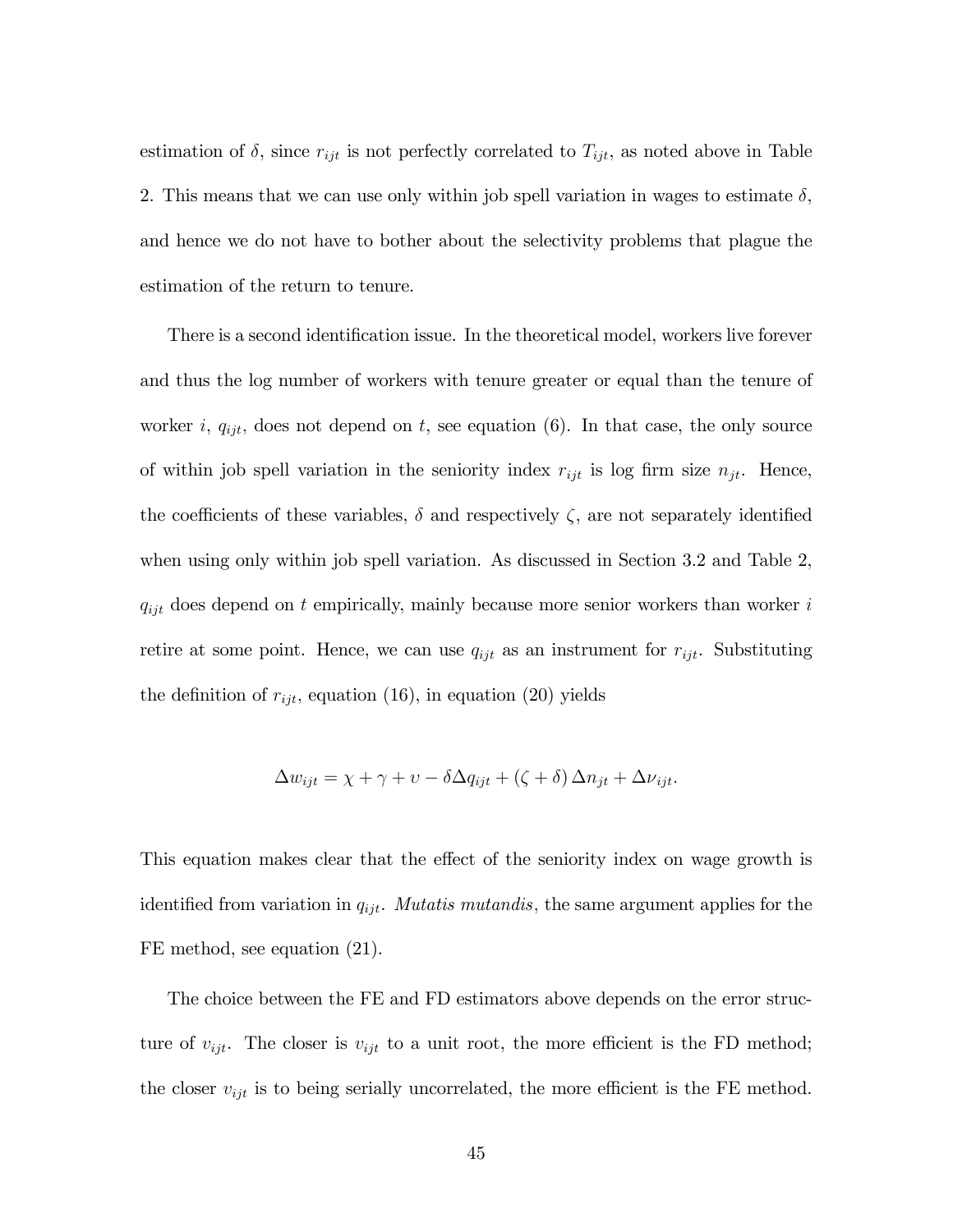Previous empirical studies have typically found a high degree of autocorrelation in  $v_{ijt}$ , even close to a unit root, see for instance Abowd and Card (1979) and Topel and Ward  $(1992)$ . From that perspective, equation  $(20)$  is likely to be most efficient. However, this equation assumes that the effect of  $r_{ijt}$  and  $n_{jt}$  on  $w_{ijt}$  is immediate. Any lagged impact will not be captured after first differencing. From that perspective, equation (21) is preferred, since there lagged effects of  $r_{ijt}$  and  $n_{jt}$  will be captured. Hence, one would expect higher estimates for  $\delta$  and  $\zeta$  from using equation (21) than from using  $(20).^{19}$ 

| Lag            | Denmark                  | Portugal               |
|----------------|--------------------------|------------------------|
| 0              | 0.0231                   | 0.0273                 |
|                | (0.00002)                | (0.00007)              |
| 1              | $-0.0043$                | $-0.0082$              |
|                | (0.00001)                | (0.00006)              |
| $\overline{2}$ | $-0.0006$<br>$(8.7e-06)$ | $-0.0008$<br>(0.00003) |
| 3              | $-0.0003$                | $-0.0004$              |
|                | $(9.0e-06)$              | (0.00003)              |
| 4              | $-0.0003$                | 9.2e-06                |
|                | $(9.5e-06)$              | (0.00003)              |
| 5              | $-0.00008$               | $-0.00008$             |
|                | (0.00001)                | (0.00004)              |
| 6              | $-0.0001$                | $-0.0006$              |
|                | (0.00001)                | (0.00005)              |
| N obs          | 14907897                 | 5758655                |

Table 4: Residual Autocovariances for Within-Job LogWage Innovations

The generating regressions are the FD wage regressions with seniority index included, see the FD2 columns in the next table. (Robust standard errors in parentheses)

<sup>&</sup>lt;sup>19</sup>We report robust standard errors, so that correlation between the residuals over time does not affect the validity of the standard errors.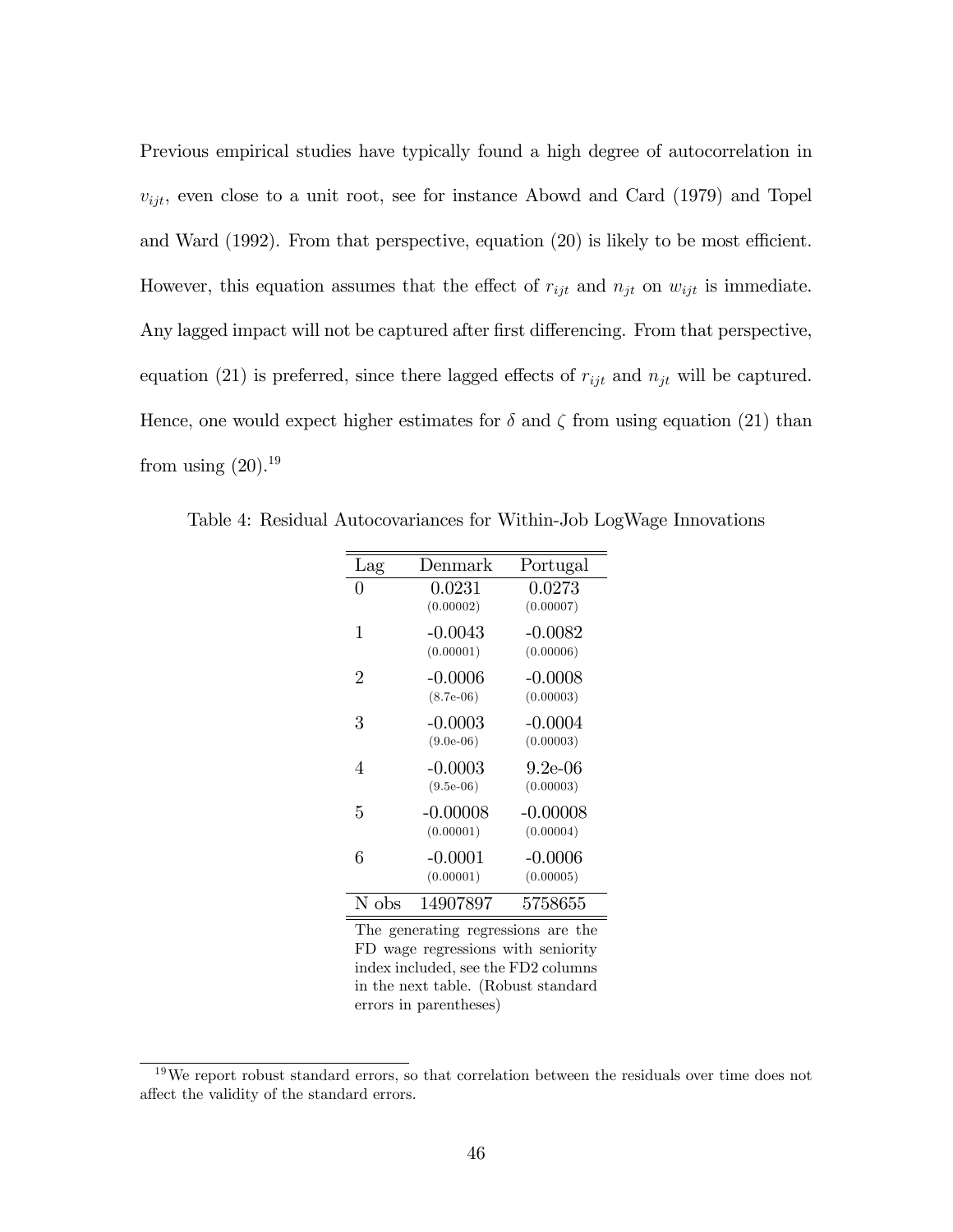First, we check the characteristics of the dynamic process of  $v_{ijt}$ . Table 4 reports the variance-covariance of  $\Delta v_{ijt}$ . For both countries, the covariance of  $\varepsilon_{ijt}$  with its first lag is substantial, the covariance with higher lags is negligible. Hence, the process is well approximated by an MA(1) process, made up of a mixture of permanent and transitory shocks. Abowd and Card (1979) and Topel and Ward (1992) Önd similar results for the United States. The standard deviation of the permanent shocks can be calculated as 0.12 for Denmark and 0.10 for Portugal.<sup>20</sup> These numbers are of the same order of magnitude as found for the United States.

This evidence suggests that in terms of efficiency we prefer FD, while in terms of allowing for a lagged effect of  $\Delta r_{ijt}$  on  $\Delta w_{ijt}$ , we prefer FE. Hence, we report both the FD and FE estimation results. Our regressions control for up to quartic terms in tenure and experience, log Örmsize, and industry, occupation, and region dummies<sup>21</sup>. In Table 5 we report the results. We present the estimation results for two specifications, one excluding  $r_{ijt}$  and another including it. We can draw the following conclusions. First, all coefficients for log seniority are positive and statistically significant. Second, the coefficients are larger for  $FE$  than for  $FD$ , as was expected, because FE allows for a lagged effect of  $r_{ijt}$  on  $w_{ijt}$ , while FD does not. Third, comparing the estimation results with and without seniority, including seniority reduces

$$
\Delta v_{ijt} = u_{ijt} + q_{ijt} - q_{ij,t-1}.
$$

<sup>&</sup>lt;sup>20</sup>Let  $q_{ijt}$  and  $u_{ijt}$  be the transitory and permanent shock respectively. Then

Hence,  $Var(\Delta v_{ijt}) = Var(u_{ijt}) + 2Var(q_{ijt})$  and  $Cov(\Delta v_{ijt}, \Delta v_{ij,t-1}) = -Var(q_{ijt})$ , so that  $Var(u_{ijt}) = Var(\Delta v_{ijt}) + 2Cov(\Delta v_{ijt}, \Delta v_{ij,t-1}).$ 

 $21$ Time effects are also accounted for in all subsequent wage analyses, by time-detrending wages prior to the regressions.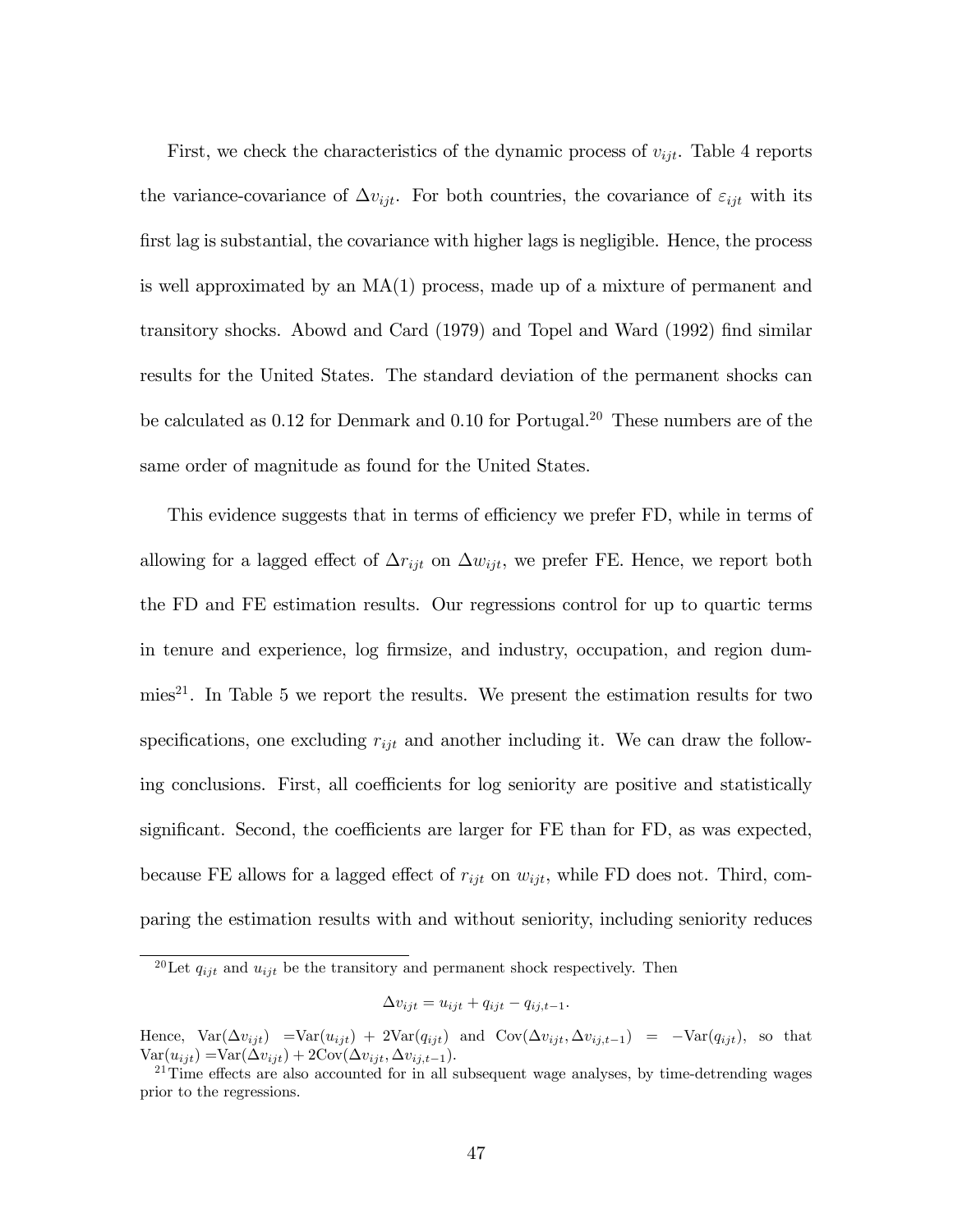the coefficients for tenure and log firmsize by  $5-30\%$ . The coefficients for experience are hardly affected by including seniority<sup>22</sup>. The effect of tenure and log firmsize on wages is at least partly a proxy for the effect of seniority. Seniority is expected to be measured with greater measurement error than tenure and Örmsize. Apart from straightforward reporting errors, the main source of measurement error in tenure is who exactly is the relevant employer. Some job changes might either be classified as between firms, justifying the tenure clock being set back to zero, or as within the firm, which does not affect the tenure clock. However, this source of measurement error only affects changes at the borderline of the definition of a firm. This is likely to be only a small fraction of the firm's workforce. Still, misclassification of the tenure of even a single worker affects the measurement of the seniority of all other workers in the firm. In general, any measurement error in tenure or firm size feeds into seniority. Furthermore, seniority is affected by measurement errors due to the fact that separate seniority statistics might apply for subgroups of the workforce. The actual effect of seniority on wages is therefore likely to be underestimated, and part of the effect of tenure and log firm size is still a proxy for measurement error in the seniority variable. Finally, the effect of seniority is twice as high in Portugal as in Denmark.

 $^{22}$ In the FD and FE specifications from above these effects can be seen for tenure and experience in the higher order polynomial terms. In the accompanying web appendix of this paper we also present the OLS estimates, with and without including seniority index in the regressions, where differences under the two specifications in the linear experience and tenure terms can be noticed.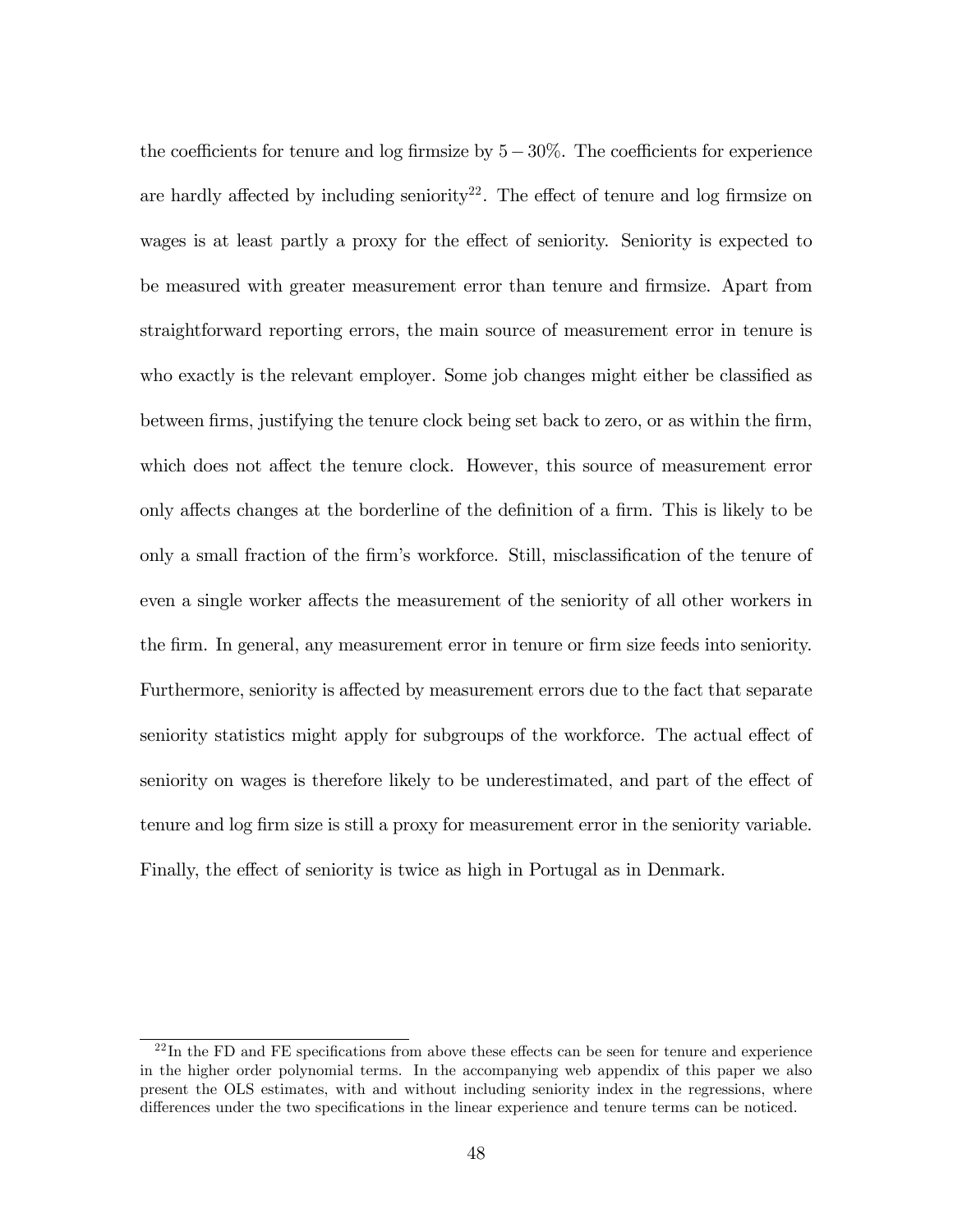|                                                                                                                                                                                                                                                                                                                                                                                                                                                                                                                      |            |                      | Denmark     |                     |                 |                     | Portugal                                            |                     |
|----------------------------------------------------------------------------------------------------------------------------------------------------------------------------------------------------------------------------------------------------------------------------------------------------------------------------------------------------------------------------------------------------------------------------------------------------------------------------------------------------------------------|------------|----------------------|-------------|---------------------|-----------------|---------------------|-----------------------------------------------------|---------------------|
|                                                                                                                                                                                                                                                                                                                                                                                                                                                                                                                      | FD1        | FD <sub>2</sub>      | FEL         | FE2                 | FD <sub>1</sub> | FD <sub>2</sub>     | FE1                                                 | FE2                 |
| sen. index                                                                                                                                                                                                                                                                                                                                                                                                                                                                                                           |            | $.003***$<br>(.0003) |             | $008***$<br>(.0003) |                 | $016***$<br>(.0005) |                                                     | $022***$<br>(.0005) |
| logfsize                                                                                                                                                                                                                                                                                                                                                                                                                                                                                                             | $013***$   | $011***$             | $026***$    | $021***$            | $025***$        | $015***$            | $.040***$                                           | $028***$            |
|                                                                                                                                                                                                                                                                                                                                                                                                                                                                                                                      | (.0002)    | (.0003)              | (.0003)     | (.0003)             | (0.0004)        | (.0005)             | (0004)                                              | (.0004)             |
| tenure+exper                                                                                                                                                                                                                                                                                                                                                                                                                                                                                                         | $047***$   | 045***               | $010^{***}$ | 5.87                | $0.068***$      | $065***$            | $059***$                                            | $055***$            |
|                                                                                                                                                                                                                                                                                                                                                                                                                                                                                                                      | (.0003)    | (.0003)              | (.0001)     | (.0002)             | (.0005)         | (.0005)             | (.0003)                                             | (.0003)             |
| ${\rm t}{\rm e}{\rm n}{\rm u}{\rm r}{\rm e}^2$                                                                                                                                                                                                                                                                                                                                                                                                                                                                       | $.191***$  | $199***$             | $.052***$   | $.036***$           | $-086***$       | $-069***$           | $-.083***$                                          | $-067***$           |
|                                                                                                                                                                                                                                                                                                                                                                                                                                                                                                                      | (.002)     | (.002)               | (.002)      | (.002)              | (.003)          | (.003)              | (.002)                                              | (.002)              |
| ${\rm t}{\rm e}{\rm n}{\rm u}{\rm r}{\rm e}^3$                                                                                                                                                                                                                                                                                                                                                                                                                                                                       | $-101***$  | $-105***$            | $.014***$   | $9.88e-07$          | $.027***$       | $.021***$           | $.024***$                                           | $.019***$           |
|                                                                                                                                                                                                                                                                                                                                                                                                                                                                                                                      | (.001)     | (.001)               | (.660.)     | $008***$            | $(.001)$        | $(.001)$            | (7000.)                                             | (0007)              |
| $t$ enure $^4$                                                                                                                                                                                                                                                                                                                                                                                                                                                                                                       | $.002***$  | $002***$             | 0000        | $-.0002$            | $-0.03***$      | $-002***$           | $-003***$                                           | $-002***$           |
|                                                                                                                                                                                                                                                                                                                                                                                                                                                                                                                      | (.0002)    | (.0002)              | (.0002)     | (.0002)             | (.0002)         | (.0002)             | (00000)                                             | (.00009)            |
| $\mbox{exper}^2$                                                                                                                                                                                                                                                                                                                                                                                                                                                                                                     | $-224***$  | $.223***$            | $0.003***$  | $100***$            | $-204***$       | $.204***$           | $.149***$                                           | $-147***$           |
|                                                                                                                                                                                                                                                                                                                                                                                                                                                                                                                      | (.002)     | (.002)               | (.0006)     | (.0006)             | (100.)          | (.004)              | (.002)                                              | (.002)              |
| $\mbox{exper}^3$                                                                                                                                                                                                                                                                                                                                                                                                                                                                                                     | $0.39***$  | $039***$             | $.039***$   | $.039***$           | $.043***$       | $043***$            | $0.30***$                                           | $.029***$           |
|                                                                                                                                                                                                                                                                                                                                                                                                                                                                                                                      | (7000.)    | (7000.)              | (.0002)     | (.0002)             | (.001)          | (.001)              | (7000.)                                             | (7000.)             |
| $\mathrm{exper}^4$                                                                                                                                                                                                                                                                                                                                                                                                                                                                                                   | $-.003***$ | $.003***$            | $004***$    | $004***$            | $-0.03***$      | $-003***$           | $-002$                                              | $-.002***$          |
|                                                                                                                                                                                                                                                                                                                                                                                                                                                                                                                      | (0.00007)  | (.00007)             | (.00003)    | (00003)             | (.0001)         | $(.0001)$           | (0.0007)                                            | (0.00007)           |
| N obs                                                                                                                                                                                                                                                                                                                                                                                                                                                                                                                |            | 14907897             | 22364083    |                     |                 | 5758655             |                                                     | 10743244            |
| Workers                                                                                                                                                                                                                                                                                                                                                                                                                                                                                                              | 2116307    |                      | 2771627     |                     |                 | [752000             |                                                     | 3092329             |
| Spells                                                                                                                                                                                                                                                                                                                                                                                                                                                                                                               |            | 3745050              | 6870869     |                     |                 | 1965560             |                                                     | 4053649             |
| Firms                                                                                                                                                                                                                                                                                                                                                                                                                                                                                                                |            | 221106               | 301015      |                     |                 | 206361              |                                                     | 322502              |
| The dependent variable is the $(\Delta)$ time-detrended log real hourly wage for the $(FD)$ FE columns; the covariates<br>have $\Delta$ in front for FD columns. Columns 1 report results for the same regressions as corresponding columns<br>$2$ , but without semiority index included as covariate. The higher order polynomials in tenure and experience<br>are divided by the corresponding powers of 10. All regressions also control for region, industry and occupation<br>indicators. Significance levels: |            | $*$ : 10%            | $** : 5\%$  |                     |                 |                     | $**$ : 1%. (Robust standard errors in parentheses). |                     |

Table 5: FE and FD Wage Regressions for the Entire Private Sector in Denmark and Portugal Table 5: FE and FD Wage Regressions for the Entire Private Sector in Denmark and Portugal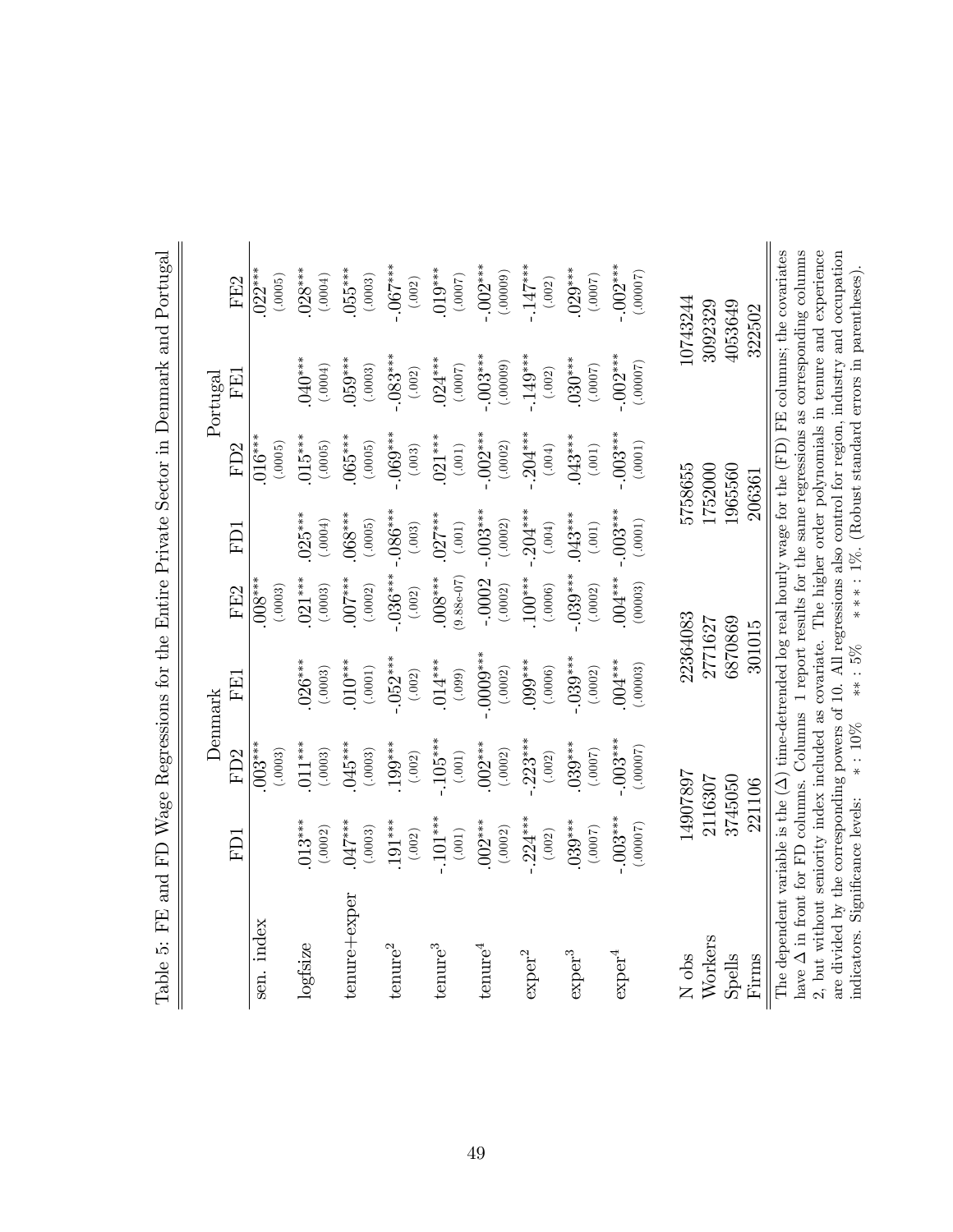Are there other theories that might explain our results? For the answer to this question, it is important to realize that the effect of the seniority index  $r_{ijt}$  is identified from variation in the log number of workers with tenure greater or equal than the tenure of worker i,  $q_{ijt}$ . Any alternative theory explaining our findings must therefore be able to explain why the wage of a worker goes up when  $q_{ijt}$  goes down. This rules out a host of theories able to explain why  $r_{ijt}$  shows up significantly, but not able to explain why  $q_{ijt}$  does so. For example, the effect of  $q_{ijt}$  cannot be rationalized by learning models such as Jovanovic's (1979), or search models like Postel-Vinay and Robin (2002) and Burdett and Coles (2003), because these theories relate in no way the wage of worker  $i$  to the number of more senior workers in the firm.

One might attempt to explain our findings by tournament models like Lazear and Rosen (1981) or Malcomson (1984). In Malcomson's model, workers' output is non-verifiable, so that the firm's promise to award a performance pay is non-credible. This credibility problem can be resolved by the firm promising e.g. to promote the best one out of every four workers to a better paid senior position within two years. Hence, running a tournament allows the firm to implement a credible system of performance pay. In its original form, Malcomson's model yields an association between tenure and wages, but does not yield an association between  $q_{ijt}$  and wages. However, an amended version of the model might do. The firm would state its promise somewhat differently, namely, that it has some well-paid top positions in the hierarchy. It promises that as soon as one of them becomes vacant (e.g. by retirement), it will be filled by the best worker in the firm at a lower position. On average, this compensa-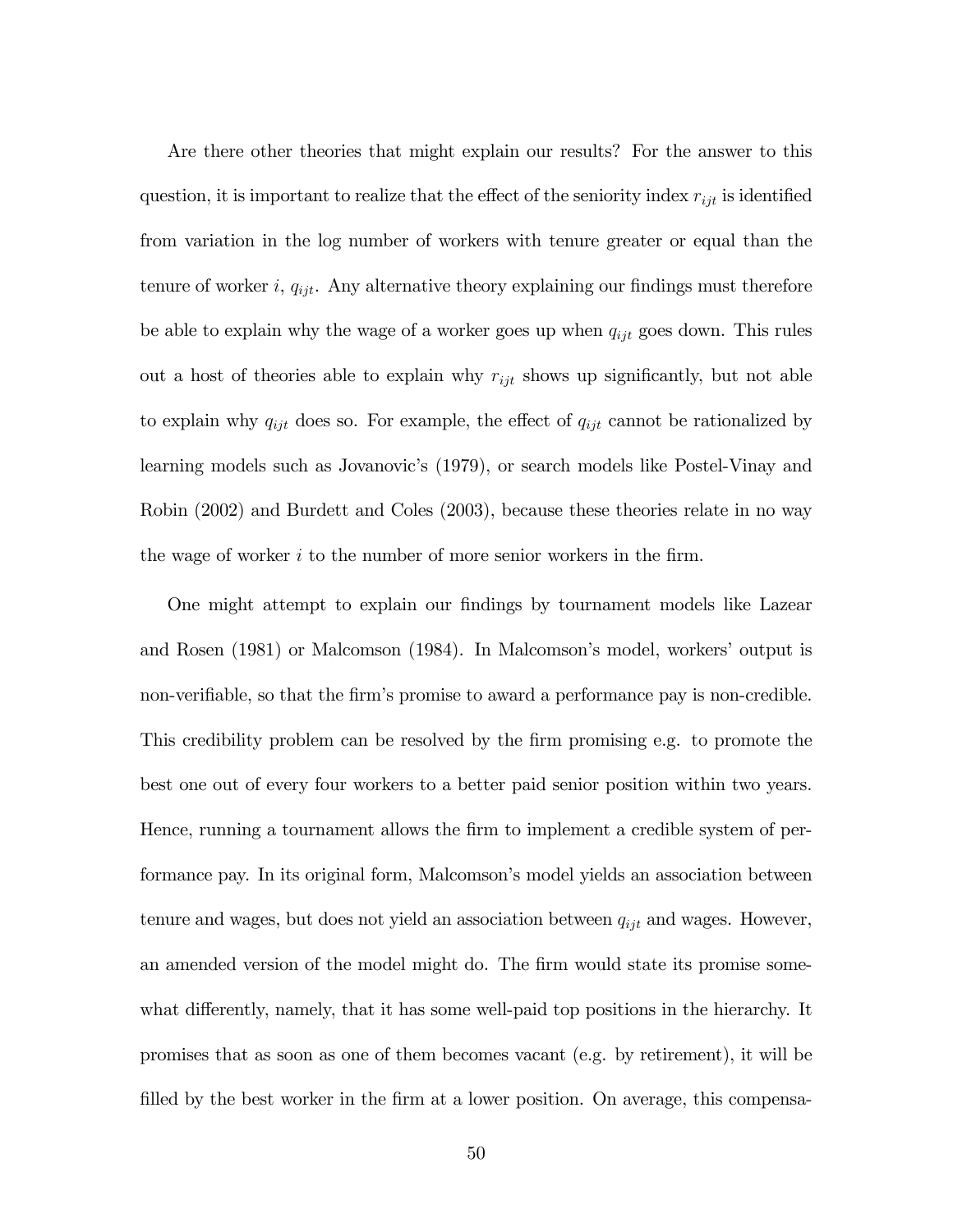tion system yields a positive association between  $q_{ijt}$  and wages. From a theoretical perspective, the problem with this version of the tournament model is that it is inferior to Malcomsonís original model, since the promotion-bonus is conditional on the retirement of a senior worker, which is a more risky bonus than the unconditional bonus, and hence this conditional bonus is a less efficient incentive when juniors are risk averse. One explanation is that the firm seeks to combine both models, LIFO layoff and the tournament: if the firm has to pay its workers some rents, than it can better use these payments to provide better incentives. Empirically, we do not see an easy way to discriminate between this specific form of the tournament model and the LIFO layoff model. A related explanation suggested to us argues that a firm needs "juniors" and "seniors" in fixed proportions, for example, because juniors do the production work, while seniors do the planning and coordination. The firm fills its vacancies for seniors by simply "promoting" some of its juniors to senior positions. The problem with this explanation is that it does not explain why the firm does not hire "seniors" on the outside market, and, even more problematic, why it would pay higher wages to these "seniors", apart from providing incentives for juniors, which, however, brings us back to Malcomson's tournament model.

Commentators have suggested other, more informal, theories to us. Maybe the firm has an "iron stock" of workers who are never fired, and a fluctuating stock of temporary workers, receiving lower pay. Were this true, it would generate a positive association between your seniority and your wage. However, this theory would not generate a positive association between the change in the seniority of an individual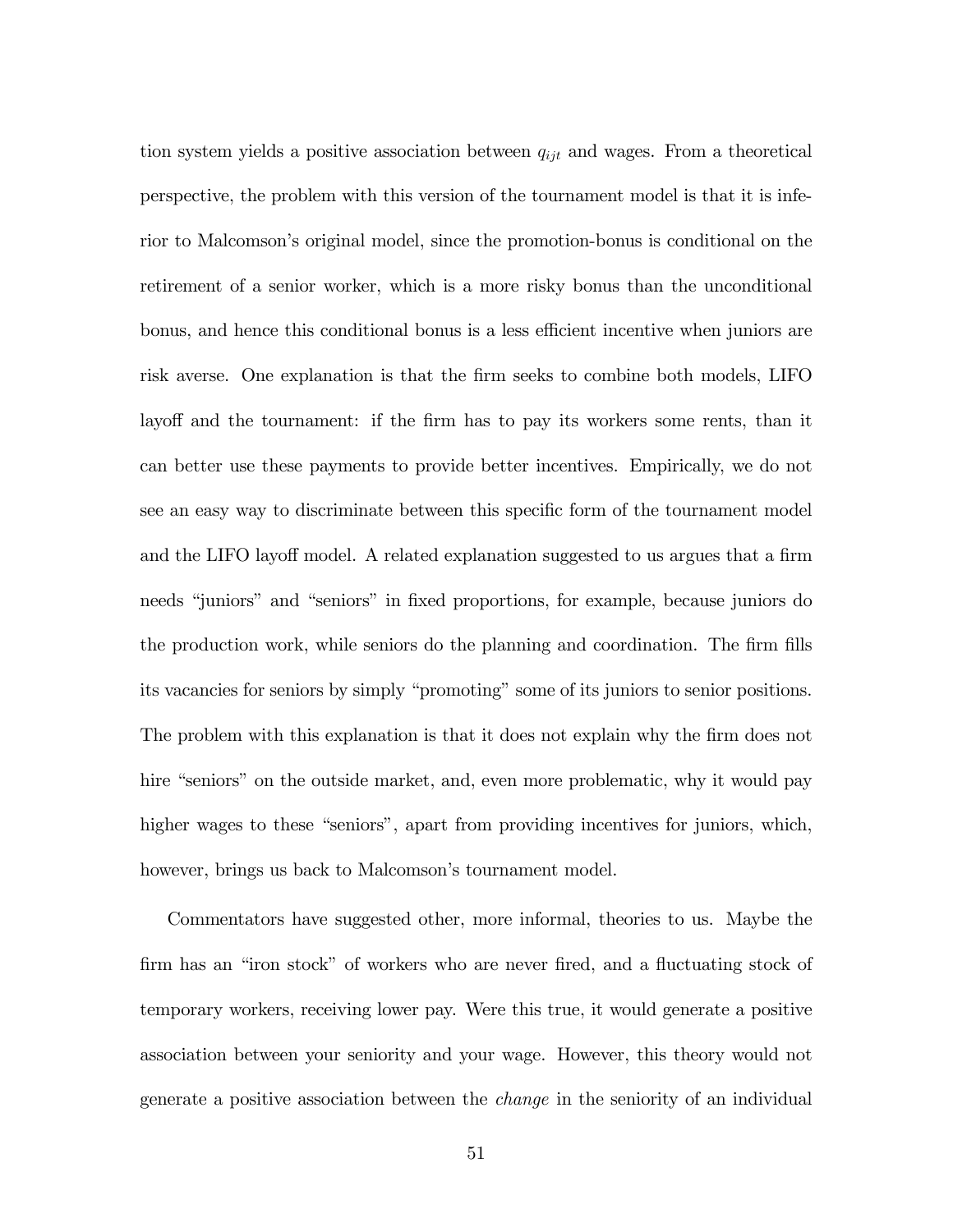worker and the *change* in her wage. Stating the same argument differently, controlling for fixed worker effects as we do in both the FD and FE regressions deals with this alternative. Similarly, any theory that starts from the argument that Örms are heterogeneous, some firms requiring more specific investments than others, fails to explains our results. Firms are indeed heterogeneous, but fixed firm effects should deal with these theories.

#### 3.3.2 Returns to seniority for subgroups

The LIFO layoff rule is unlikely to apply unconditionally. One would expect the firm to apply separate layoff rules for different subgroups of its workforce. For example, a construction Örm is unlikely to Öre its secretaries if it has an excess supply of bricklayers, whatever the seniority of both groups of workers. One can therefore expect the theory to work better using separate seniority indices for broad groups of workers in our regression. One could calculate separate indices for each occupation. Apart from the fact that we do not have a good classification of occupations in our data, we hesitate to distinguish workers by their occupation, since that might change endogenously. The wage increase due to a rise in the worker's seniority might go hand in hand with a relabelling of her occupation. However, we can distinguish workers by typically time-invariant characteristics, unrelated to their actual job. Hence, we repeat the analysis separately for males and females, and respectively for low- and high-educated workers. The results are reported in Table 6. The results for male and female categories do not differ much. The only apparent exception is for Denmark,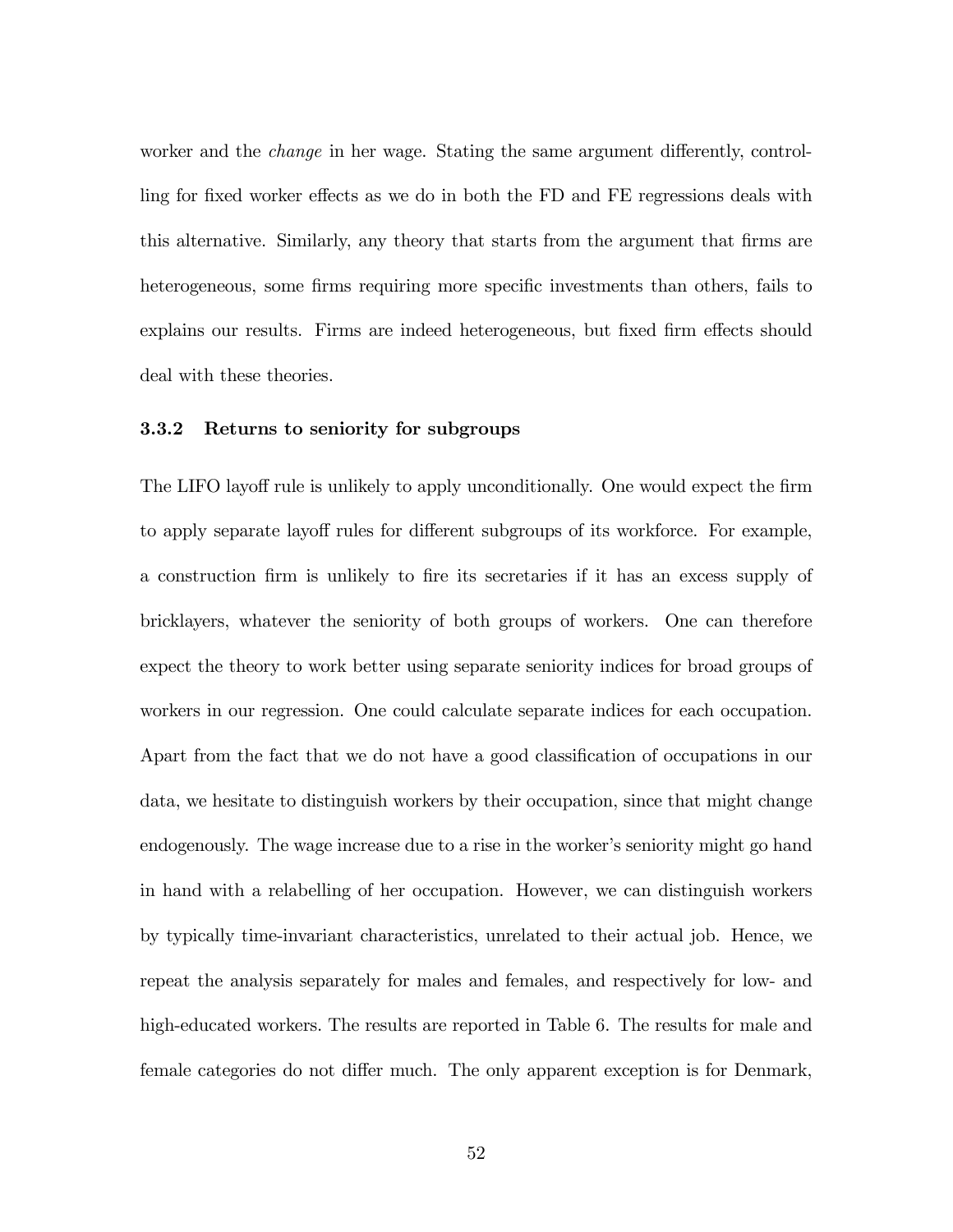when using the FE estimator, where the estimated coefficient for males is twice as high as for females. However, the estimation results for education groups show that the effect of seniority is much larger for higher educated workers than for low educated workers. The FE estimate is even significantly negative for Denmark, though small in absolute value. The impact of seniority for the highly educated workers is much larger, both in Denmark and in Portugal. These results are consistent with the fact that high educated workers have steeper wage-tenure profiles than their low-educated peers. At the same time, they give support to the fact that the relevant seniority hierarchy within the firm is already more realistically captured when accounting for education levels.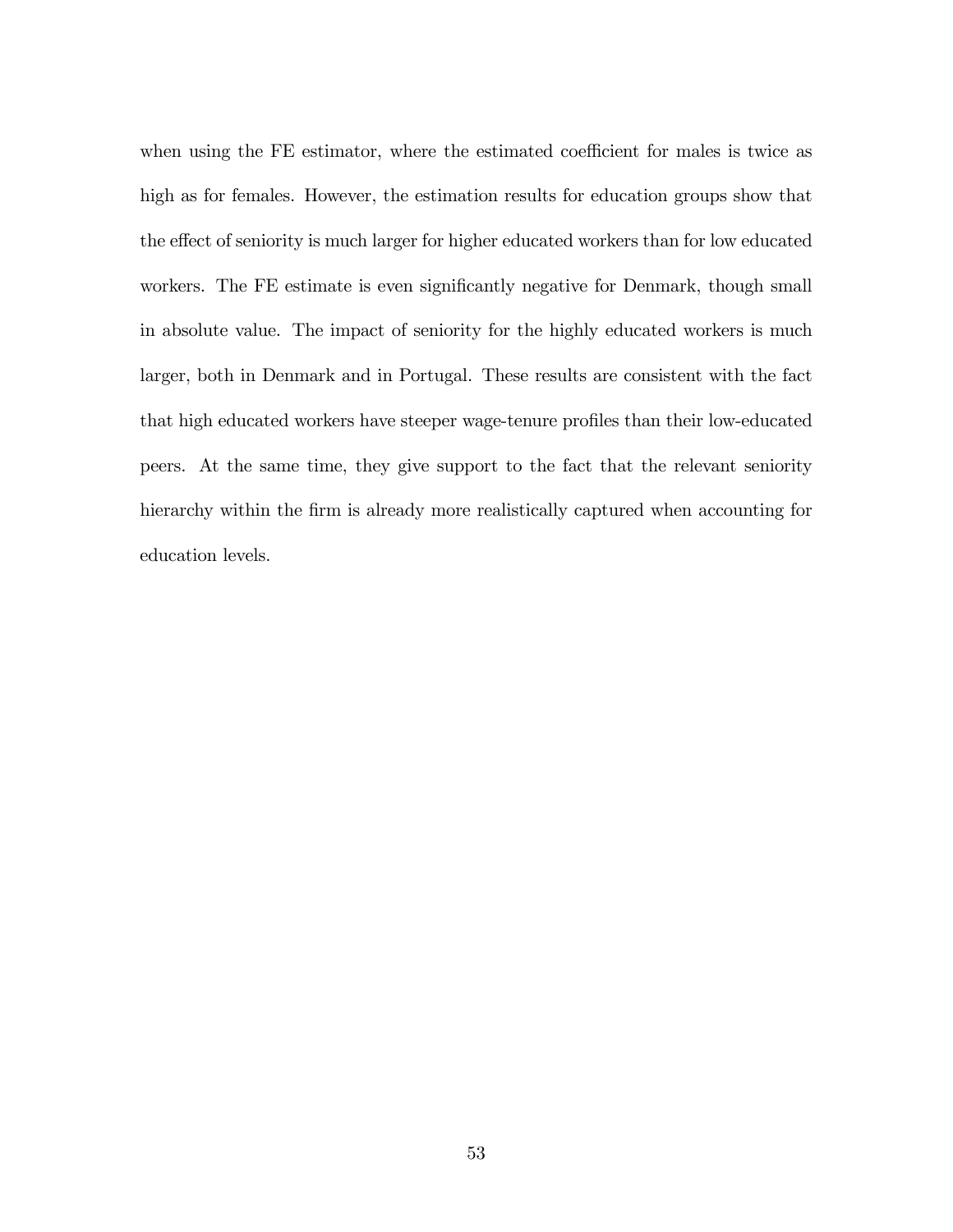|                                                           |          |                   | Males   | FF,      | $.019***$<br>(0.0006) | $0.31***$<br>(0.0006) | $.073***$<br>(0.0005) | 6389436  |                      | LowEduc  | EE       | $.016***$<br>(.0005)  | $0.31***$<br>(.0004) | $.049***$<br>(.0003)  | 10206324 | The dependent variable is the $(\Delta)$ time-detrended log real hourly wage for the (FD) FE columns; the covariates have<br>$\Delta$ in front for FD columns. Seniority index has been computed separately for each category. "LowEduc" stands for<br>**: 5%<br>category of people with at most 12 years of education. All regressions include also up to 4th order polynomials in |
|-----------------------------------------------------------|----------|-------------------|---------|----------|-----------------------|-----------------------|-----------------------|----------|----------------------|----------|----------|-----------------------|----------------------|-----------------------|----------|-------------------------------------------------------------------------------------------------------------------------------------------------------------------------------------------------------------------------------------------------------------------------------------------------------------------------------------------------------------------------------------|
|                                                           | Portugal |                   |         | FD       | $.014***$<br>(0.0007) | $.019***$<br>(0.0006) | $.080***$<br>(0.0007) | 3457888  |                      |          | E        | $.013***$<br>(.0005)  | $016***$<br>(.0005)  | 056****<br>(.0005)    | 5492034  | $*$ : 10%                                                                                                                                                                                                                                                                                                                                                                           |
| FE and FD Regressions by Gender and Education Rank Groups |          |                   | Females | FE       | $.019***$<br>(0.0006) | $.028***$<br>(0.0006) | $.042***$<br>(0.0005) | 4353808  |                      | HighEduc | ËE       | $.032***$<br>(.002)   | $.026***$<br>(.002)  | $.099***$<br>$(.001)$ | 536920   |                                                                                                                                                                                                                                                                                                                                                                                     |
|                                                           |          | Gender Categories |         | $\Gamma$ | $.015***$<br>(0.0007) | $.015***$<br>(0.0007) | $053***$<br>(0.0007)  | 2300767  | Education Categories |          | ED       | $.029***$<br>(.002)   | $.026***$<br>(.002)  | $.116***$<br>(.002)   | 259793   |                                                                                                                                                                                                                                                                                                                                                                                     |
|                                                           |          |                   | Males   | FF.      | $.010***$<br>(0.0004) | $.025***$<br>(0.0004) | $.007***$<br>(0.0002) | 14618407 |                      | LowEduc  | EE       | $-002$ ***<br>(.0004) | $.024***$<br>(.0005) | $0.006***$<br>(.0002) | 8309095  |                                                                                                                                                                                                                                                                                                                                                                                     |
|                                                           |          |                   |         | FD       | $.005***$<br>(0.0004) | $.014***$<br>(0.0004) | $.052***$<br>(0.0004) | 9858509  |                      |          | $\Gamma$ | $.002***$<br>(.0004)  | $.014***$<br>(.0005) | $.031***$<br>(7000.)  | 5268672  |                                                                                                                                                                                                                                                                                                                                                                                     |
|                                                           | Denmark  |                   | Females | 田        | $.005***$<br>(0.0005) | $.014***$<br>(0.0005) | $009***$<br>(0.0002)  | 7745676  |                      | HighEduc | EE       | $.020***$<br>(.0004)  | $.016***$<br>(.0004) | $006***$<br>(.0002)   | 14054988 |                                                                                                                                                                                                                                                                                                                                                                                     |
| Table 6:                                                  |          |                   |         | FD       | $.005***$<br>(0.0004) | $.002***$<br>(0.0005) | $.032***$<br>(0.0004) | 5049388  |                      |          | $\Gamma$ | $.010***$<br>(.0003)  | $.007***$<br>(.0004) | $.040***$<br>(.0004)  | 3567345  |                                                                                                                                                                                                                                                                                                                                                                                     |
|                                                           |          |                   |         |          | sen. index            | logfsize              | $(\text{ten+exp})$    | N obs    |                      |          |          | sen. index            | logfsize             | $(\text{ten+exp})$    | N obs    | tenure and experience and indicators for region, occupation and industry. Significance levels:<br>***: 1%. (Robust standard errors in parentheses).                                                                                                                                                                                                                                 |

 $\overline{a}$  $\tilde{\mathcal{C}}$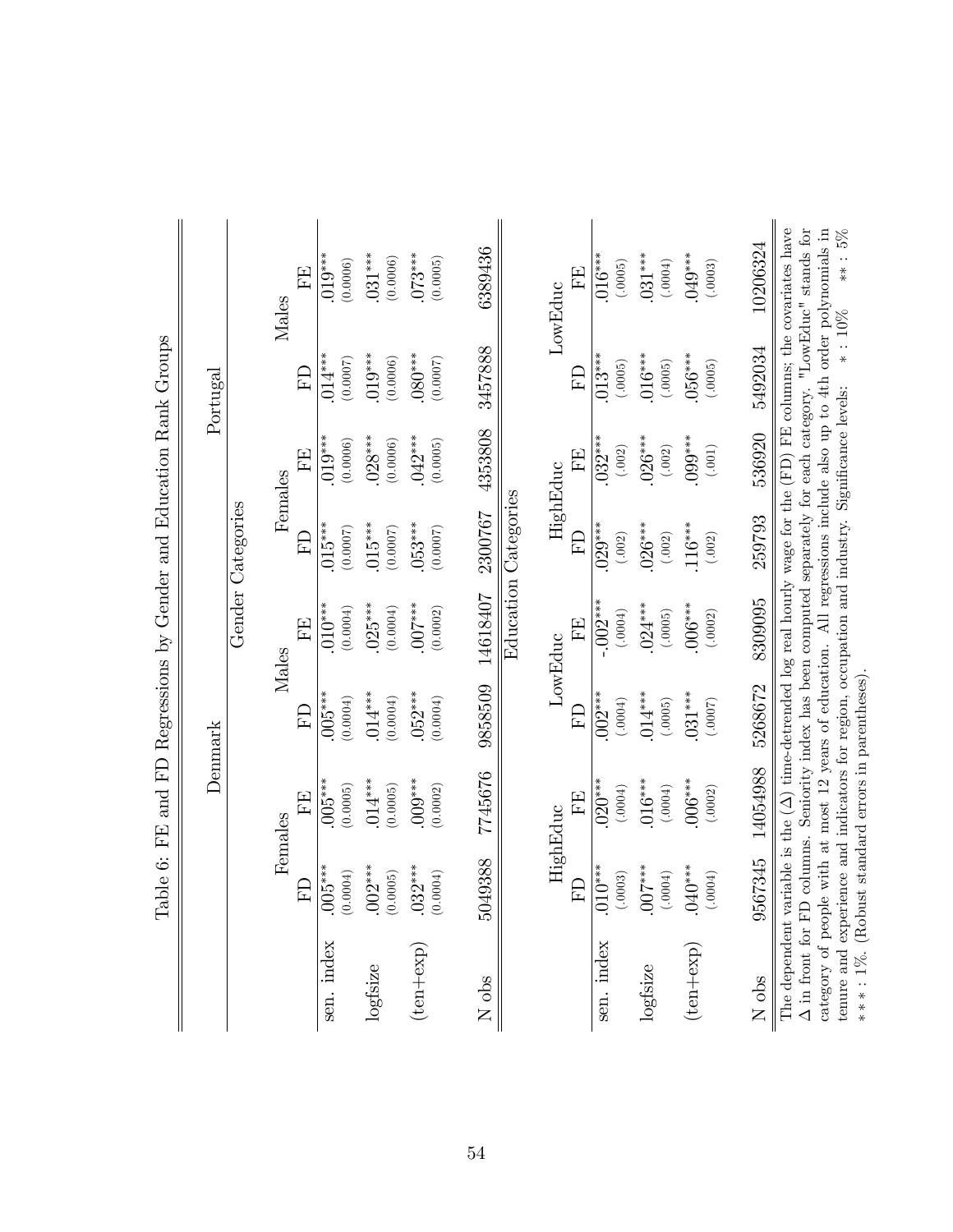## 4 Summary and conclusions

We have shown beyond reasonable doubt that for both Denmark and Portugal there exists a return to seniority in wages, with an elasticity in the order of magnitude of 0.01–0.02: a  $1\%$  increase reduction in the number of workers more senior than you raises your wage by 0.01 to 0.02%. This return is higher for higher educated workers, and it is twice as high in Portugal than it is in Denmark. Some 5 to 30% of what has been know as the return to tenure and to firmsize is in fact a return to seniority. A number of familiar theories explaining the tenure profiles in wages, like Jovanovic's (1979) learning model or the search models by Postel-Vinay and Robin (2002) and Burdett and Coles (2003), cannot explain this Önding. Our results are not at odds with these theories, but these earlier theories cannot be the full story, because they focus solely on the features of the worker herself (in case of learning, her ability; in case of search, her job offer history), while the return to seniority links the fate of the worker to that of the firm as a whole. Our results might be explained by an amended version of Malcomsonís (1984) tournament model, where the number of prizes in the tournament depends upon the number of seniors that leave the firm. However, it is hard to explain why the firm would use this type of conditioning on the number of prizes, without referring to some sort of rent sharing, as in our LIFO layoff model. A return to seniority implies that a worker is to some extent shareholder in her own firm. Hence, the theory here links labor economics to finance.

Our theoretical model provides a special interpretation of the return to seniority, as being due to a hold-up problem, where firms pay the full cost of the specific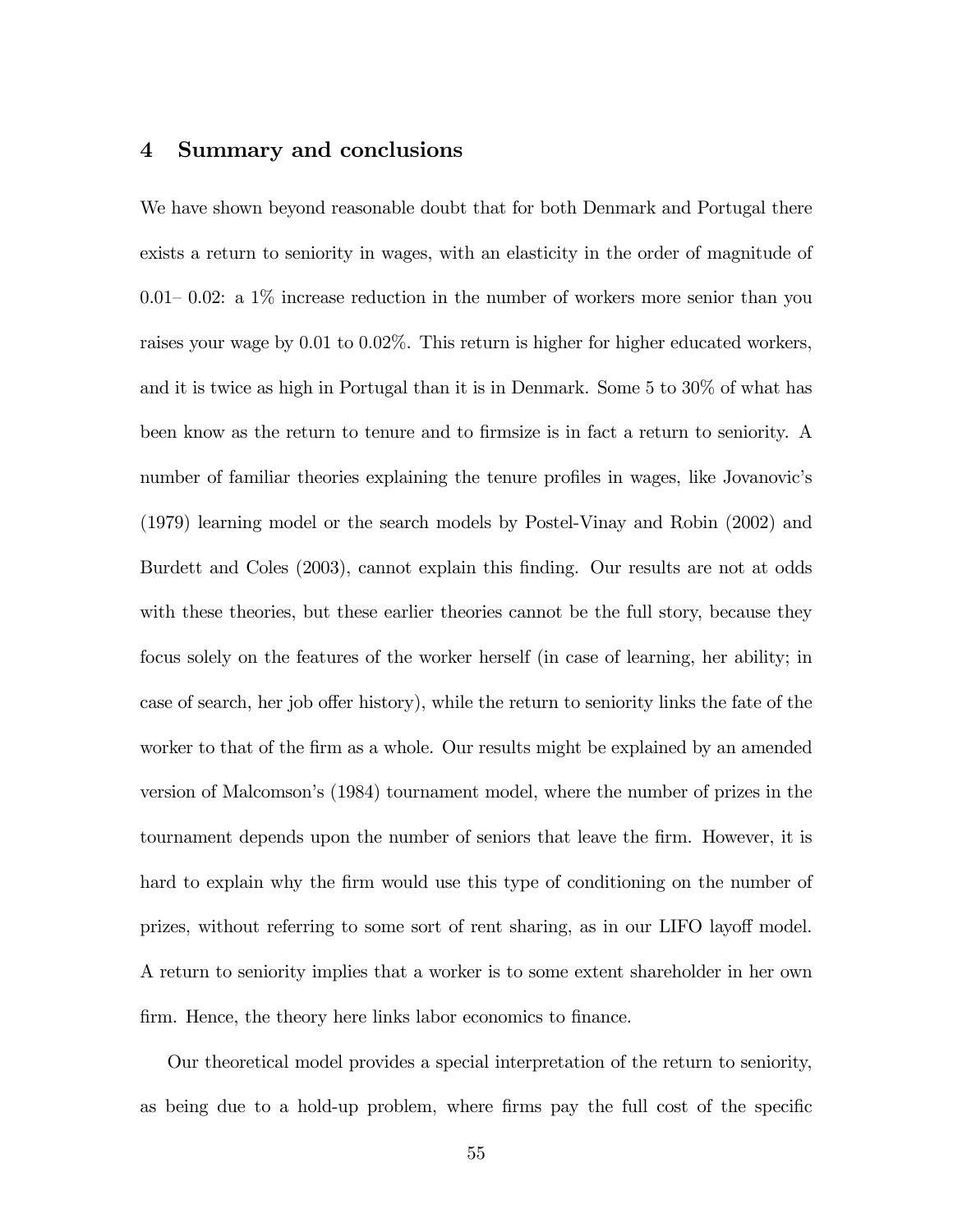investment, while workers capture part of the return. This setup leads to inefficiently low hiring. This conclusion is conditional on the assumption that the firm bears the full cost of specific investment. This assumption has not been tested in this paper. How to do that remains an open question. An indirect answer can be obtained by analysing who is queueing for whom: when workers queue for jobs, so that there is unemployment, firms are held up by their incumbent workforce; when it is the other way around, and there are vacancies, workers are held up by their employer. Efficiency requires the costs and the benefits of the specific investment to be born by the same party, which is the Hosios condition. When workers are risk averse, efficiency can only be obtained when this is the Örm, since any other allocation assigns a risky return to a risk averse player. Hence, our estimation results point to incompleteness in the insurance market. Nevertheless, our analysis does not imply that LIFO layoff rules are bad per se. They can offer a useful protection to the property rights of incumbent workers on their share of the specific investment, thereby helping the firm to solve a commitment problem.

We have established the existence of a return to seniority for Denmark and Portugal. Whether such a return exists in other countries, in particular in the United States, remains an open question. On the one hand, returns to seniority might be largely due to legal institutions, and these institutions vary across countries. On the other hand, the economic mechanism for having a LIFO layoff rule exists everywhere and the legal institutions might just be a formalization of rules of conduct and implicit contracts that would have emerged anyway. There is only one way to investigate this,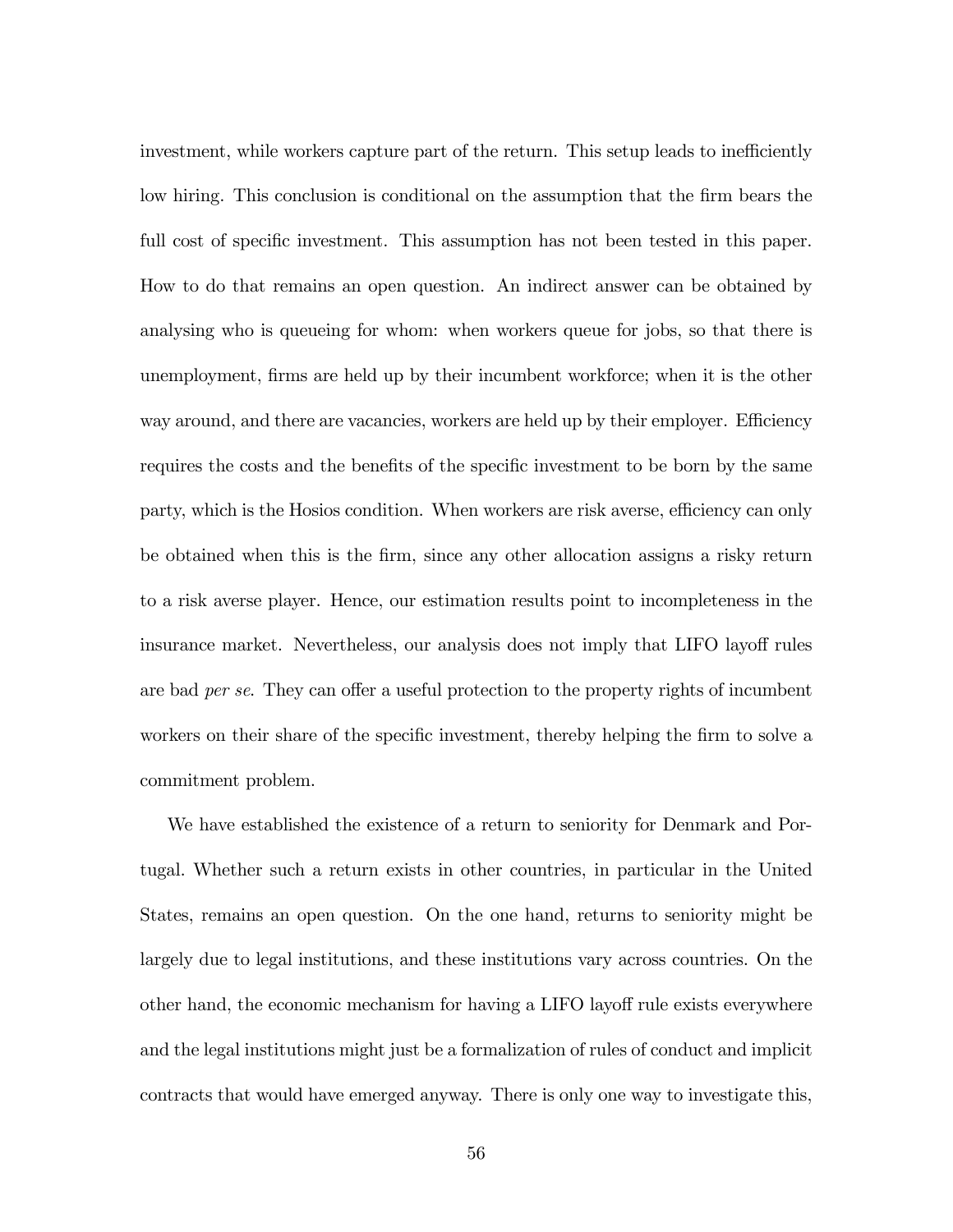which is to repeat our empirical analysis for the United States.

# 5 References

- Abowd, J.M. and D. Card  $(1989)$ , "On the covariance of earnings and hours changes", Econometrica  $57(2)$ ,  $411-445$ .
- Abowd, J.M. and T. Lemieux (1993), "The effects of product market competition on collective bargaining agreements: the case of foreign competition in Canadaî, Quarterly Journal of Economics,  $108(4)$ ,  $983-1014$ .
- Abraham, K.G. and J.L. Medoff (1984), "Length of service and layoffs in union and nonunion work groups", Industrial and Labor Relations Review,  $38(1)$ , 87-97
- Altonji, J.G. and R.A. Shakotko (1987), "Do wages rise with seniority?", Review of Economic Studies,  $54(3)$ ,  $437-459$ .
- Altonji, J. G. and N. Williams  $(2005)$ , "Do wages rise with job seniority? A reassessment", Industrial and Labor Relations Review,  $58(3)$ ,  $370-397$ .
- Bentolila, S. and G. Bertola (1990), "Firing costs and labour demands: how bad is eurosclerosis?", Review of Economic Studies,  $57(3)$ ,  $381-402$ .
- Bertrand, M. and S. Mullainathan  $(2003)$ , "Enjoying the quiet life? Corporate governance and managerial preferences", Journal of Political Economy,  $111(5)$ ,  $1043-$ 1075.
- Brown, C. and J. Medoff (1989), "The employer size wage effect", Journal of Political Economy,  $97(5)$ ,  $1027-1059$ .
- Buhai, I.S. and C.N. Teulings (2006), "Tenure profiles and efficient separation in a stochastic productivity model", Tinbergen Institute DP  $05-099/3$ .
- Burdett, K. and M. Coles (2003), "Equilibrium wage-tenure contracts", Econometrica,  $71(5)$ , 1377–1404.
- Cabral, L.M.B. and J. Mata  $(2003)$ , "On the evolution of the firm size distribution: facts and theory", American Economic Review  $93(4)$ ,  $1075-1090$ .
- Dixit, A.K. and R.S. Pindyck (1994), "Investment under uncertainty", Princeton University Press, New Jersey.
- Dixit, A.K. (1989), "Entry and exit decisions under uncertainty", Journal of Political Economy,  $97(3)$ ,  $620-638$ .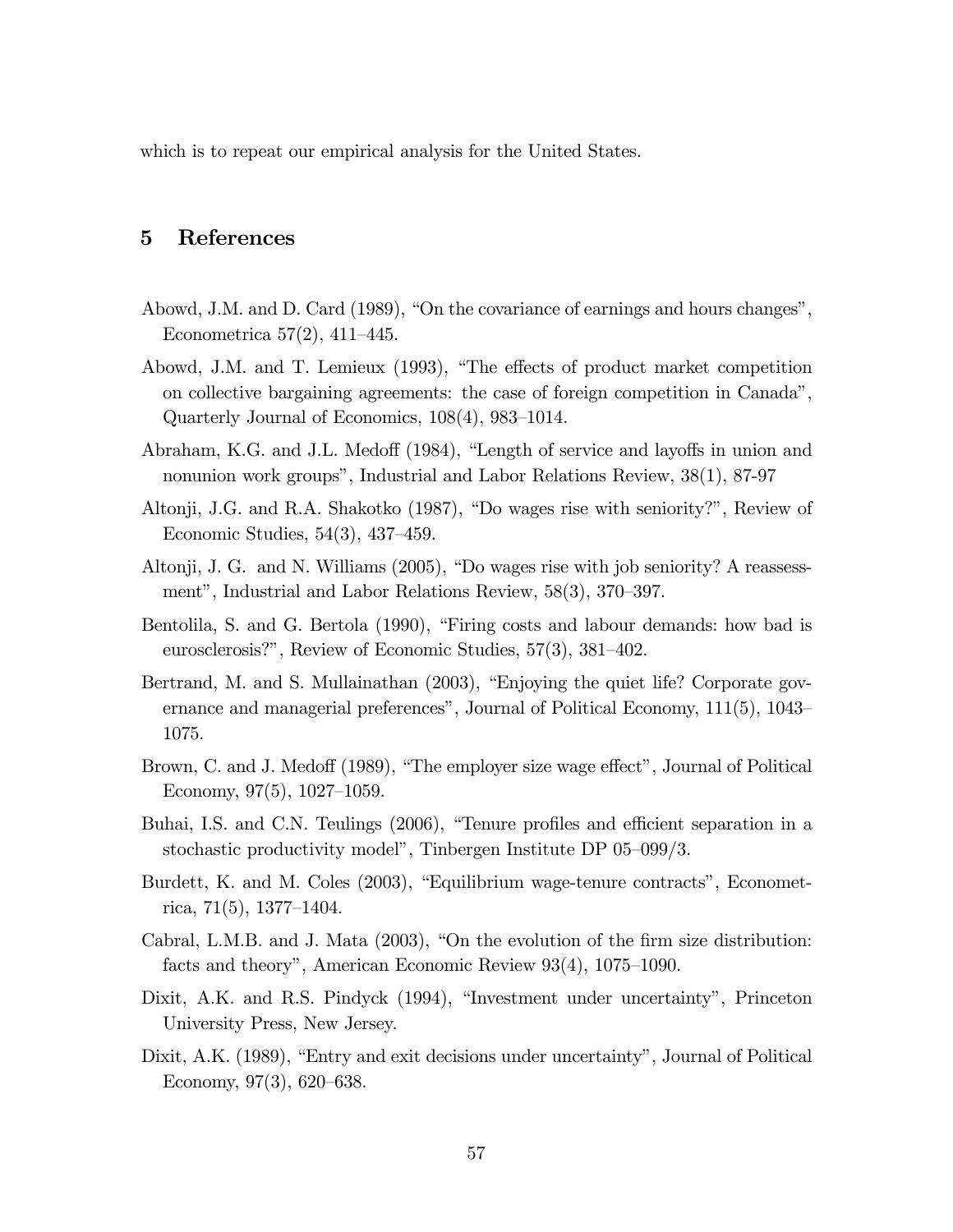- Hosios, A.J. (1990), "On the efficiency of matching and related models of search and unemployment", Review of Economic Studies,  $57(2)$ ,  $279-298$ .
- Jovanovic, B. (1979), "Job matching and the theory of turnover", Journal of Political Economy,  $87(5)$ ,  $972-990$ .
- Jovanovic, B.  $(1982)$ , "Selection and the evolution of industry", Econometrica, 50(3), 649–670.
- Kuhn, P. (1988), "A nonuniform pricing model of union wages and employment", Journal of Political Economy,  $96(7)$ ,  $473-508$ .
- Kuhn, P. and J. Robert (1989), "Seniority and distribution in a two-worker trade union", Quarterly Journal of Economics,  $104(3)$ ,  $485-505$ .
- Lazear, E. and S. Rosen  $(1981)$ , "Rank order tournaments as optimal salary schemes", Journal of Political Economy, 89(5), 841-864.
- Lindbeck, A. and D. Snower (1990), "Do cooperation and harassment explain involuntary unemployment?", American Economic Review, June,  $80(3)$ ,  $167-188$ .
- Malcomson, J.M. (1984), "Work incentives, hierarchy, and internal labor markets", Journal of Political Economy,  $92(3)$ ,  $486-507$ .
- Medoff, J.L. (1979), "Layoffs and alternatives under trade unions in U.S. manufacturingî, American Economic Review, 69(3), 380-395
- McLaughlin, K. J. $(1991)$ , "A theory of quits and layoffs with efficient turnover," Journal of Political Economy,  $99(1)$ , 1–29.
- Mortensen, D.T. (2003), Wage dispersion: why are similar workers paid differently?, MIT Press, Cambridge.
- Neal, D. (1995), "Industry-specific human capital: Evidence from displaced workers", Journal of Labor Economics, 14(4), 653-677
- Postel-Vinay, F. and J.M. Robin (2002), "Equilibrium wage dispersion with worker and employer heterogeneity", Econometrica,  $70(6)$ ,  $2295-2350$ .
- Sutton, J. (1997), "Gibrat's legacy", Journal of Economic Literature,  $35(1)$ ,  $40-59$ .
- Teulings, C.N. and J. Hartog (1998), "Corporatism or competition? Labour contracts, institutions, and wage structures in international comparisonî, Cambridge University Press, New York.
- Topel, R.H. (1991), "Specific capital, mobility and wages: wages rise with job seniority", Journal of Political Economy,  $99(1)$ ,  $145-175$ .
- Topel, R.H. and M.P. Ward  $(1992)$ , "Job mobility and the careers of young men", Quarterly Journal of Economics,  $107(2)$ ,  $145-176$ .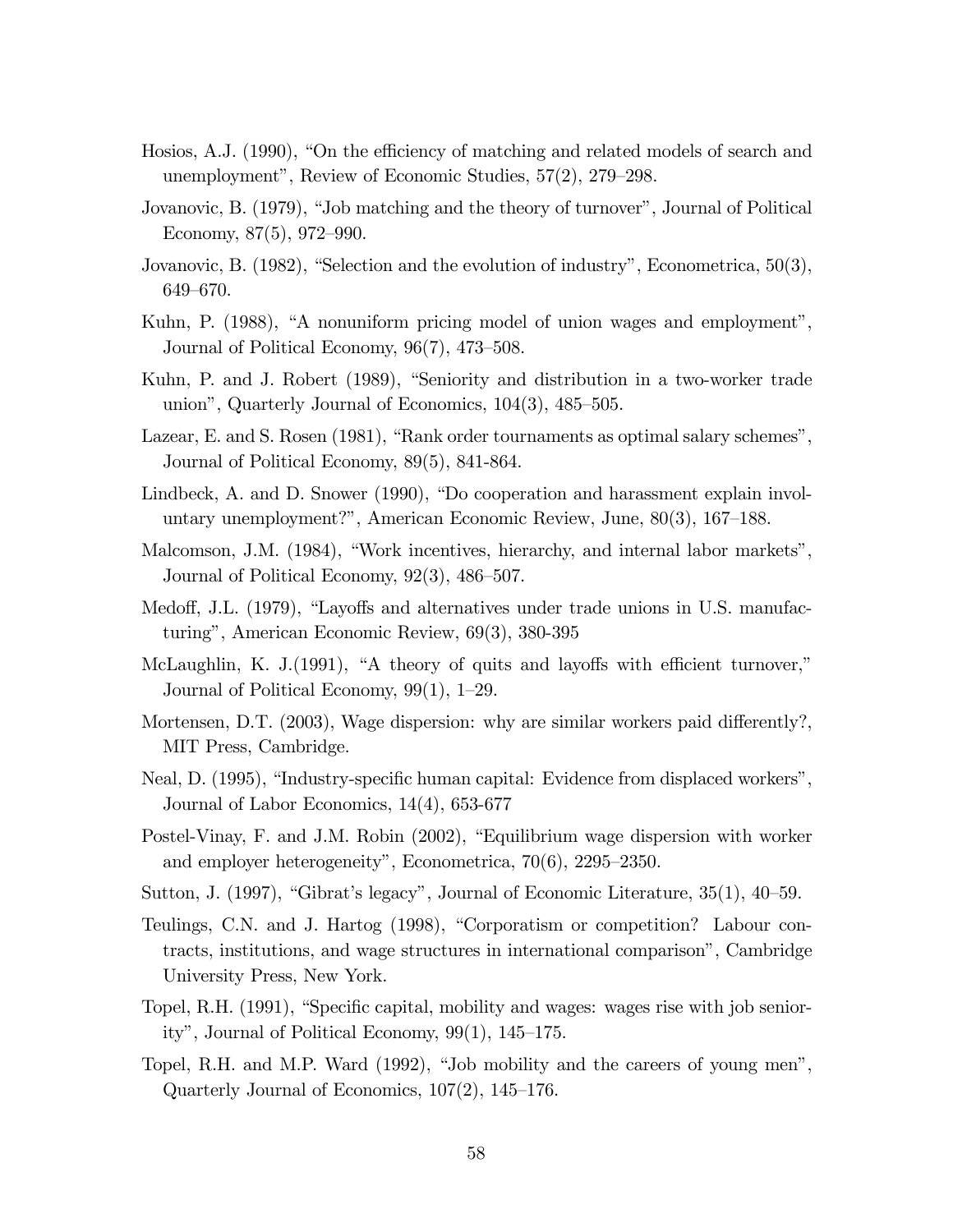# A Derivation

Substitution of equation  $(5)$ ,  $(9)$ ,  $(10)$ , and  $(11)$  in equation  $(12)$  yields

$$
\begin{bmatrix} 0 \\ 0 \\ I \\ 0 \end{bmatrix} = \begin{bmatrix} 1 & -1 & 1 & -1 \\ 1 & -\beta & \mu^- & -\mu^+ \\ E & -F & G & -H \\ E & -\beta F \mu^- G & -\mu^+ H \end{bmatrix} \begin{bmatrix} R \\ \psi \\ C^- \\ C^+ \end{bmatrix},
$$

where

$$
\eta \lambda^{-} \equiv \mu^{-} < 0, \eta \lambda^{+} \equiv \mu^{+} > 1, \psi \equiv \frac{\mu^{-}}{\rho (\mu^{-} - \beta)} > 0,
$$
  
\n
$$
C^{-} \equiv B^{-} \exp \left[\mu^{-} p^{-}\right], C^{+} \equiv B^{+} \exp \left[\mu^{+} p^{-}\right],
$$
  
\n
$$
R \equiv r \left(\eta^{-1}\right)^{-1} \exp \left[p^{-} - \pi\right] > 0, \Delta \equiv p^{+} - p^{-},
$$
  
\n
$$
E \equiv \exp \left[\Delta\right], F \equiv \exp \left[\beta \Delta\right], G \equiv \exp \left[\mu^{-} \Delta\right], H \equiv \exp \left[\mu^{+} \Delta\right].
$$

Elimination of  $C^-$  from the first two equations of this system yields equation (13). Matrix inversion yields

$$
\begin{bmatrix} R \\ \psi \\ C^- \\ C^+ \end{bmatrix} = \begin{bmatrix} 1 & -1 & 1 & -1 \\ 1 & -\beta & \mu^- & -\mu^+ \\ E & -F & G & -H \\ E & -\beta F \mu^- G & -\mu^+ H \end{bmatrix}^{-1} \begin{bmatrix} 0 \\ 0 \\ I \\ 0 \end{bmatrix},
$$

We are interested in a solution with  $\Delta > 0$ . The second equation of this system can be written as

$$
I \cdot R(\Delta) = \psi \cdot S(\Delta, \beta),
$$
  
\n
$$
R(\Delta) = -(\mu^{+} - \mu^{-}) E + (\mu^{+} - 1) \mu^{-} G + (1 - \mu^{-}) \mu^{+} H,
$$
  
\n
$$
S(\Delta, \beta) = (\mu^{+} - 1) (\beta - \mu^{-}) (FG + EH) + (1 - \beta) (\mu^{+} - \mu^{-}) (EF + GH)
$$
  
\n
$$
- (1 - \mu^{-}) (\mu^{+} - \beta) (FH + EG),
$$
  
\n
$$
R(0) = 0, R_{\Delta}(0) = (1 - \mu^{-}) (\mu^{+} - 1) (\mu^{+} - \mu^{-}) > 0, R(\Delta) \ge 0,
$$
  
\n
$$
S(0, \beta) = 0, S_{\Delta}(0, \beta) = 0, S_{\Delta\Delta}(0, \beta) > 0, S(\Delta, \beta) \ge 0.
$$
  
\n(22)